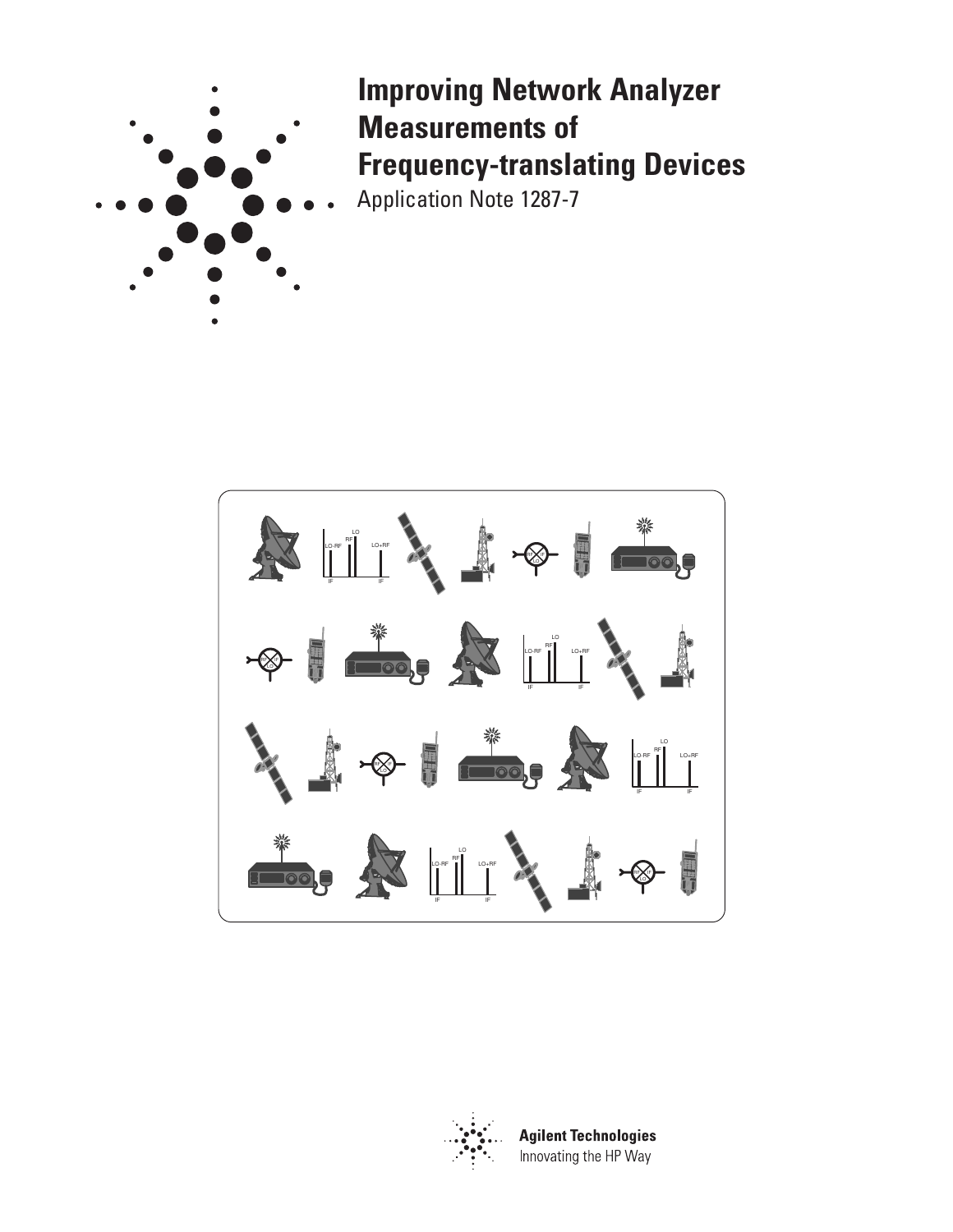# **Table of Contents**

|                                                                    | 20                         |
|--------------------------------------------------------------------|----------------------------|
|                                                                    |                            |
|                                                                    |                            |
| Absolute Group Delay — A More Accurate, Lower Ripple Technique  27 | 29<br>29<br>30<br>31<br>31 |
|                                                                    |                            |
|                                                                    |                            |
|                                                                    |                            |
|                                                                    |                            |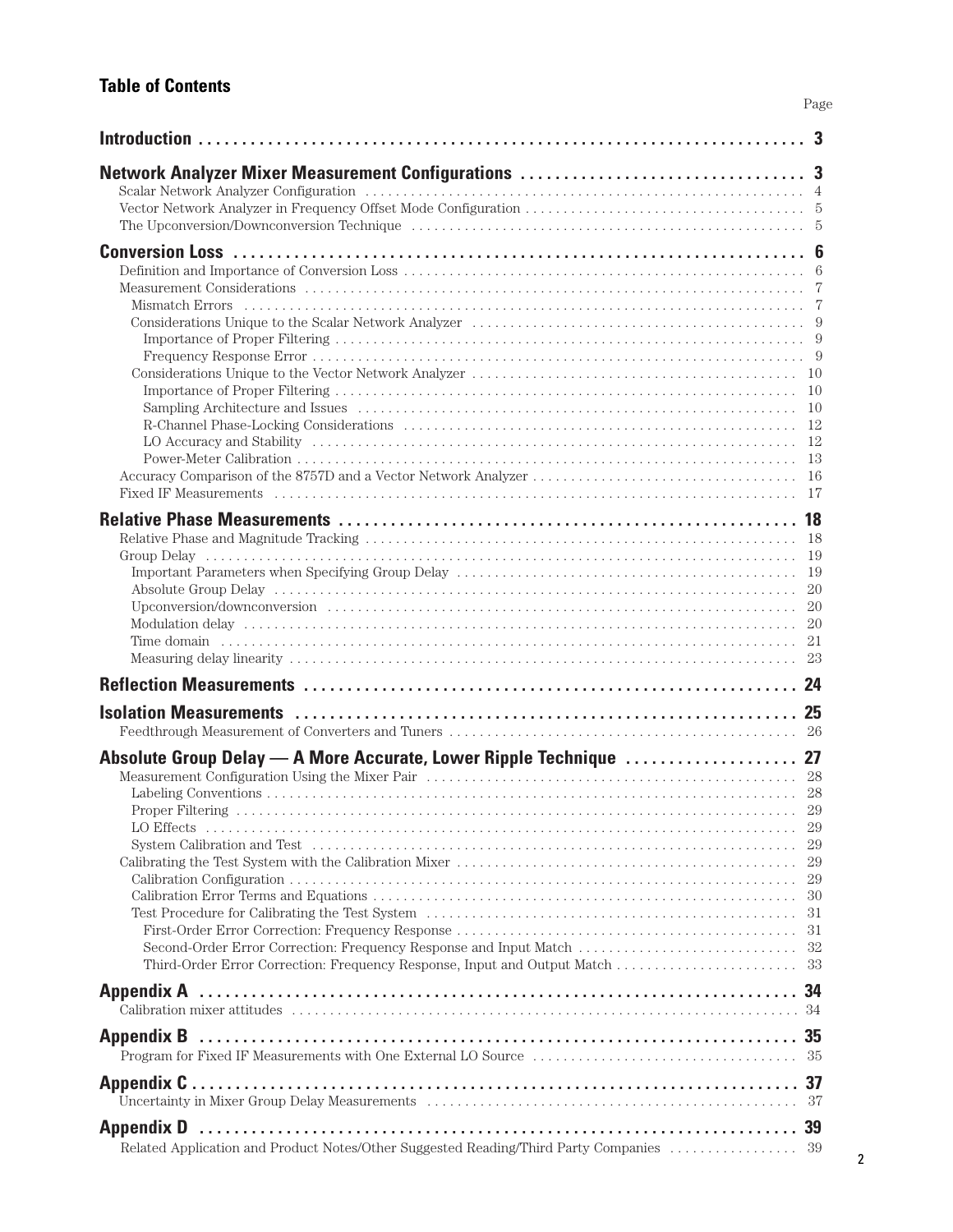## **Introduction**

Frequency-translation devices (FTDs) such as mixers, converters, and tuners are critical components in most RF and microwave communication systems. As communication systems adopt more advanced types of modulation, FTD designs are increasingly complex, tests are more stringent with tighter specifications, and the need to reduce costs is more important than ever.

The measurement trade-offs for frequency-translating devices vary widely among different industries. Measurement accuracy, speed, cost and ease of setup are among the considerations for determining the best test equipment. This application note explores current test equipment solutions and techniques that can be used to accurately characterize and test frequency-translating devices. Frequency-translating devices present unique measurement challenges since their input and output frequencies differ. These require different measurement techniques than those used for a linear device such as a filter. This note covers linear frequecy-translation measurements, such as magnitude, relative phase, reflection and isolation. Corresponding accuracy issues are also discussed.

To get the most from this note, you should have a basic under-standing of frequency translation terminology, such as "RF port," "IF port" and "LO port." Understanding of fundamental RF and network analyzer terms such as S-parameters, VSWR, group delay, match, port, full two-port calibration, and test set is also expected. For a better understanding of such terms, a list of reference material appear in the Appendix section.

## **Network analyzer mixer measurement configurations**

Network analyzers used for testing frequency-translation devices include scalar network analyzers, vector network analyzers with frequency offset capability, and vector network analyzers using an upconversion/down conversion configuration. Each solution has its own advantages and disadvantages. This section provides a synopsis of the three configurations so you can quickly evaluate which is the best fit for your measurement needs. Detailed information about each solution is discussed in later sections.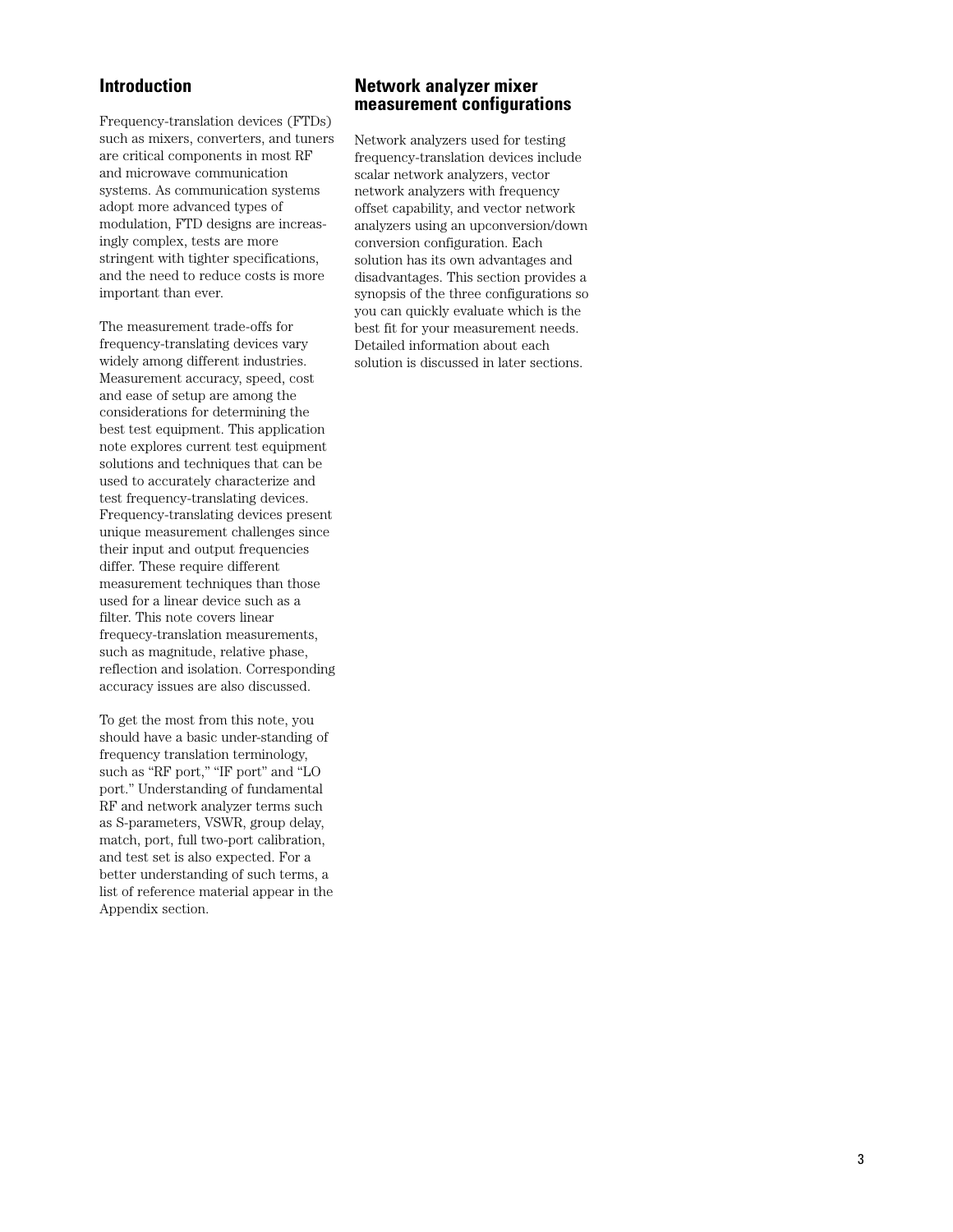#### **Scalar network analyzer configuration**

The most economical instrument for FTD tests is a scalar network analyzer. A scalar network analyzer uses diode detectors that can detect a very wide band of frequencies. This capability enables a scalar network analyzer to detect signals when the receiver frequency is different from the source frequency. Magnitude-only measurements such as conversion loss, absolute output power, return loss and isolation can be made, as well as nonlinear magnitude measurements such as gain compression. Group delay information is available in some scalar network analyzers using an AM-delay technique, which employs amplitude modulation.

AM-delay measurements are less accurate than group delay measurements obtained with a vector network analyzer. AM delay typically has an uncertainty of around 10 to 20 ns, whereas group delay with a vector network analyzer has an uncertainty as good as 150 ps. Advantages of the scalar solution include low cost and good magnitude accuracy. As shown in Figure 1, fully integrated scalar network analyzers such as the 8711C or 8713C provide economical RF measurements up to 3 GHz, and include AM delay capability. The 8757D scalar network analyzer, shown in Figure 2, measures up to 110 GHz, and provides very good absolute power measurements, particularly when installed with an internal power calibrator and used with precision detectors. In certain cases, such as measuring FTDs with an internal filter, the 8757D with internal power calibrator and precision detector can typically make more accurate magnitude measurements than a vector network analyzer.



**Figure 1. 8711C scalar network analyzer configuration**



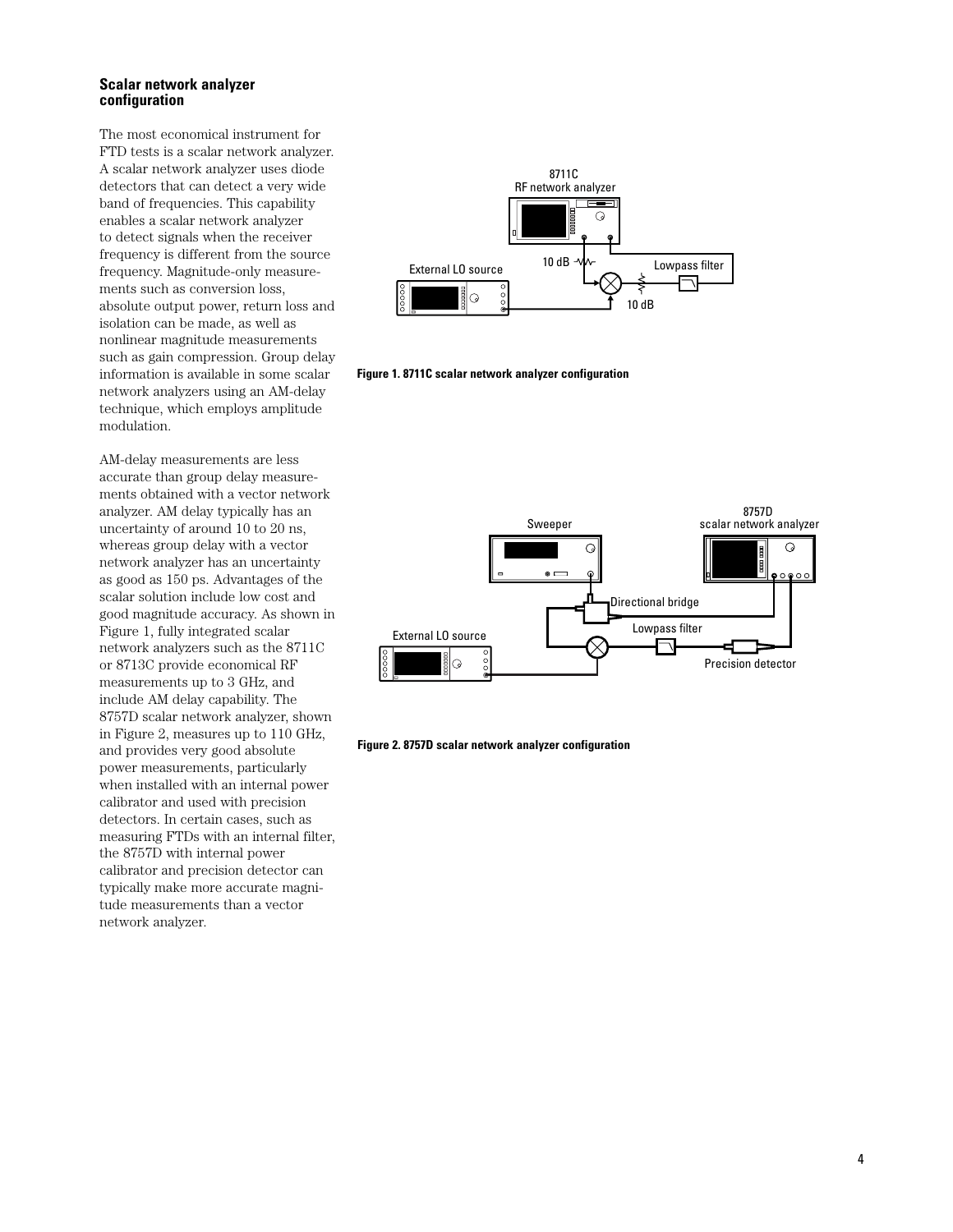#### **Vector network analyzer in frequency offset mode configuration**

A more versatile solution for FTD test is a vector network analyzer. A vector network analyzer uses a tuned-receiver narrowband detector, which allows measurements of both magnitude and relative phase. The vector network analyzer's frequency offset mode offsets the analyzer's receiver from it's source by a given LO frequency, and makes frequency-translation measurements possible.

There are two common vector network analyzer configurations for FTD measurements. The simplest configuration is shown in Figure 3, and is practical for testing upconverters and downconverters. This configuration allows magnitude-only measurements with a limited dynamic range. For example, if you are interested in the magnitude response of the FTD's passband, the 8753E vector network analyzer has 35 dB of dynamic range in the R channel and provides a quick and easy solution

To also measure the FTD's relative phase and out-of-band response, Figure 4 illustrates a high-dynamic range configuration. An alter-native high-dynamic range configuration can be achieved by splitting the analyzer's RF output power between the device under test (DUT) and the reference mixer (This configuration is similar to the one shown in Figure 24). In both configurations the vector network analyzer has around 100 dB of dynamic range. A signal into the reference R channel is always necessary for proper phase-locking of the vector network analyzer. In addition, the R channel provides a reference for ratioed measurements such as relative phase or magnitude and phase tracking. Vector network analyzers such as the 8720D series and the 8753E have frequency offset capability to 40 GHz and 6 GHz, respectively.

#### **The upconversion/ downconversion technique**

A vector network analyzer in normal operating mode can also be configured for frequency-translation measurements. This configuration has two main advantages. First, the instrument can be used to measure a FTD's magnitude and relative phase response without the need for frequency offset.

As shown in Figure 5, two mixers are used to upconvert and downconvert the signals, ensuring the same frequencies at the network analyzer's source and receiver ports. Second, this configuration provides a potentially more accurate method for measuring absolute group delay. You can simply measure two mixers and halve the response, accepting the resulting uncertainty.



**Figure 3. Vector network analyzer in frequency offset mode**



**Figure 4. Vector network analyzer, high dynamic range configuration**



**Figure 5. Upconversion/downconversion configuration**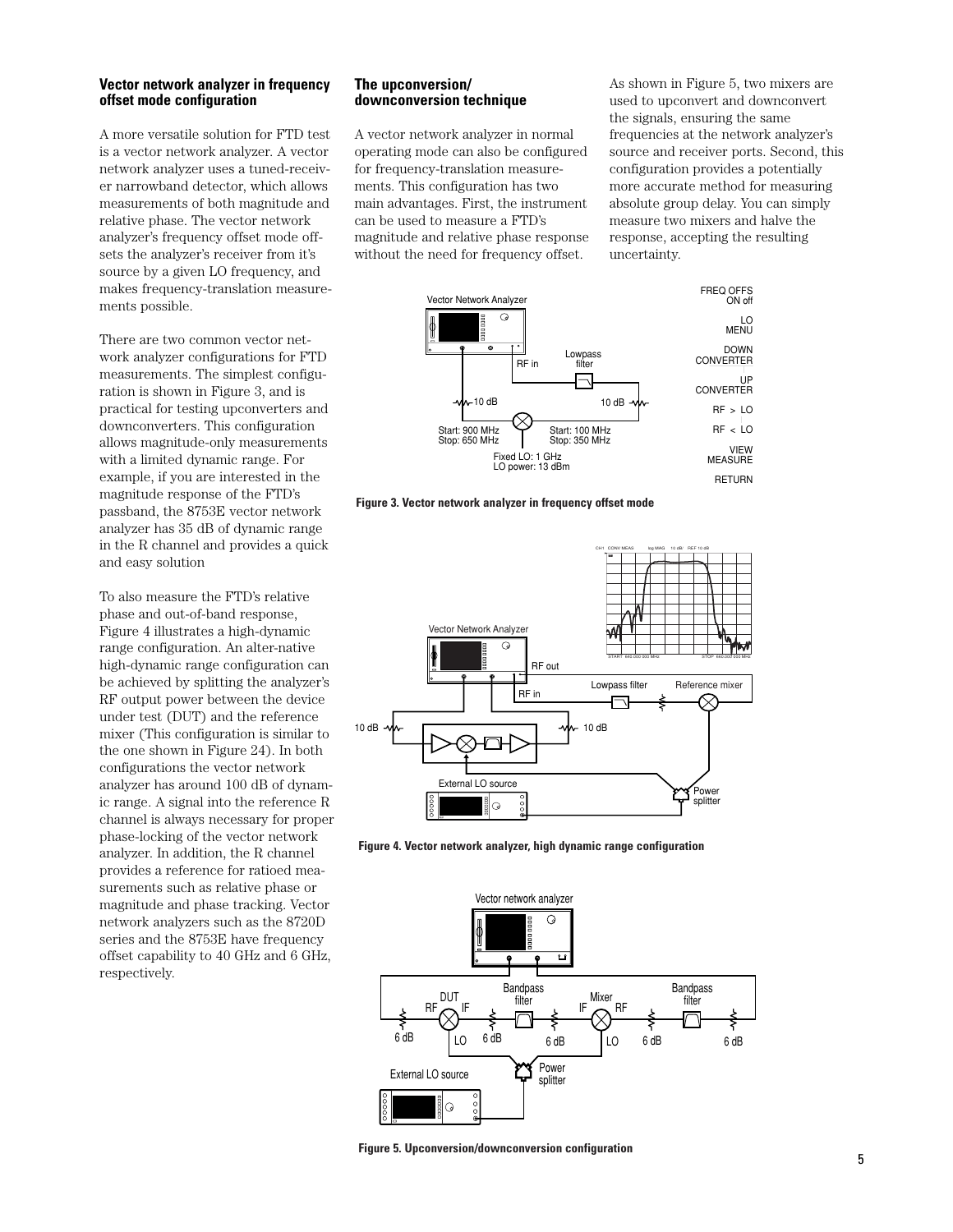# **Conversion loss**

#### **Definition and importance of conversion loss**

Conversion loss, as shown in Figure 6, measures how efficiently a mixer converts energy from one frequency to another. It is defined as the ratio of the output power to the input power at a given LO (local oscillator) power. A specified LO power is necessary because while the conversion loss of a mixer is usually very flat within the frequency span of its intended operation, the average loss will vary with the level of the LO, as the diode impedance changes. As shown in Figure 7, conversion loss is usually measured versus frequency, either the IF frequency (with a fixed LO) or the RF frequency (with a fixed IF). The configuration for a fixed IF measurement is different from those described up to this point. (See the *Fixed IF Measurement* section.) Figure 8 illustrates the importance of a flat conversion-loss response. The DUT is a standard television-channel converter. The input signal consists of a visual carrier, audio carrier and a color subcarrier. Since the frequency response of the converter has a notch in the passband, the color subcarrier is suppressed and the resulting output signal no longer carries a valid colorinformation signal.



**Figure 6. Conversion loss**



**Figure 7. Two types of conversion loss measurements**



**Figure 8. TV tuner conversion loss example**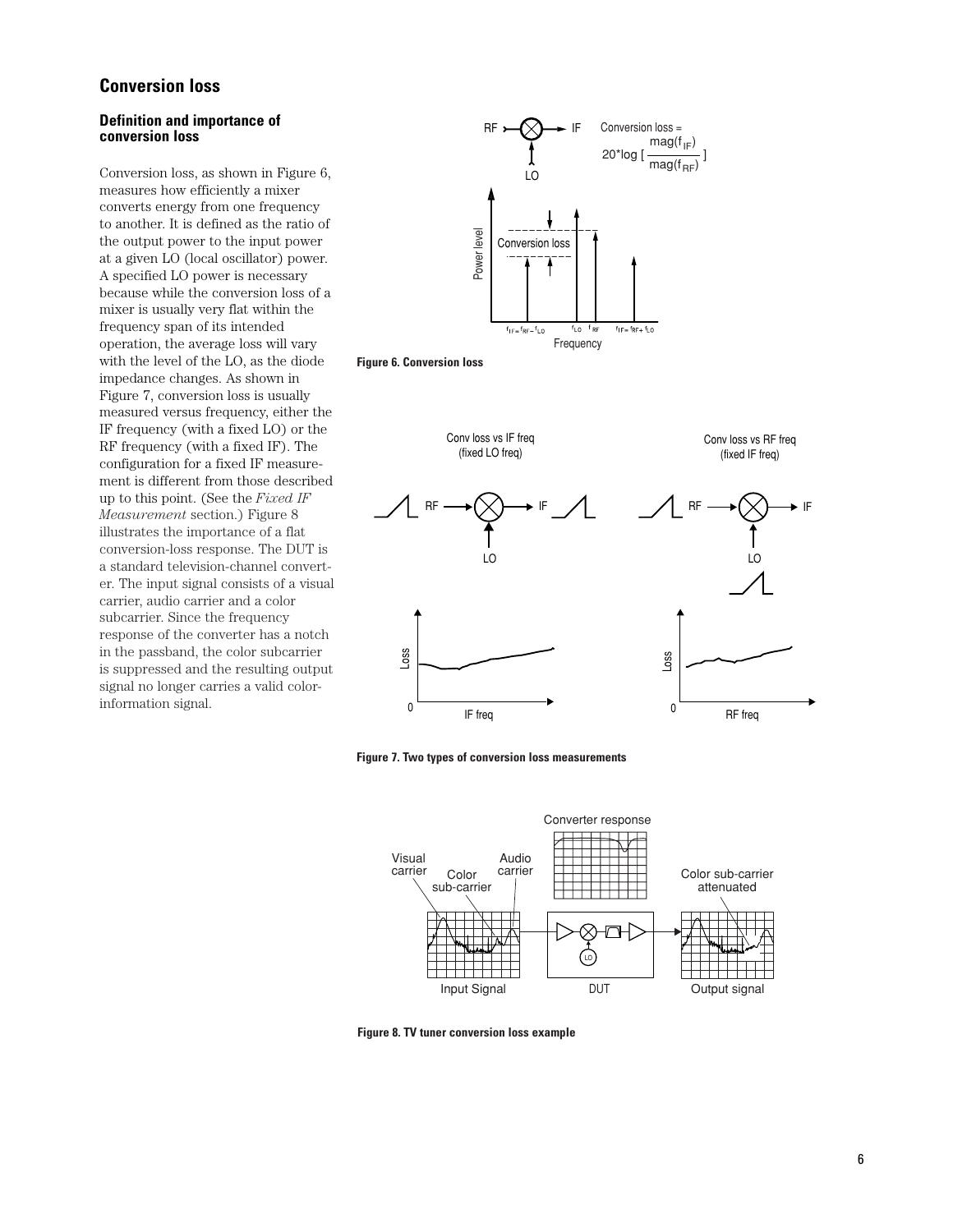#### **Measurement considerations**

Conversion-loss measurements can be made with either a scalar network analyzer or a vector network analyzer, using the configurations shown in Figures 1 through 5. The measurement uncertainties are different for each type of analyzer. For both types of analyzers, the two main systematic errors are port mismatch and frequency response. The scalar network analyzer approach requires additional care to minimize errors due to the analyzer's broadband detector. For some vector network analyzers, an internal process, called sampling, and phase-lock requirements can also create errors. Next we will examine each of these error terms and explore techniques to minimize their effects.

#### **Mismatch errors**

Mismatch errors result when there is a connection between two ports that have different impedances. Commonly, a device's behavior is characterized within a  $Z_0$  environment, typically having an impedance of 50 or 75 ohms. Although the test ports of a network analyzer are designed to be perfect  $Z_0$ impedances, they are not. The imperfect source and receiver ports of the network analyzer create errors in the calibration stage. Therefore, even before a device under test (DUT) is connected, some errors have already been created in the calibration stage (see Figure 9). Once the DUT is connected, the total measurement uncertainty is equal to the sum of the calibration error plus the measurement error.

Once the DUT is connected, interaction between the DUT's ports and the network analyzer's ports cause mismatch errors. As shown in Figure 9, mismatch effects generate three firstorder error signals. The first is interaction between the network analyzer's source port and the DUT's input port. The second is between the network analyzer's receiver port and the DUT's output port.

The third is between the network analyzer's source port and receiver port. For an FTD measurement, this third interaction is usually negligible because the conversion loss and isolation of the FTD will attenuate the reflected signals. As frequency translation precludes conventional two-port error correction, attenuators can be used to improve port match.



Total Uncertainty = Calibration Error + Measurement Error

**Figure 9. Mismatch effects**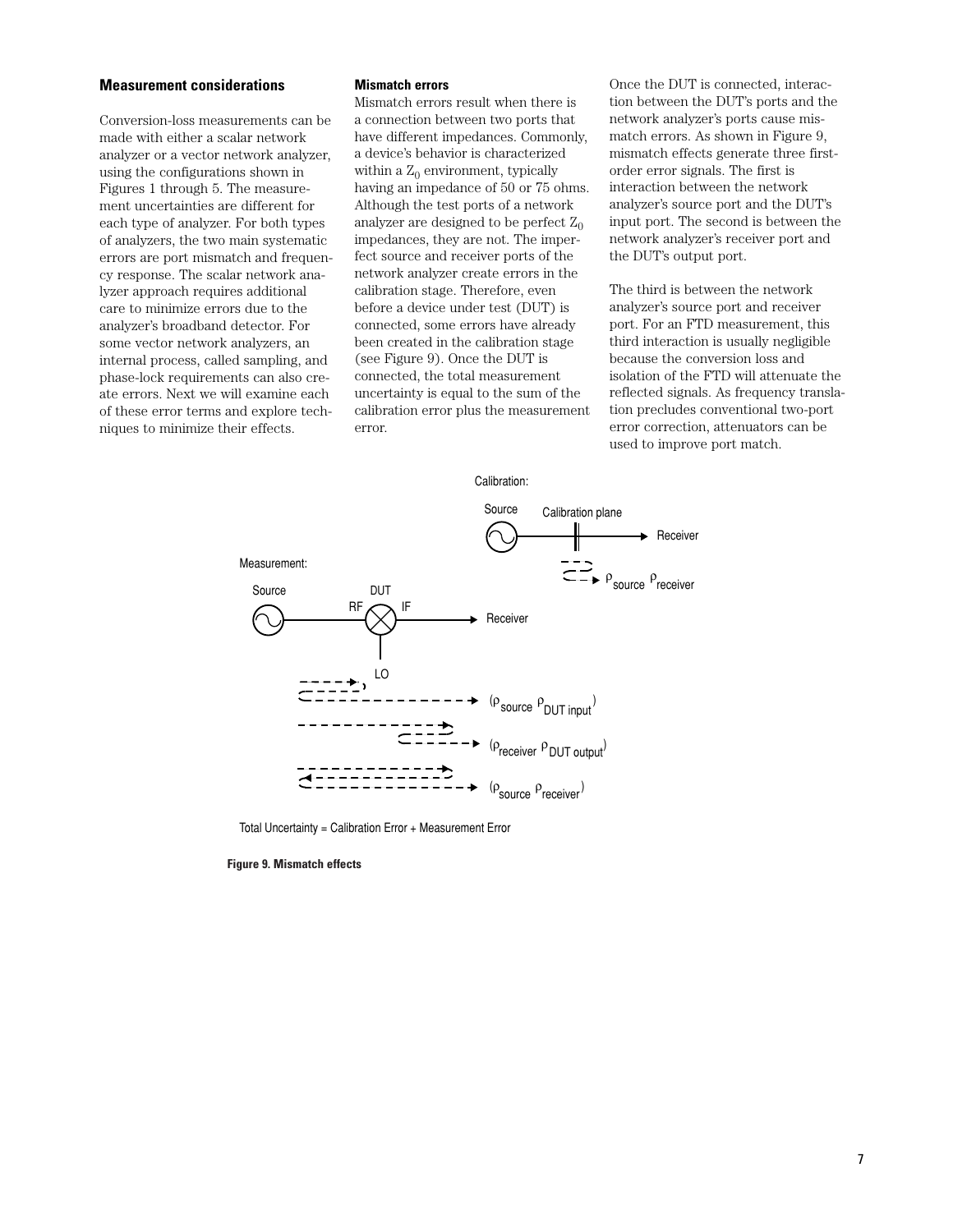By adding a high-quality attenuator to a port, the effective port match is improved by up to approximately twice the value of the attenuation. A high-quality attenuator has around 32 dB of port match. The effective match is a function of the quality of the attenuator as well as its attenuation, as shown in Figure 10.

As shown in Figure 11 and Figure 12, a well-matched attenuator can significantly improve the effective port match. For example, a 10-dB attenuator, with a port match of 32 dB, can transform an original port match of 10 dB into an effective match of 25 dB. However, as the match of the attenuator approaches the match of the original source, the improvement diminishes. As shown in Figure 12, the larger the attenuation, the more nearly the resulting match approaches that of the attenuator. However, excessive attenuation is not desired since this will decrease the dynamic range of the measurement system. The port match of an FTD can be poor, typically around 14 dB. Therefore, it is recommended that attenuators be placed at the FTD's input and output ports. Scalar network analyzers use different detection methods than vector network analyzers that should be considered when testing FTDs.



**Figure 10. Effective match as a function of attenuator's match.** 







**Figure 12. Effective match as a function of attenuation (attenuator match = 32 dB)**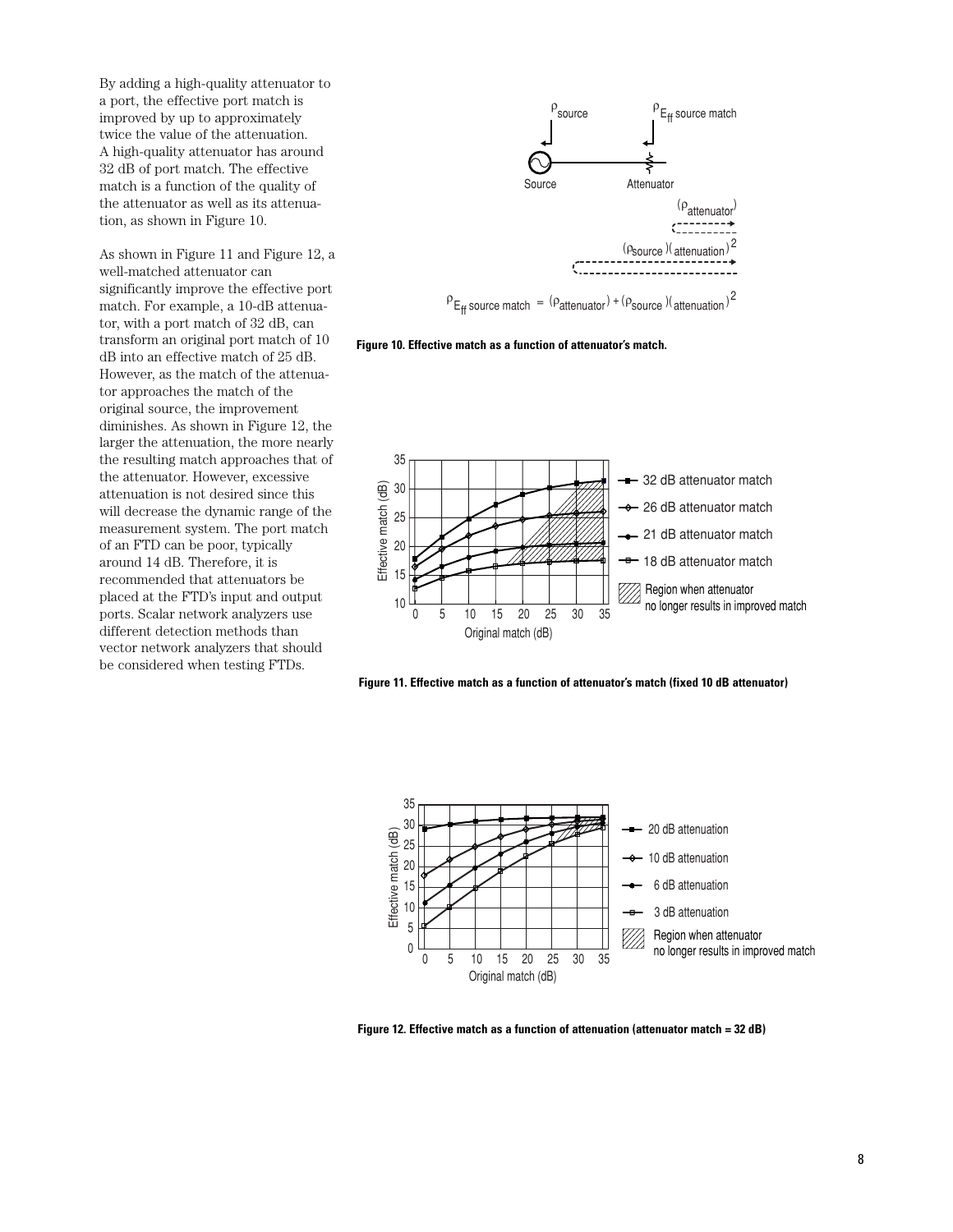#### **Considerations unique to the scalar network analyzer**

Scalar network analyzers use broadband diode detectors. Although capable of both narrowband and broadband detection, the 8711 series, which includes the 8712C and 8714C vector network analyzers, uses broadband detection for FTD measurements. Therefore, if you use an 8712 or 8714, use the same FTD test considerations as you would for a scalar network analyzer.

#### **Importance of proper filtering**

A scalar network analyzer's broadband diode detector will detect any signal that falls within its passband. Although a broadband diode detector is an economical way to measure FTDs, it also can allow certain detection errors. The diode detector will detect the desired IF signal, as well as other mixing products or spurious signals. To minimize the detection of undesired signals, a filter should be placed at the detector port to pass the desired IF signal but reject all other signals. Figure 13 shows an example of the incorrect measurements that might result when improper IF filtering is used in a scalar network analyzer configuration.

In Figure 13, the conversion loss measurement without the IF filter appears to be better than it really is. The lack of an IF filter generates erroneous results. The broadband diode detector cannot discriminate the frequency of the received signal(s) it measures the composite response. If the source is set at 1 GHz, it is "assumed" that this is the frequency of the detected signal. Any signal that falls within the passband of the diode detector will be detected. If the output of a DUT is composed of the desired IF signal plus the image frequency, LO and RF feedthrough and other spurious signals, the diode detector will detect the composite of all the signals within its passband. This composite signal will be incorrectly displayed as a response that occurs at 1 GHz.

#### **Frequency response error**

Without performing any sort of calibration on a scalar or vector network analyzer, the frequency response of the test system cannot be separated from the FTD's response. One way to correct these errors is to perform a frequency-response normalization or calibration, using a through connection in place of the DUT.

For scalar network analyzers such as the 8757D, which very accurately measures absolute power, the normalization calibration can be performed in two steps. See Figure 21. First, the absolute RF power is measured and stored in memory. Second, the DUT is inserted and the absolute IF power is measured. Conversion loss is displayed using the Data/Memory format. The conversion loss value is very accurate since the measurements of the two absolute power levels, RF and IF, are very accurate. Ratioing two very accurate absolute power levels removes the frequency response error. In some cases, a scalar 8757D with an internal power calibrator and precision detector can make more accurate conversion loss measurements than a vector network analyzer. In the *Accuracy Comparison of the 8757D and a Vector Network Analyzer* section, error terms are used to illustrate how a scalar analyzer with internal power calibrator can be more accurate than a vector network analyzer.

For analyzers that do not precisely measure absolute power, corrections for the frequency response error are less accurate. The input and output of the DUT are at different frequencies, but the normalization can only be performed over one frequency range. The result is that part of the test system is characterized over a different frequency range than that which is used during the actual measurement.

There are two choices for the frequency range used for the normalization: either the DUT's input (RF source) range, or the DUT's output (receiver) range. The normalization should be done to correct the portion of the test system that contributes the largest uncertainty; for example, this would be the portion with the most loss or frequency roll-off. Systems and components tend to have poorer performance at the higher frequencies, therefore the calibration should normally be performed at the higher frequencies. In general, high-quality, low-loss cables and connectors should be used to minimize frequencyresponse errors.

For higher accuracy, combine a normalization calibration with external error-term correction. During the normalization, only one section of the test configuration should be connected, either the DUT's input range or the DUT's output range. For highest accuracy, the removed section can be characterized separately. An external computer is used to extract the removed section's S-parameters from the network analyzer. This data is then used to modify the network analyzer's error terms to account for the effects of the removed section.



**Figure 13. Conversion loss response with and without an IF filter**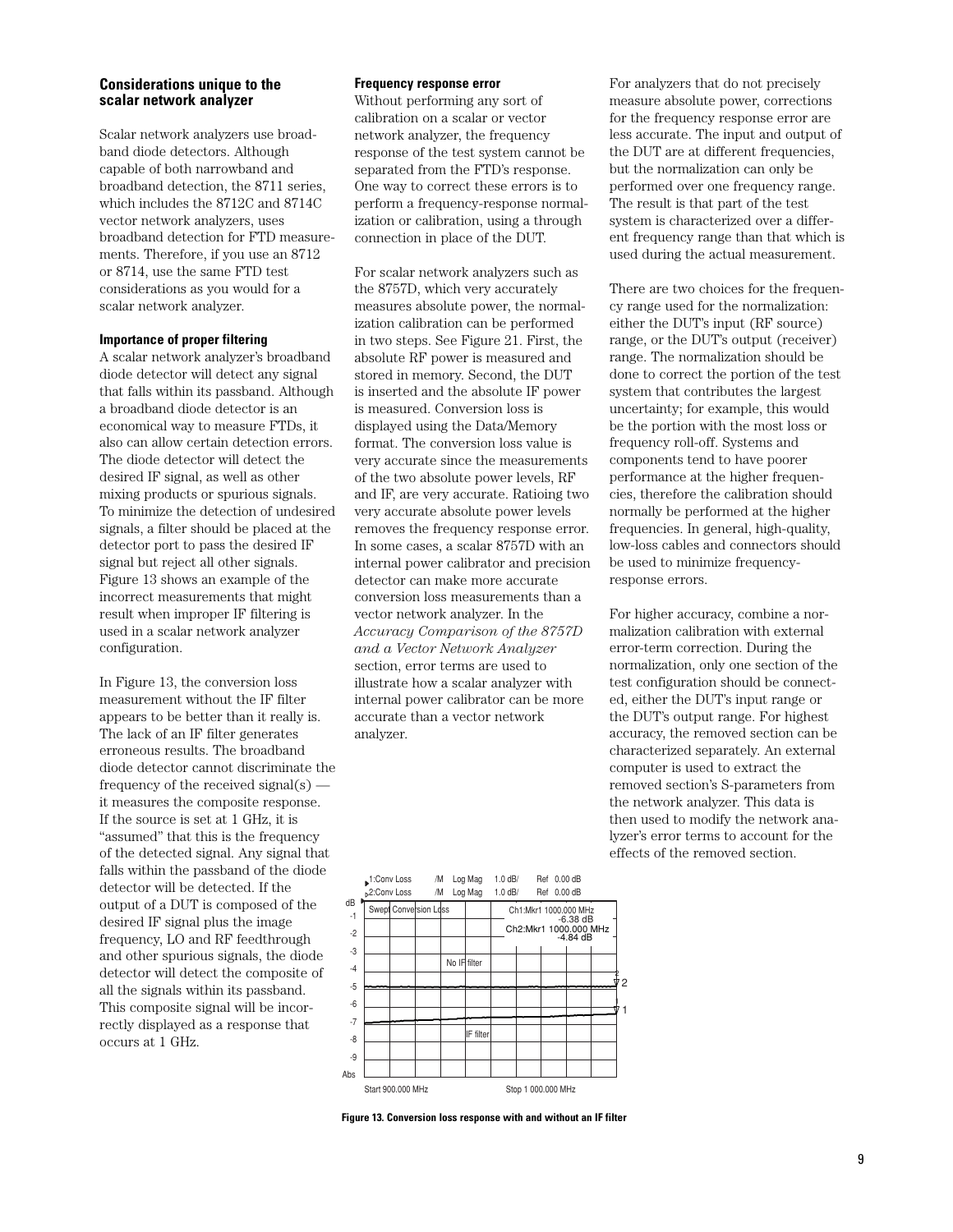#### **Considerations unique to the vector network analyzer**

Now that we have covered the important measurement considerations of the scalar network analyzer, let's continue with a discussion of the vector network analyzer. The important considerations include: the need for proper filtering, an accurate and stable LO, and power meter calibration for the most accurate measurements.

#### **Importance of proper filtering**

A vector network analyzer has a narrowband tuned receiver. Since the received signal is heavily filtered by an internal narrowband IF filter, broadband detection issues encountered by the scalar network analyzer are not present. However, proper filtering is still very important for vector network analyzers with sampler-based receivers, such as the 8753E and the 8720D.

#### **Sampling architecture and issues**

A sampler-based receiver consists of a voltage-tunable oscillator (VTO), a pulse generator, and a sampler (switch). The VTO drives the pulse generator, which in turn drives the sampler. As a result, with proper tuning of the VTO, this combination replicates a down-converted input signal at the correct intermediate frequency (IF) for further processing. This combination is similar to a harmonic mixer in which the harmonics of the LO are generated in the mixer, and the input signal can mix with any harmonic. With proper tuning of the LO, one of the LO harmonics is offset from the input signal to produce the correct IF signal.

Since there are many LO harmonics, any signal (desired or not) that is one IF away from any of the LO harmonics will be downconverted to the network analyzer's IF and detected. To illustrate this sampler effect, let's use the 8753E as an example.

The IF of the 8753E vector network analyzer is 1 MHz. Errors might result because the incoming signal is not filtered until after it is downconverted to the IF. If there is only one signal at the receiver, this signal will mix with one LO harmonic and is properly downconvert to 1 MHz. However, if there are multiple signals that are 1 MHz away from any of the LO harmonics, these signals will be downconverted to 1 MHz, which creates erroneous responses.

Figure 14 illustrates an example of this sampler effect where the desired IF output signal of the mixer is 110 MHz. In order to correctly detect this signal, the 8753E will use a VTO of 54.5 MHz, where its second harmonic (109 MHz) will properly downconvert 110 MHz to the desired 1 MHz IF signal. In the illustration, we show two mixer products (6 LO-2RF and 9 LO-RF) that would also produce IFs at 1 MHz. Notice that these two spurs occur on either side of the LO harmonics (18 VTO and 42 VTO, respectively), but as long as they are 1 MHz away, they will be downconverted to 1 MHz. Aside from the signals which downconvert to 1 MHz, signals that will directly pass through the finite passband of the 1 MHz bandpass filter can cause problems. In the 8753E, IF BWs from 10 Hz up to 6 kHz are available.



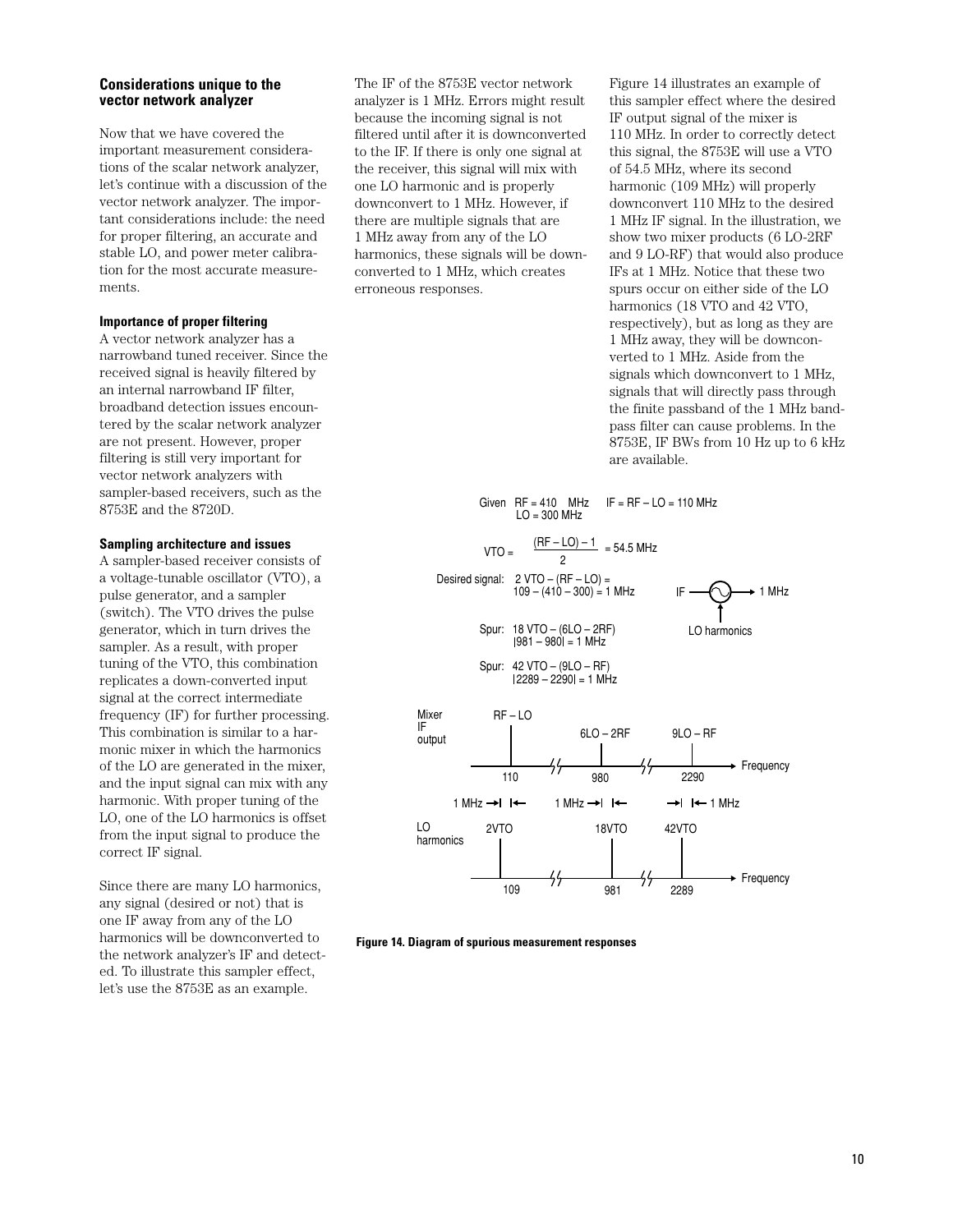As shown in Figure 15, wide IF BW allows any signal that falls within the passband to be detected. For this reason narrow IF BWs are recommended. However, narrower IF BWs result in slower measurement speed.

Several techniques can significantly minimize spurious responses. One technique is to use adequate filtering at the network analyzer's receiver port. Another technique, as illustrated in Figure 15, is to reduce the instrument's IF bandwidth. Reducing the IF bandwidth will more selectively filter signals in the instrument's IF signal path. A third technique is to avoid frequency spacings equal to the IF. In the case of the 8753E, the IF is 1 MHz. Therefore 1 MHz and multiples thereof should be avoided when choosing frequencies and frequency spacings. A fourth technique is to avoid or eliminate certain frequencies that might cause spurious responses. A spur prediction program, available in the 8753-2 product note, predicts the frequencies that might cause spurious responses. Modifying the frequency selection or use the analyzer's frequency list mode, in which the internal source will step from one continuous wave (CW) signal to the next, to avoid these frequencies. This program, written in BASIC 5.0, is customized for the 8753 series and swept IF mixer measurements, although it can be modified for other measurements such as fixed IF. This program only predicts the possible occurrence of a spur — it does not predict its power levels, and it does not consider RF and LO subharmonics.



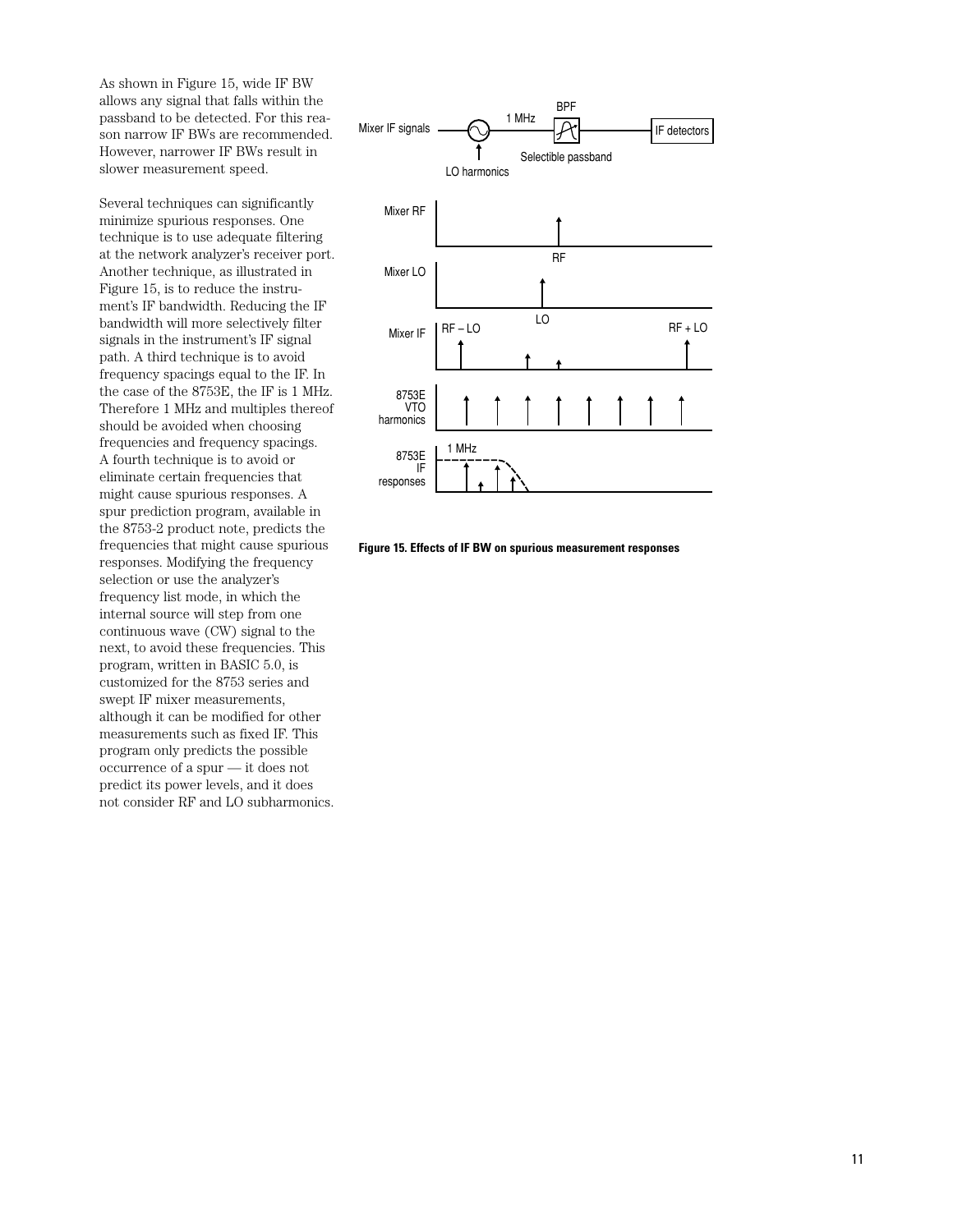#### **R-channel phase-locking considerations**

For FTD tests, using frequency offset mode with a vector network analyzer, many times you are required to remove the R-channel jumper and input a signal into the R Ref-In port. Once an external signal is introduced into the R channel, proper filtering at the Ref-In port is essential. Certain requirements must be met in order for the R channel to phaselock properly. First, the signal into the R channel must be within a specified power level throughout the entire IF range. For example, in the 8753E vector network analyzer, the R-channel signal must be between –35 dBm and 0 dBm throughout the selected IF range, otherwise proper phase lock will not occur. If the R-channel filter does not cover the entire IF range, modifying the selection of the IF range accordingly will eliminate the phase-lock error. For example, if the IF range is set from 10 MHz to 300 MHz, but the R-channel filter is already rolling off at 300 MHz, then change the IF stop frequency to around 250 MHz, or use a different filter. The second requirement is that the R-channel sampler needs to phaselock with the correct signal. If there are spurious signals entering the Rchannel sampler, it might try to establish phase lock with an improper frequency. This situation can be avoided with proper R-channel filtering. (If you are using the 8712C or 8714C vector network analyzers, R-channel considerations are irrelevant because broadband detetors are used.)

#### **LO accuracy and stability**

For the vector network analyzer, the use of an accurate, stable LO is required for accurate magnitude and relative phase measurements. As shown in Figure 3, a network analyzer in the frequency offset mode will automatically set its internal source to sweep over the corresponding RF range once you have entered the necessary information (i.e., IF range, LO information, upconversion or downconversion, RF <> LO). Therefore, if the LO source is not accurate, a network analyzer will not receive the anticipated IF signal. As a result, the IF signal can fall on the skirts of the IF filter or worse, it can fall entirely outside of the filter passband. In the first case, this inaccuracy is transferred to the measurement results, and in both cases, phase lock can possibly not even occur.

This LO accuracy and stability requirement can be explained with the help of Figure 16, which illustrates the block diagram of the 8753E in frequency offset mode. At the start of the sweep, the RF source is pretuned to the IF frequency plus the LO offset, then the main phase-lock loop (PLL) is locked up. The receiver will sweep over the IF range, and the source will track it with the fixed offset. As shown, the mixer's IF signal is downconverted in the R-channel sampler to provide the 1MHz phase-lock signal. Therefore, the LO source must be stable and accurate in order to provide an LO signal that will properly convert the mixer's RF input to its desired IF output. This mixer's IF signal, once downconverted by the sampler, is compared to an internal 1-MHz reference signal where a resulting voltage, proportional to their phase difference, is used to fine-tune the RF source. If the mixer's IF signal is too far from the expected receiver's frequency, then it might lie outside the acquisition range of the PLL. The phase-lock algorithm will not work and a phase-lock error is displayed. For example, the 8753E requires a LO frequency accuracy of within a few kHz of the nominal frequency.



**Figure 16. 8753E block diagram of frequency offset mode**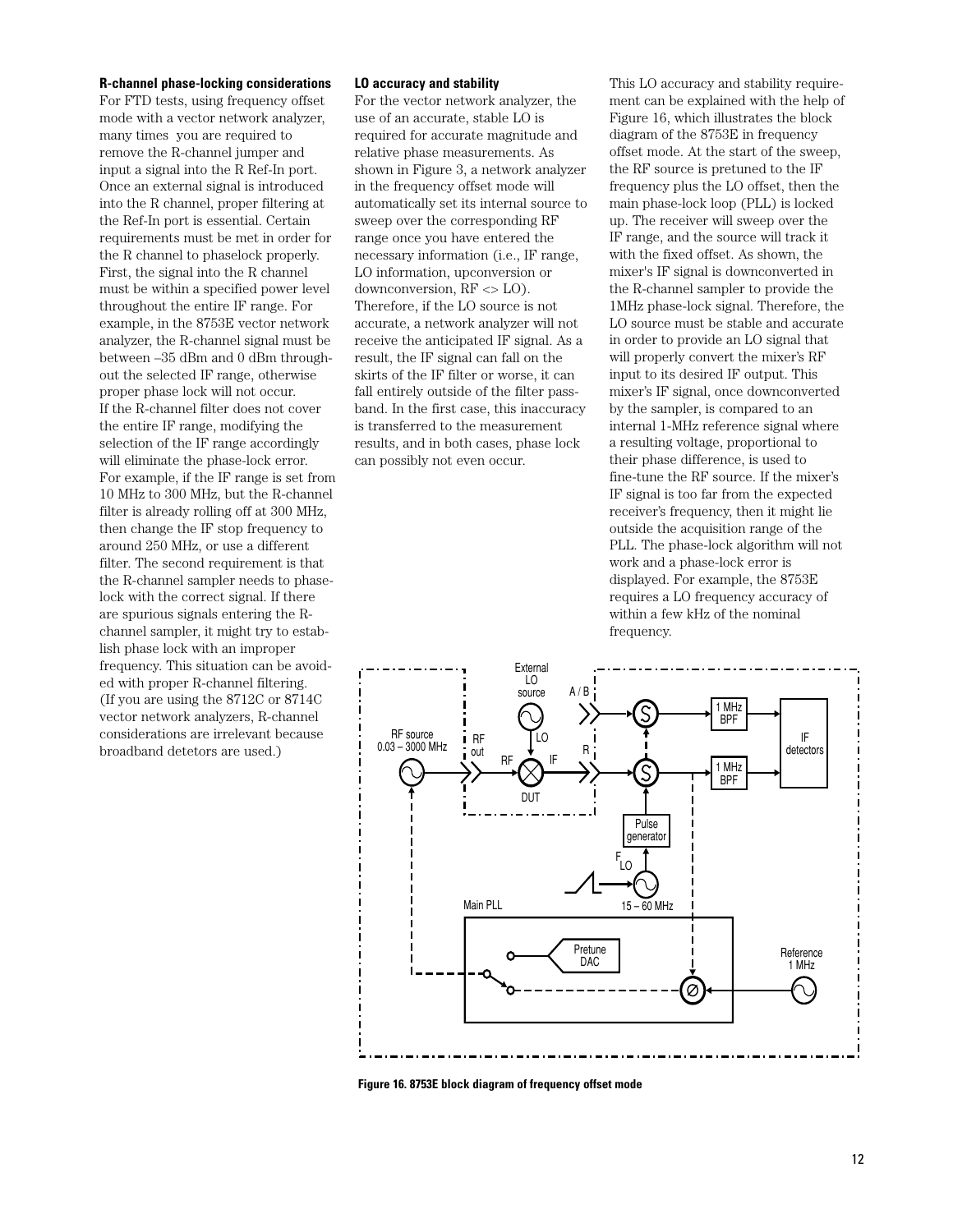#### **Power meter calibration**

Some vector network analyzers, such as the 8753E and the 8720D, are capable of using power meters to enhance their source and receiver accuracy. This power-meter calibration can significantly minimize frequency response error, as well as correct for some mismatch effects. The following discussion relates to a downconverter measurement, although the same concepts also apply for upconverters. It is a three-step process:

- 1. Perform power-meter calibration over the IF range.
- 2. Perform response calibration over the IF range.
- 3. Perform power-meter calibration over the RF range.

The power-meter calibration procedure needs to be done correctly or it can lead to unexpected errors. Let's look at each step for performing a power-meter calibration.

#### **Step 1. Perform power-meter calibration over the IF range.**

The purpose of this step is to calibrate the network analyzer's source for a very accurate power level over the IF range. After this, a response calibration completely corrects the receiver's frequency response over the IF range. With the power-meter calibration, the accuracy of the power meter is transferred to the network analyzer.

First, the power meter is preset and zeroed. The network analyzer is set to sweep over the IF range.

Before connecting the equipment as shown in Figure 17, you need to ensure that the R channel will phase lock properly. For network analyzers, such as the 8753E, that do not have an internal/external switch for the R channel, you must turn on the frequency offset before disconnecting the R-channel jumper. This step is important since it prevents the network analyzer from attempting to do a "pretune calibration" when there is no valid R-channel signal. If the network analyzer attempts a pretune calibration without a valid R-channel signal, the pretune constants would be invalid.

Once the pretune constants are erroneous, proper phase lock will not occur even with a valid R-channel signal. If this should happen, reconnect the R-channel jumper and allow the automatic pretune calibration to fix itself. This step is not necessary for an 8720D with Option 089 which provides an internal/external R-channel switch.

At this point, the LO frequency should be at 0 Hz, so that the source and receiver are at the same frequency. Connect the equipment as shown in Figure 17. The power at point A and B are assumed to be the same, but actually are not. Therefore, it is important to make points A and B as symmetrical as possible. For example, if point B is connected to one arm of the power splitter, then ideally the power sensor should also be connected directly to the other arm of the power splitter (that is, without any additional accessories such as an adapter or cable). Figure 17 is configured so that the mixer's IF port will eventually be connected to point B.

A 0 dBm power level is optimal. Power meters are most accurate at 0 dBm because they use a precision 50-MHz 0-dBm source as their reference. If the frequency response table of the power meter is used and the measured power is close to 0 dBm, very high measurement accuracy can be achieved (typically better than 0.05 dB). However, point B differs from point A by the tracking error of the splitter and this adds approximately another 0.2 dB of uncertainty. Select the network analyzer's source power so that point A and B will be 0 dBm.

Set the power-meter calibration power level. The number of calibration points should be set at this time. Using no more than 26 or 51 points usually yield very good results. The number of points can then be increased before calibrating the network analyzer's receiver. The power-meter calibration constants will be interpolated over the new points. Another time-saving technique is to use one receiver calibration for different frequency ranges. This is accomplished by calibrating over the largest frequency span, then turning calibration interpolation on and changing the span and number of points. Interpolation errors are quite small, usually adding less than 0.05 dB to the total uncertainty.

During the power-meter calibration, it is important to connect the equipment as shown in Figure 17. If point B is unterminated, errors will result due to reflections at this port. Terminate point B with the components within the IF path, such as the attenuator, filter and cabling. This closely reproduces the same condition during the calibration as in the transmission measurement. With the components connected, the power-meter calibration will account for mismatches due to these components (such mismatches contribute to unleveled power levels at both points A and B). An alternative technique would be to terminate point B with a good  $Z_0$ termination.

During the power meter calibration, via the GPIB interface, the network analyzer will automatically read the output from the power meter at each frequency point and adjust its source power exactly by successively resetting and measuring the power. In most instances, two readings are sufficient to settle to within 0.02 dB of the required power at point A.



**Figure 17. Configuration for power meter calibration over the IF range**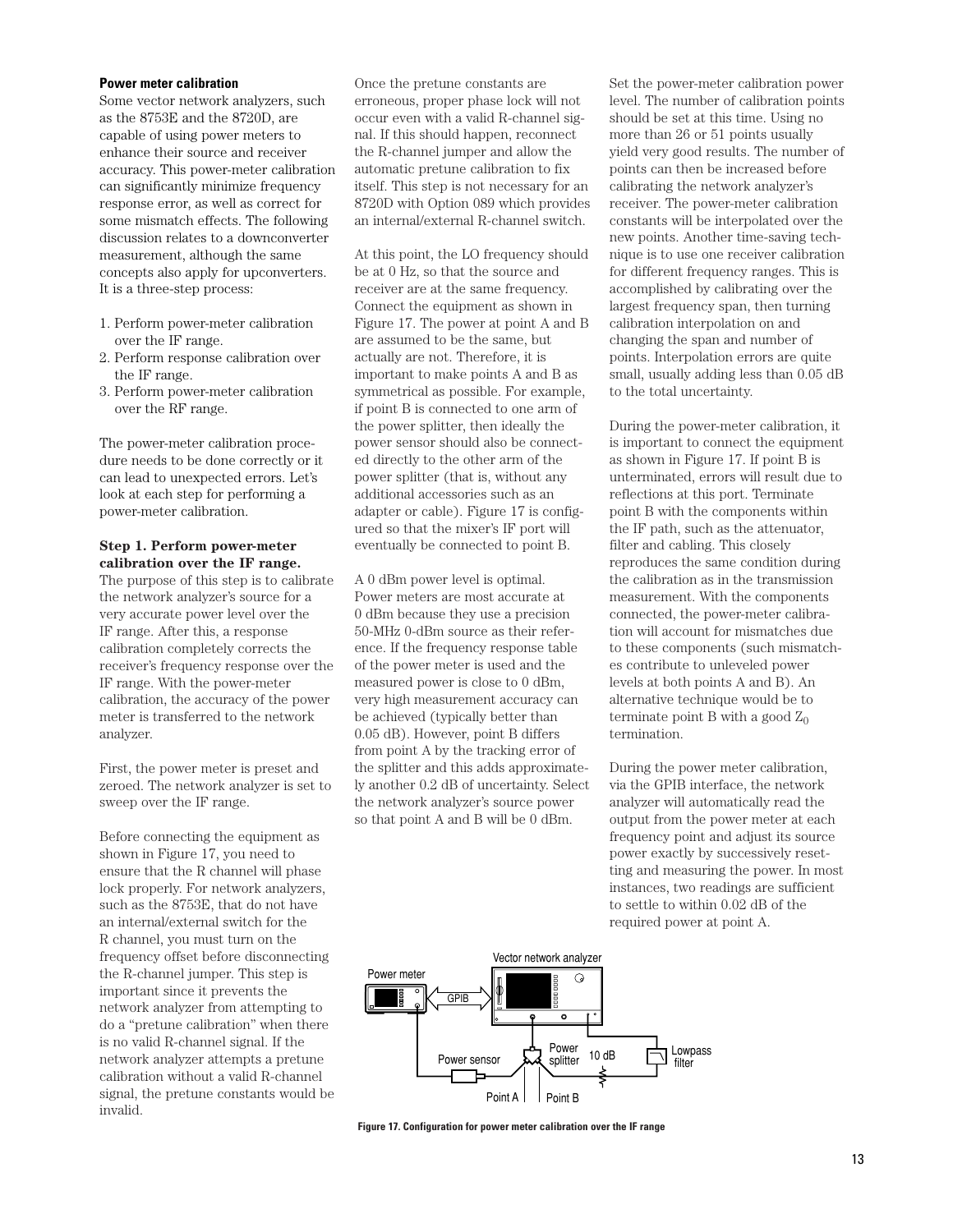#### **Step 2. Perform response calibration over IF range.**

With a very accurate power level at point B, now calibrate the network analyzer's receiver for accurate absolute power measurements over the IF range.

The equipment is still connected as shown in Figure 17. As mentioned earlier, the power into the R channel must be within the correct power range (–35 to 0 dBm, in the case of an 8753E), throughout the selected IF range, or proper phase lock will not occur.

Examine the R-channel response. The values displayed for the R channel can appear surprising. Notice that the values displayed are positively offset by approximately 16 dB. For example, with a signal of 0 dBm, the R channel will display approximately +16 dBm. Normal operation usually displays ratioed measurements (A/R or B/R). A mathematical offset is used to account for the differences between the R-channel path and the A-or Bchannel path. The network analyzer cannot discern that the signal is directly applied to the R sampler, so the signal level is displayed approximately 16 dB too high. This offset and the frequency-response error are accounted for after a responsecalibration is performed on the R channel.

Go to the calibration menu and perform a response calibration. The through standard in Figure 17 is composed of the attenuator, filter, and cabling. After the response calibration, the R channel will indicate 0 dBm. At this point, the accuracy of the power meter has been transferred to the network analyzer's receiver at point B. In addition, the analyzer has accounted for the frequency response of the through standard. Point B is now calibrated for a very accurate 0 dBm absolute power reading.

#### **Step 3. Perform power-meter calibration for RF range.**

This last step, another power-meter calibration over the RF range, provides a very accurate power level at the RF port of the mixer.

An alternative is to do one powermeter calibration for both the RF and IF ranges. As mentioned earlier, power-meter calibration interpolation is a useful, time-saving tool. To save time, the first power-meter calibration can be performed over a frequency range that encompasses both the RF and IF range. Then turn on interpolation to preserve the calibration in the separate RF and IF ranges. This does compromise accuracy to some extent.

Connect the equipment as shown in Figure 18. Once the appropriate information such as the LO information, upconversion/downconversion, and RF <> LO have been set, the network analyzer will automatically set the RF range. After selecting the desired calibration power at port B, perform the power-meter calibration.

Upon completion of the power-meter calibration, a very accurate reading of the DUT's absolute output power is displayed on the R channel, which has been calibrated to 0 dBm. Notice that the reading is not necessarily the conversion loss of the DUT; it is the absolute power reading of the DUT's output power. For example, if the DUT has a 6 dB conversion loss when stimulated with –10 dBm of RF input power, the R channel will display –16 dBm. If you want the R channel to display the conversion loss directly, then in Step 1 select the power at point B to be the RF drive power for the DUT's RF port. The disadvantage here is some loss in accuracy; power meter calibration is most accurate at 0 dBm power level.



**Figure 18. Configuration for power-meter calibration over the RF range.**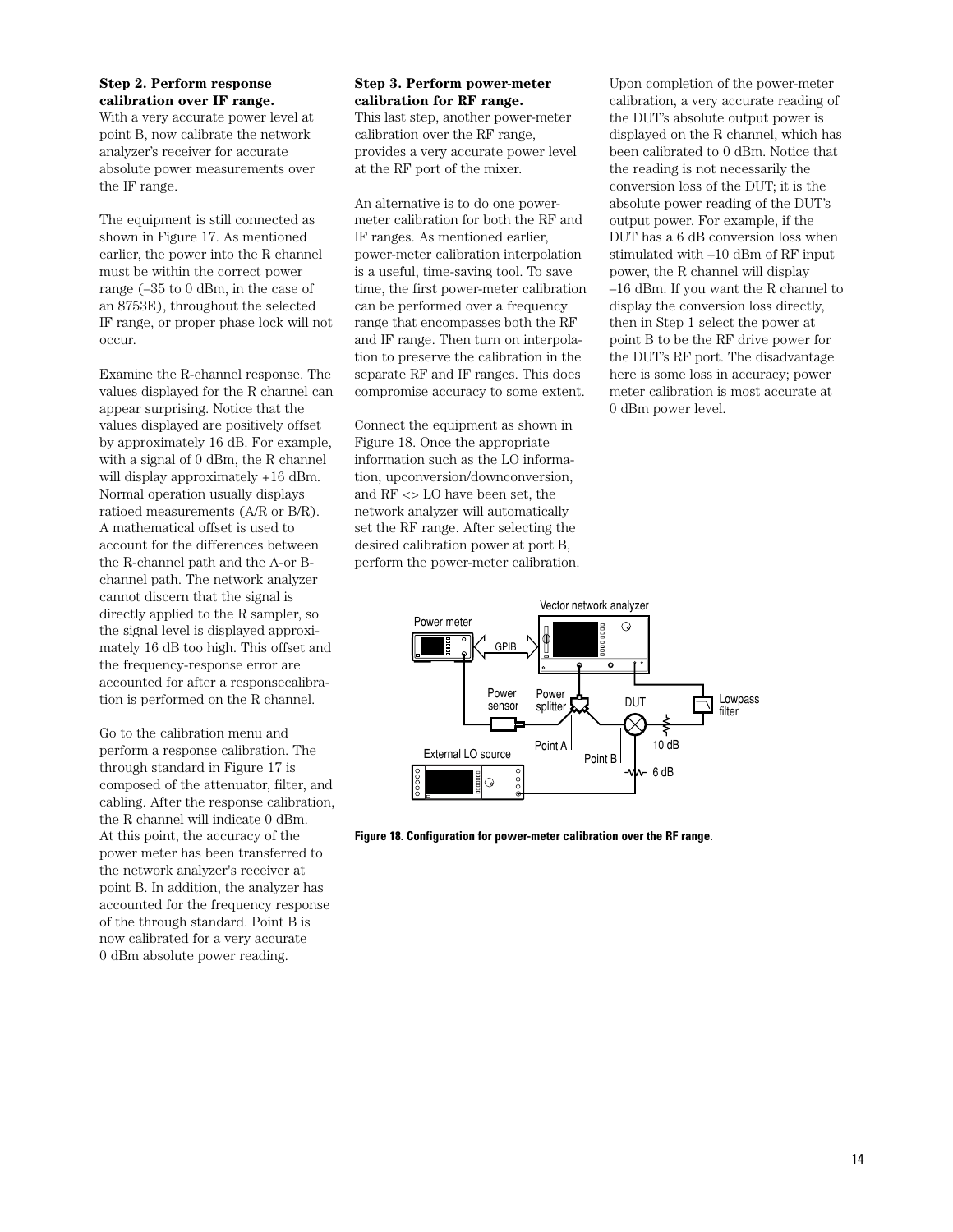#### **Power-meter calibration for a highdynamic-range measurement**

For a high-dynamic-range configuration, Figure 19 is analogous to Figure 17 above. Notice that the R-channel jumper is connected, since a valid signal is required into the R channel for phase locking. In this configuration, the R channel is used only for the purpose of phase locking. It is not included as a direct path in the actual measurement. This is the high-dynamic range configuration you should use for performing Steps 1 and 2.

Figure 20 is analogous to Figure 18. This high-dynamic-range configuration is useful for devices that includes a filter, as shown. A filter is especially important in the R channel to suppress spurious signals that can cause false phase locking. A filter into the B channel might not be necessary. This is the configuration you would use for performing Step 3.



**Figure 19. Power meter calibration over the IF range, high-dynamic-range configuration.**



**Figure 20. Power meter calibration over the RF range, high-dynamic-range configuration**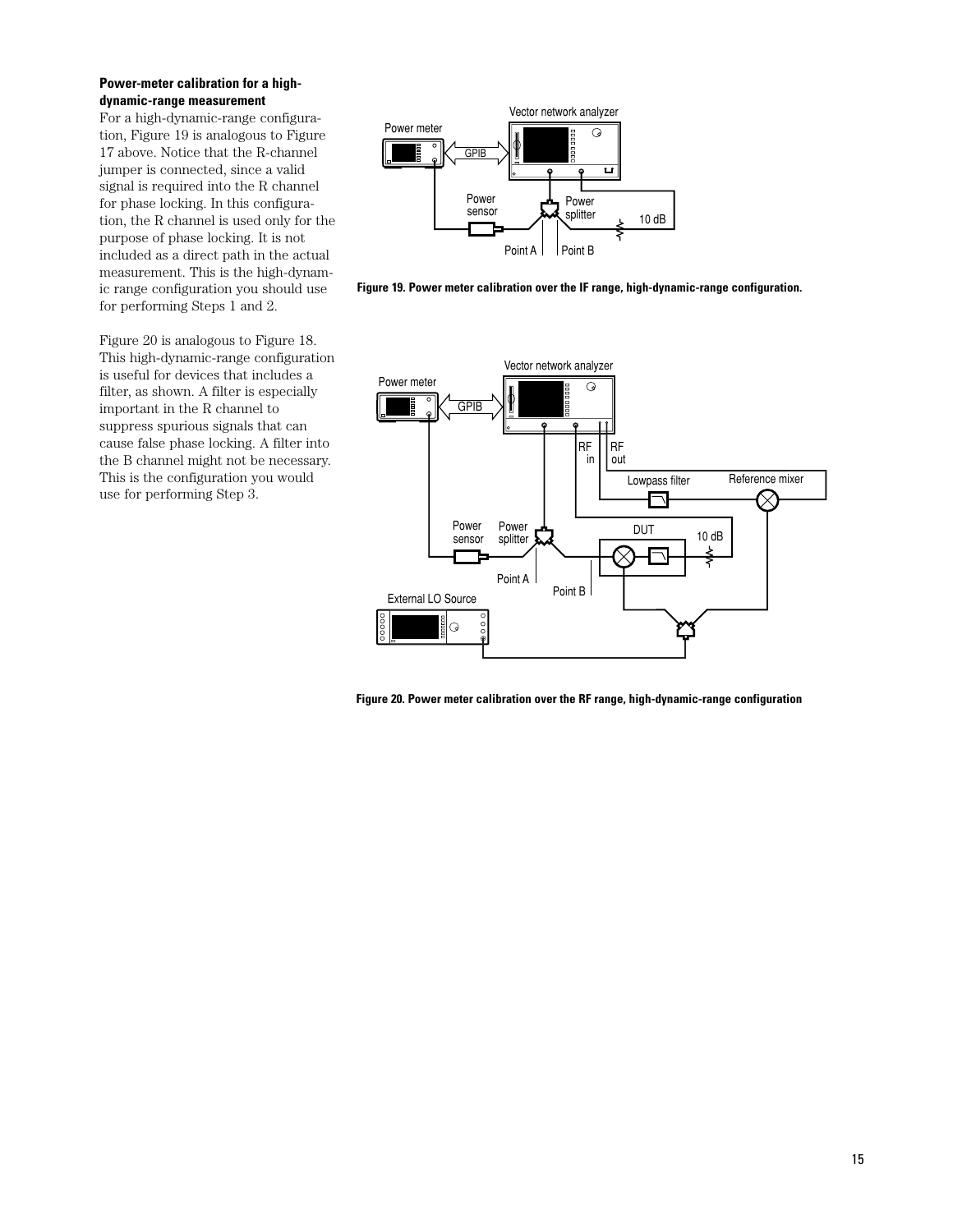#### **Accuracy comparison of the 8757D and a vector network analyzer**

In some cases, an 8757D with an internal power calibrator and precision detectors will make more accurate conversion loss measurements than a vector network analyzer with power meter calibration. To illustrate the difference in accuracy, let's look at the the error terms involved in a downconverter measurement in either case.

In Figure 21a, the source is set to the RF range. The precision detector very accurately detects the absolute power at its port over the RF range. The resulting errors are  $m_1$ , the mismatch error, and rdetector RF,the uncertainty in the detector's calibration over the RF range. The  $r_{\text{detector RF}}$  error is very small, approximately  $\pm$  0.18 dB.

Next, the RF response is stored into memory. The purpose of this step is to correct for the frequency response of the attenuator and the source, rsource RF.

In Figure 21b, the DUT is connected. The errors consist of mismatch errors,  $m<sub>2</sub>$  and  $m<sub>3</sub>$ , and the uncertainty of the detector's calibration over the IF range,  $r_{\text{detector IF}}$ . The latter error is very small. Notice that an attenuator is not used at the output of the DUT since the precision detector measures most accurately at its port. If additional devices, such as an attenuator or filter, are added, their effects will add additional calibration steps and therefore added uncertainty. This configuration is especially advantageous for FTDs with internal filters.

In this 8757D calibration and measurement, the total uncertainty is equal to the sum of three uncorrected mismatch error terms,  $m_1$ ,  $m_2$ , and m3. The detectors errors are very small and are negligible.

With the vector network analyzer with power-meter calibration, five mismatch errors result. Let's take a closer look at the error terms involved in a vector network analyzer with power meter calibration measurement.

In Figure 22a, the source is set to the IF range. A power meter calibration is performed. The errors consist of the mismatch error,  $m_1$ , and the source frequency response error over the IF range,  $r_{\text{source IF}}$ . The latter error is small.

In Figure 22b, a normalization calibration is performed. Errors =  $m_2$  +  $r_{\text{receiver IF}}$ , where  $m_2 = m_1 + r_{\text{detector IF}}$ and  $r_{\text{receiver IF}}$  is the receiver frequency response error over the IF range.

In Figure 22c, the source is set to the RF range and a power meter calibration is performed. Errors =  $m_3$  +  $\rm\,r_{source\;RF}$  , where  $\rm\,r_{source\;RF}$  is the source frequency response error over the RF range.

In Figure 22d, the DUT is connected. Mismatch errors,  $m_4$  and  $m_5$ , are generated. As illustrated, the total uncertainty is due to five uncorrected mismatch error terms,  $m_1$ ,  $m_2$ ,  $m_3$ ,  $m_4$ , m5. The other errors are relatively small.

In summary, the 8757D with its internal power calibrator and precision detectors can be more accurate than a vector network analyzer with power meter calibration since there are less connections, resulting in less mismatch effects and therefore less measurement uncertainty. However, the vector network analyzer is capable of further error correction using error-term manipulations with an external computer. With additional error correction, the vector network analyzer might be the more accurate instrument. In the section, *Absolute Group Delay — A More Accurate, Lower Ripple Technique*, procedures for external error-term manipulations are discussed.



Power meter

Detector

Power meter

Detecto

Vector network analyzer

(a)

(c)

 $m<sub>4</sub>$ 

 $\tilde{=}$ 

System test ports

 $\overline{m_3}$ 

System test ports

**Figure 21.** 

**(a) Absolute power measurement over the RF range (b) Absolute power measurement over the IF range.**





LO

**Figure 22. (a) Power meter calibration over the IF range. (b) Normalization calibration over the IF range. (c) Power meter calibration over the RF range. (d) DUT is measured.**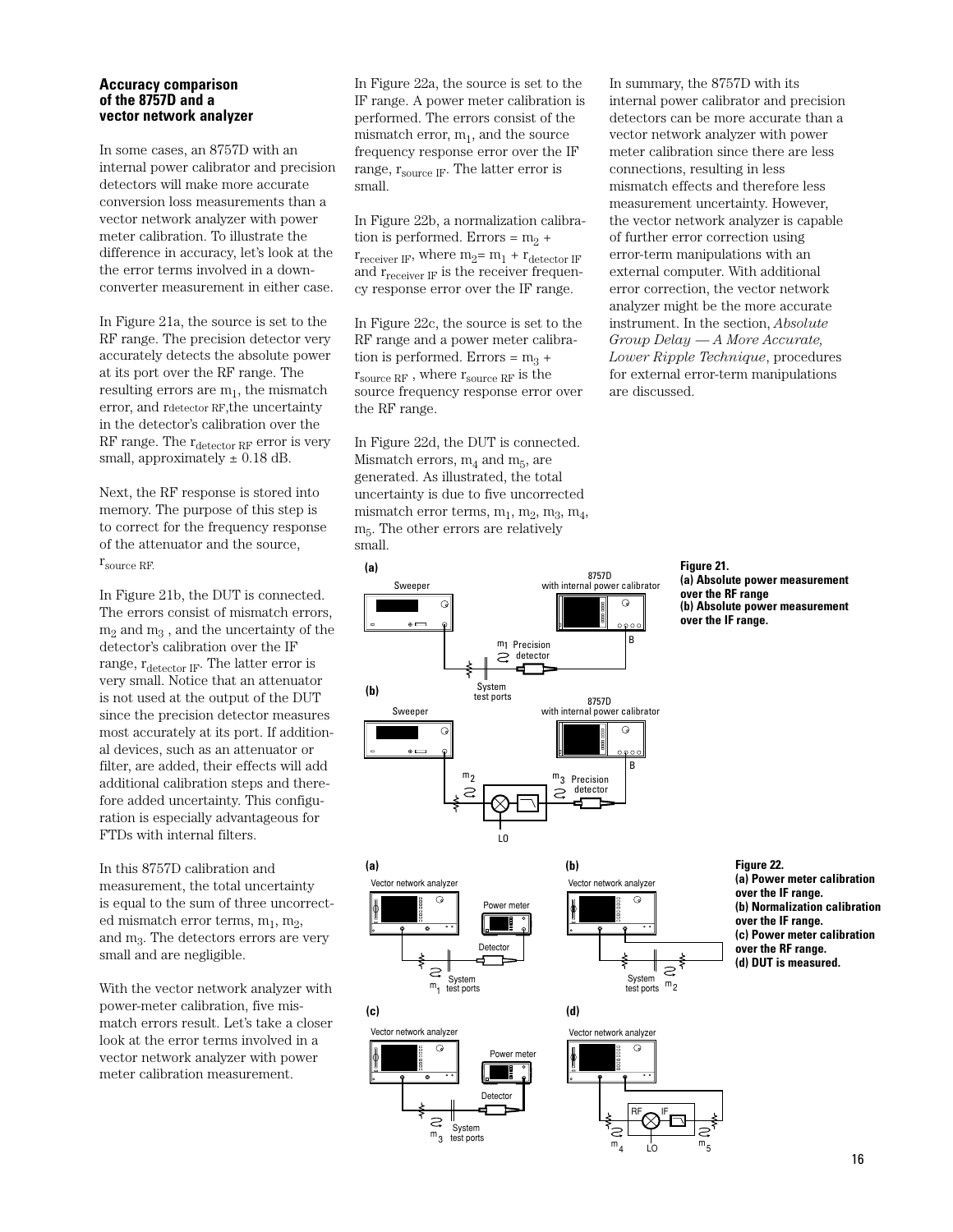#### **Fixed IF measurements**

When a communication system receives a signal using a superheterodyne receiver, the information is downconverted to an appropriate frequency called the intermediate frequency. The components in the IF section of the receiver usually provide most of the gain and frequency selectivity of the communication system. Using a fixed IF allows a designer to optimize the IF filtering and amplification which yield the highest performance. Typical IF frequencies for FM radios are 10.7 and 21.4 MHz, radar receivers are 30 and 70 MHz and satellite receivers are 70 and 140 MHz.

The other way in which conversion loss or gain flatness can be measured is by keeping the IF at a constant frequency. This is known as a fixed-IF measurement. In order to accomplish this, the LO must sweep in conjunction with the RF input signal, keeping a constant frequency offset equal to that of the IF. In many cases, this measurement more closely matches the operation of the DUT in the actual application.

The most common way to perform this measurement is to use the vector network analyzer in a tuned-receiver mode (without frequency offset). Figure 23 illustrates this configuration. As shown, two external sources are used. One external source provides the RF signal and the other provides the LO signal. Both sources sweep in a stepped-frequency mode under the direction of a measurement controller via the GPIB bus. This measurement is an ideal candidate for automation using the built-in test-sequencing or IBASIC capability of many modern network analyzers. Also, notice that an external reference must be connected between the VNA and the sources (i.e. a 10 MHz reference). When testing a tuner with a fixed-IF sweep, the controller must be able to tune the internal LO. If an analog voltage is used, then a programmable power supply or digital-to-analog converter is needed. If the LO is tuned digitally, the proper interface must be used.

Testing a mixer under fixed IF conditions can also be accomplished with one external source and the network analyzer under the control of an external computer. The configuration is very similar to Figure 23, except there is only one external LO source and a computer interface for both the network analyzer and the external LO source. The configuration is shown in Appendix C.

Two cases should be considered for a fixed IF measurement. In both, the LO and RF frequencies are stepped over their respective ranges but in each case the network analyzer is configured slightly differently.

The first considers the FTD as a downconverter, where the RF output frequency of the analyzer is stepped over the RF range and the analyzer measures a fixed IF frequency at the R-channel input. The second uses the FTD as an upconverter and the output frequency of the analyzer (test port 1) is fixed at the IF frequency. The analyzer must measure the stepped RF frequency at the R-channel input. Both measurements are accomplished using the frequency offset mode capability available on many modern network analyzers. This tuned receiver mode allows measurement to be made at frequencies other than that of the analyzer's internal source.

The *Appendix* provides a program for a fixed IF measurement on a mixer that operates as a downconverter. This Basic for Windows program uses the 8753E as the RF source and receiver and the LO signal is provided by a ESG-D3000A signal generator. The LO source commands are written in SCPI, so any compliant signal generator will work. The program sets an absolute power level to the mixer's RF input port and measures the absolute power level at the IF port. The analyzer's receiver is first calibrated at the fixed IF frequency, then the analyzer's RF source level is set. The difference between the two signals is the conversion loss of the mixer under test. The program assumes the RF drive level from the test port remains constant over the stepped frequency range and also does not include insertion loss from the test port cable. The accuracy of the measurement can be enhanced by including a power-meter calibration at the IF and RF ranges as detailed in the 8753E Operating Manual. Care must be taken to ensure adequate signal level to the R-channel input or the system will not phase lock to the IF signal. The R-channel input requires a signal level between 0 dBm and –35 dBm. Adequate filtering is also required to prevent spurious response from entering the receiver.



**Figure 23. Fixed IF configuration**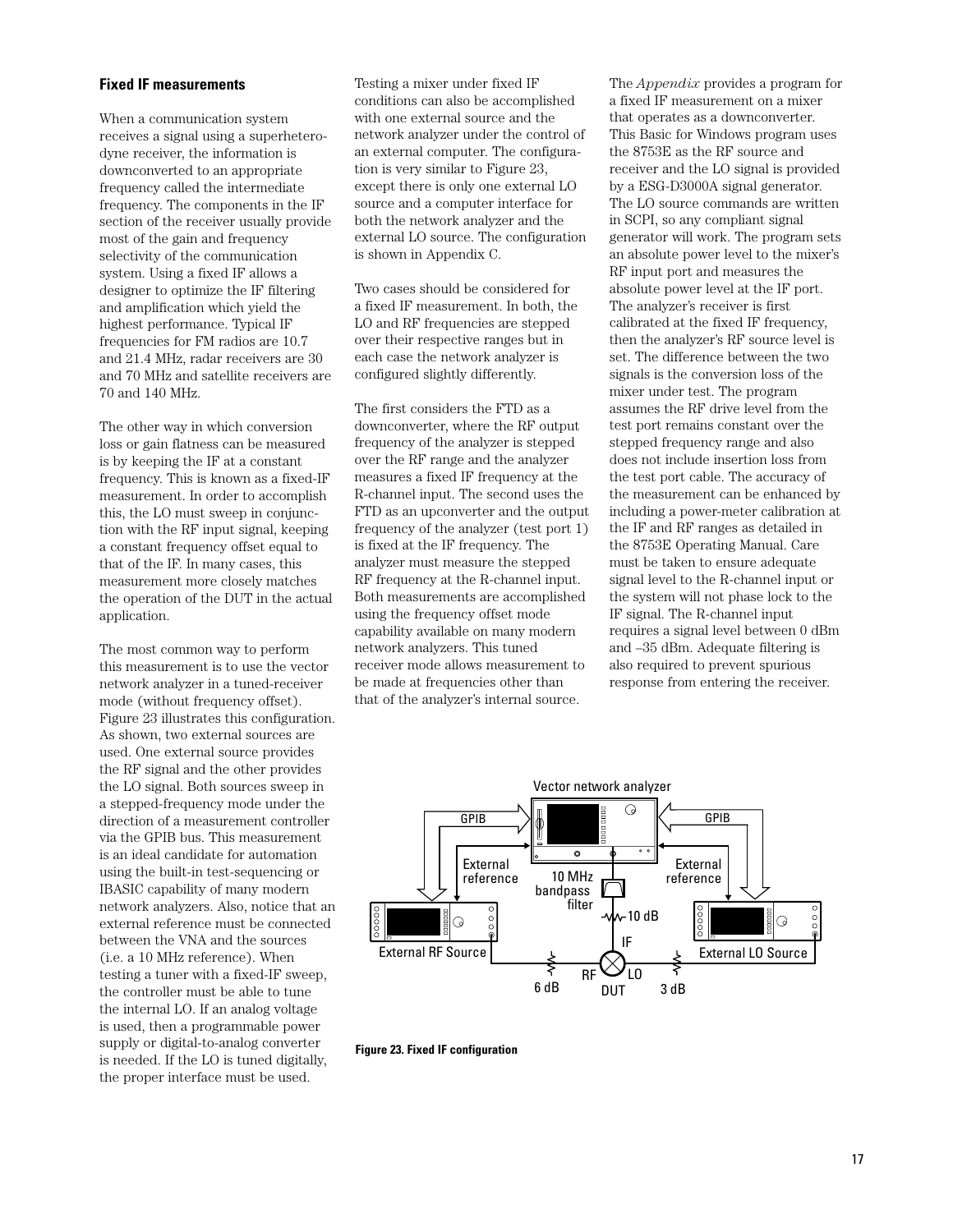## **Relative phase measurements**

Measuring mixer relative phase parameters such as tracking, relative phase linearity and group delay requires a vector network analyzer. Relative phase between two mixers can be measured, but the absolute phase response of a single mixer cannot. In order to make a phase measurement of a FTD, a second mixer is needed to provide a reference phase signal. This reference mixer is needed because when the analyzer is in frequency-offset mode, the source and receiver function at different frequencies and phase is not defined between two different frequencies. This reference mixer needs to be driven by the same RF and LO signals that are used to drive the mixer under test. The IF output from the reference mixer is applied to the reference phase-lock R channel of the vector network analyzer.

#### **Relative phase and magnitude tracking**

The capability to measure the amplitude and relative phase match between frequency-translation devices such as mixers is increasing in importance as the number of multichannel signal processing systems increases. These multichannel systems, such as direction-finding radars, require that the signal transmission through each channel be amplitude- and phase-matched. To achieve the required match between channels, each channel usually is manufactured with matched sets of components.

The match between FTDs is defined as the difference in amplitude and relative phase response over a specified frequency range. Also, the tracking between FTDs is measured by how well the devices are matched over a specified interval after the removal of any fixed offset. For example, this interval can be a frequency interval or a temperature interval, or a combination of both.

The configuration shown in Figure 24 can be used to make magnitude and relative phase matching measurements. First, one DUT is measured and its response is stored in memory.

Then the second DUT is measured and the analyzer's data/memory feature is used to compare them.The analyzer accounts for theresponse of the test system since the two DUTs are measured with exactly the same conditions.Figure 25 shows the magnitude and relative phase match between the two DUTs.

If both DUTs must be measured simultaneously (for tuning), then you can place one DUT in the B channel and one in the R channel. However, in this configuration you are limited by the dynamic range of the R channel.

Therefore, the DUT in the R-channel path should not have a filter. If it does, you can only view the DUT's passband match. For two DUTs with internal filters, you cannot simultaneously view the response using the configuration in Figure 24.

Figure 26 illustrates a configuration that takes advantage of the high dynamic range of the A and B channels. The analyzer compares channel A and B and can be used to actively display A/B responses, or for making high-dynamic-range measurements such as tracking of out-of-band responses. In this case, the R channel is used only for phase locking.

Vector network analyzer



**Figure 24. Mixer matching — magnitude and group delay**







**Figure 26. Simultaneous tuning and high-dynamic range configuration**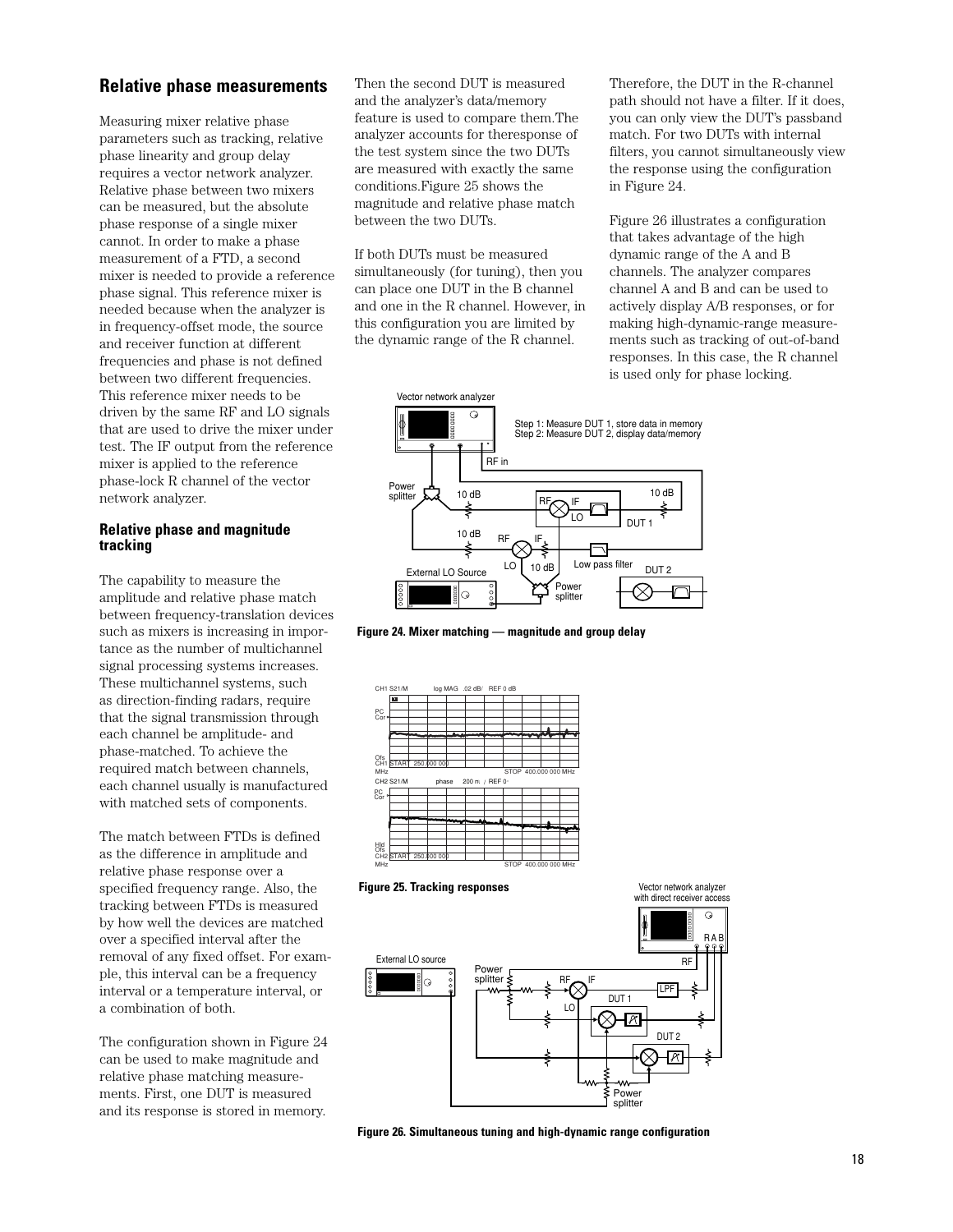#### **Group delay**

Group delay is a measure of a signal's transition time through a device. It is classically defined as the negative derivative of phase vs. frequency. Relative group delay measurements can be made with the same setup as that shown for relative phase measurements.

#### **Important parameters when specifying group delay**

The result of a group-delay measurement depends upon many measurement factors, including aperture, averaging and IF bandwidth. The true negative derivative of phase vs. frequency cannot be determined because any measurement made with a network analyzer is discrete, with one phase point per frequency point, so there is no continuous function from which to take a derivative. Instead we calculate the slope of the phase over a frequency range. We use the values of two frequency points on either side of the frequency of interest and calculate the corresponding phase slope. As illustrated in Figure 27, this method can yield a result that is different than the true derivative of the phase.

The number of frequency points over which the slope is calculated is the aperture. The default aperture is the smallest difference between any two frequency points. The aperture can be adjusted via the "smoothing aperture" control to use a wider frequency range to calculate the phase slope. The maximum aperture is limited to 20% of the frequency span of the measurement.

> Aperture = frequency span / (number of points – 1)

The aperture determines the information that is transferred from one response to the other. Any effects on the phase response carry over directly to the group-delay response. For example, noise in the phase response directly translates into noise in a group delay response.

For example, if you set a narrow aperture, the noise in the phase response becomes more significant, making the group-delay response noisier. At the same time, a narrow aperture allows you to see variations in the group-delay response, which you would miss otherwise. But, if you increase the smoothing aperture too much, you begin to lose resolution since the peaks start to disappear. Figure 28 illustrates how dramatic the trade-off between resolution and noise as a function of aperture can be.

If you do not want to trade off resolution and noise, you can achieve a balance by trading off some measurement speed. Using averaging or narrowing the IF bandwidth results in slower measurement speeds without degrading resolution or noise.

The smoothing aperture should always be specified for a group delay measurement. A group delay measurement is only truly valid if its aperture is specified. Figure 28 illustrates how dramatically different the group delay responses can be, depending on the smoothing aperture settings. Always specify the smoothing aperture when making a group delay measurement. If you do not want to trade off resolution and noise, you can achieve a balance by trading off some measurement speed. Using averaging or narrowing the IF bandwidth results in slower measurement speeds, without degrading resolution or noise.





Group delay  $(t g)$  =

d φ

Frequency





**Figure 28. Group delay as a function of aperture**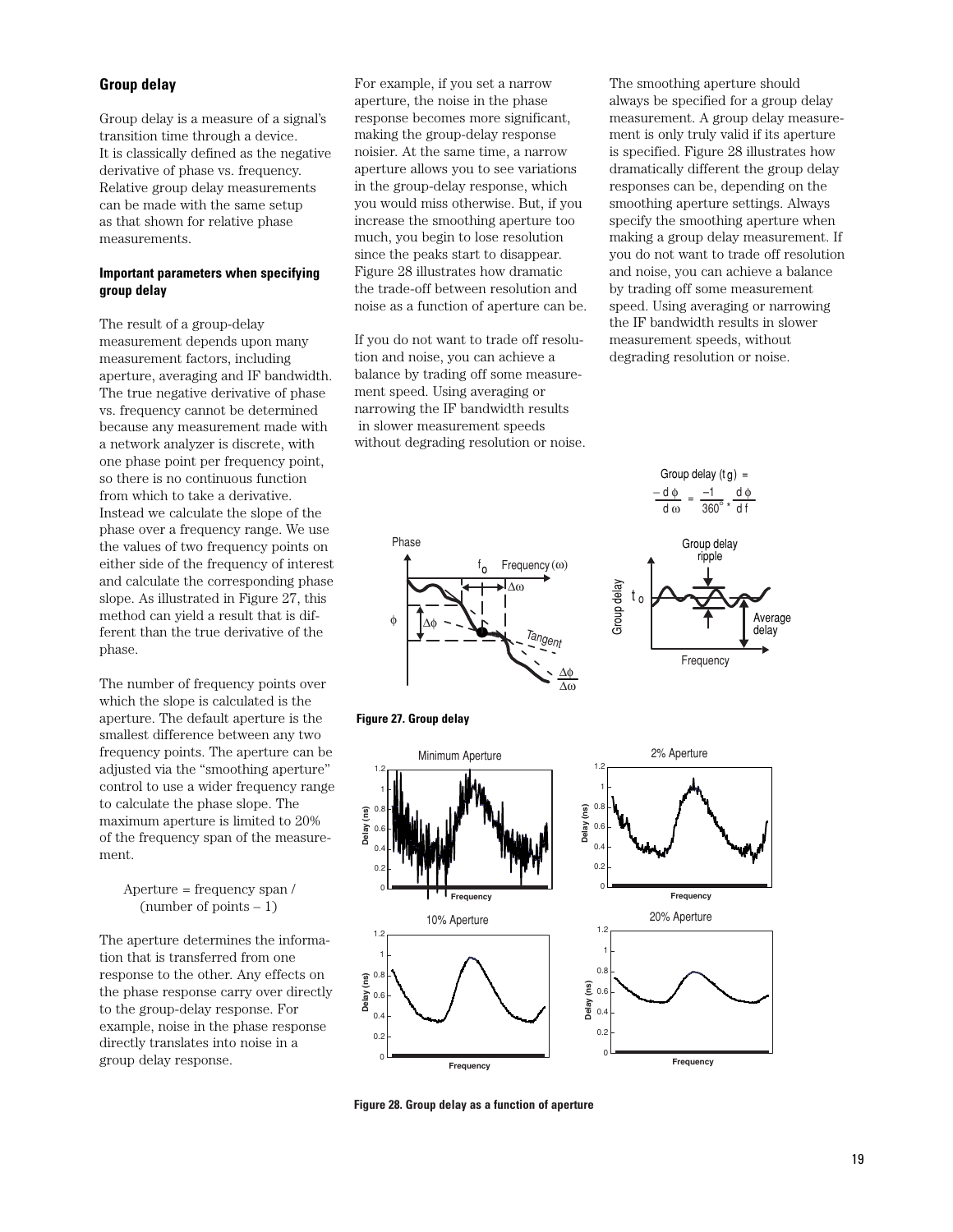#### **Absolute group delay**

If you are interested in absolute group-delay measurements a calibration mixer is required. When measuring the group delay of a linear device, standard vector error correction calls for a through connection (delay=0) to be used as a calibration standard. The solution to the problem of measuring the delay of a nonlinear device like a mixer is to use a calibration mixer with very small group delay as the calibration standard. There are several techniques that can be used to create a calibration mixer with known group delay. Two mixers have been characterized by Agilent Technologies for this purpose:

| Mixer                  | ANZAC MDC-123<br>MCI 7FM-4             |
|------------------------|----------------------------------------|
| <b>Frequency range</b> | 30 MHz to 3,000 MHz<br>dc to 1,250 MHz |
| <b>Group delay</b>     | $0.5$ ns<br>$0.6$ ns                   |

#### **Upconversion/downconversion**

The group-delay values above were obtained by measuring two mixers, using the upconversion/downconversion configuration shown in Figure 5. The measured group delay was very consistent, with flat frequency response. For example, a pair of MDC-123 mixers was measured, resulting in 1 ns of group delay excluding the effects of the IF filter and components placed between the mixer pair. A single mixer, then, must have a group delay between 0 and 1 ns. Therefore, one can state that the group delay of the MDC-123 is 0.5 ns, with an accuracy of  $\pm$  0.5 ns. This is a very conservative uncertainty window. Therefore, the uncertainties of both mixers are equal to their respective group delay, although these are worsecase estimates. After the through calibration you are ready to test the frequency-translating DUT, enter a value of electrical delay to compensate for the group delay of the calibration mixer (–0.5 ns for the MDC-123 or –0.6 ns for the ZFM-4). The resulting accuracy derived from this technique is typically the group-delay uncertainty of the calibration mixer.

Choosing a calibration mixer with even smaller absolute group delay will further improve the measurement uncertainty because the worst case error is half the stated value.

Another important consideration to remember when selecting a calibration mixer is that the delay of the device must have a relatively flat group delay response over frequency. The convention is to select a mixer with very wide bandwidth compared to the mixer to be tested — the wider the bandwidth, the better the mixers' delay linearity will be. For further information regarding the desirable characteristics of a calibration mixer, see the Appendix section, *Calibration Mixer Attributes*. When using the calibration mixer in the test system, typically only a reponse calibration is used to cal through the mixer. The mismatch interaction between the test system and the cal mixer and subsequent measurements with the DUT will introduce uncertainty in the form of ripple into the measurement. Adding attenuation before and after each mixer can greatly improve this ripple.

Another technique for improving the measurement uncertainty in absolute group delay and delay linearity uses an upconversion/downconversion with additional error correction at the mixer's test ports. The technique is discussed in the section, *Absolute Group Delay — A More Accurate, Lower Ripple Technique.*

#### **Modulation delay**

Measuring the group delay of converters and tuners with inaccessible internal LOs is very difficult using the method described above because we lack the necessary phase-coherent LO for phase locking. One alternate method uses a definition of group delay as the time delay through the mixer of a modulated signal. This technique can measure group delay on devices without needing a reference mixer. Using a frequency-response normalization, absolute and relative group delay can be measured.

As shown in Figure 29, the modulation-delay method for measuring group delay is accomplished by modulating an RF carrier. AM, FM or pulse modulation can be used. The carrier is swept through the frequency-translating device, the IF output is demodulated, and finally the phase of the demodulated signal is compared with the original baseband modulation tone (which can be derived by demodulating the carrier at the input to the DUT). If square wave modulation is used, zero-crossings can provide the delay detection mechanism; if sine wave modulation is used, the phases of the sine waves must be compared. One main drawback for the AM-delay technique is that it relies on the device not having amplitude limiting, which would strip off the amplitude modulation.



**Figure 29. Modulation delay method for measuring group delay**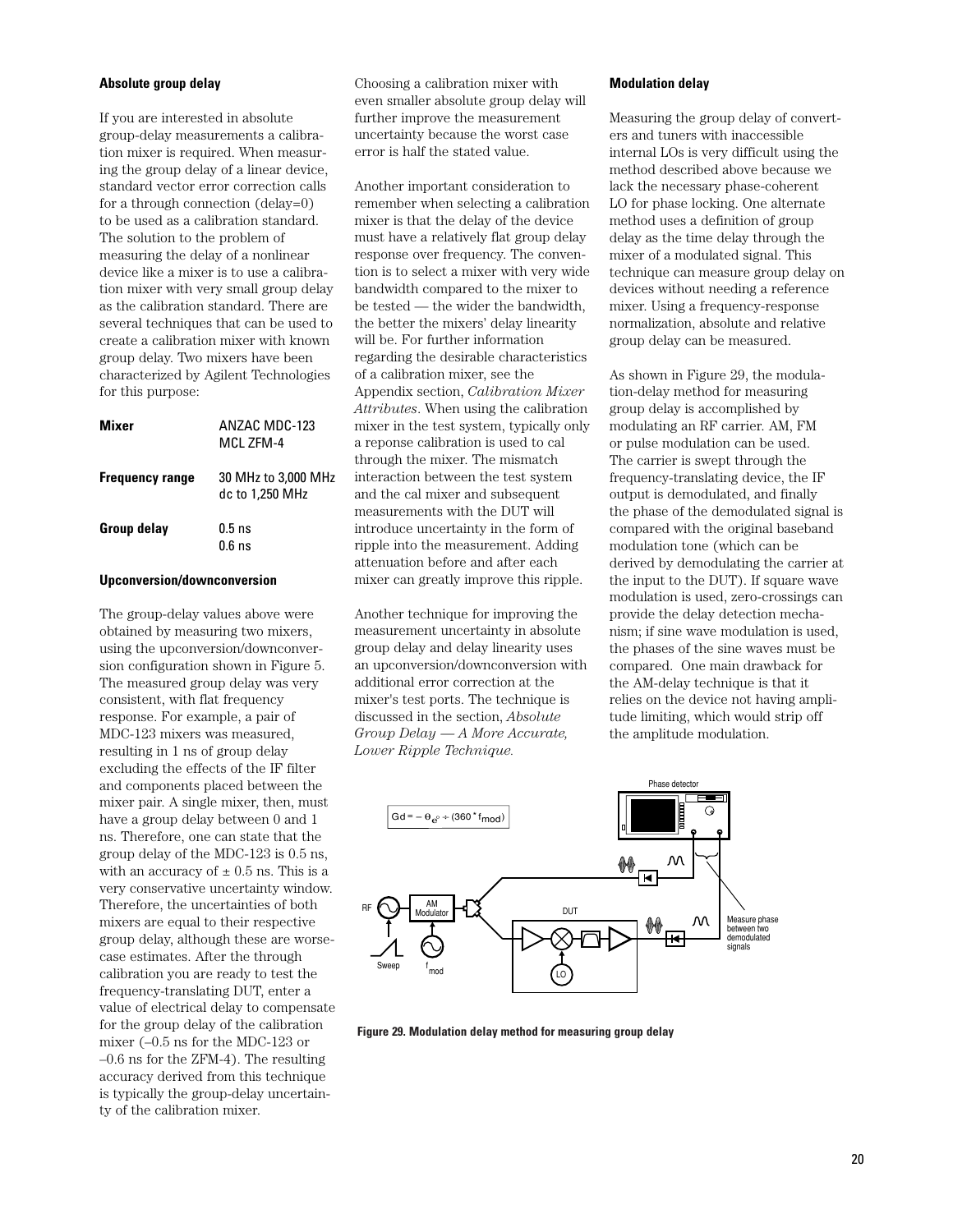As the carrier is swept through the DUT, the phase of the modulation varies proportionately to the phase response of the device itself. Group delay is calculated as follows:

$$
\text{Gd} = -\theta_{\text{e}^{\circ}} \div (360^* \text{f}_{\text{mod}})
$$

where  $\theta_{e}$ <sup>o</sup> is the phase difference between the demodulated input and output carriers in degrees, and  $f_{mod}$ is the modulation frequency. The aperture of this measurement is equal to twice the modulation frequency. The effects of aperture are the same as the phase-derivative method of measuring group delay previously discussed. As the aperture gets larger, the measurement becomes less noisy, but resolution degrades.

AM-delay measurements are easily performed with the 8711C series of network analyzers (see Figure 30). A response normalization calibration is performed without the DUT connected. Then the DUT is connected for relative or absolute group-delay measurement. The aperture of this measurement is fixed at 27.8 kHz, with typical accuracy around  $\pm$  10 to 20 ns. The accuracy of this technique is limited by the diode detectors, which have less sensitivity than the narrowband detectors used in the 8653E or 8720D. Group-delay accuracy with the 8753E or 8720D is better, typically around the picosecond range, depending on the smoothing aperture settings. As shown in Figure 30, the phase-derived method (top response) is less noisy than the AM delay method (bottom response). Vector network analyzers use a phase-derived method of group-delay measurement, making it difficult to measure group delay of FTDs with internal inaccessible LOs.

The FM-delay technique is very similar to the AM technique, in that it uses a modulated signal to measure the group delay. The key difference is that FM modulation is used, which eliminates errors due to amplitude noise, and is not sensitive to amplitude limiting in the device under test. However, since the frequency at the output is dependent on the Local Oscillator (LO) frequency, the FM technique has difficulties when the LO is not synthesized.

Normalize without DUT first, then measure with DUT



**Figure 30. AM delay measurements using the 8711 series**

#### **Time domain**

The measurement of group delay through a mixer can be easily accomplished using the time-domain option available on some vector network analyzers. This does not require the extensive hardware and filtering that other traditional methods demand. All that is required to measure absolute group delay and delay linearity is a single mixer, a 50-ohm airline, a short, and a VNA capable of time-domain transformation. (This capability is available on the 8510C and 8720ES analyzers with Option 010.)

The technique uses the measured reflection coefficient from the mixer that is terminated in the 50-ohm airline and the short. The measured frequency response is transformed into the impulse response using the time-domain option on the VNA. Knowing the absolute delay of the airline, the absolute delay through the mixer can be calculated by examining the two-way reflection from the short in time. In addition, the delay linearity of the mixer as a function of frequency can be measured using the gating function on the VNA. The gating function filters the effects of reflections internal to the mixer and isolates only the transmitted signal through the mixer. This gated signal contains the delay distortion introduced by the frequency translation process. In this way, delay linearity through the mixer can now be directly measured in the frequency domain.

The impulse response on a VNA simulates a traditional Time Domain Reflectometry (TDR) measurement. TDR is a technique to generate an impulse or step waveform in time that is propagated down a transmission line. The reflections from discontinuities can then be detected in time on the TDR display. The measured time delay represents the two-way electrical distance to the discontinuity in the transmission line. Individual discontinuities can be examined in time if there is adequate electrical separation between them. This same TDR measurement can be simulated using a high-performance VNA capable of time-domain transformation. In this case, the measured frequency response from the VNA is mathematically transformed into the impulse response using the Inverse Fourier Transform algorithm present within the VNA.The measurement accuracy is improved by applying the standard one-port vector error correction to the initial reflection measurement.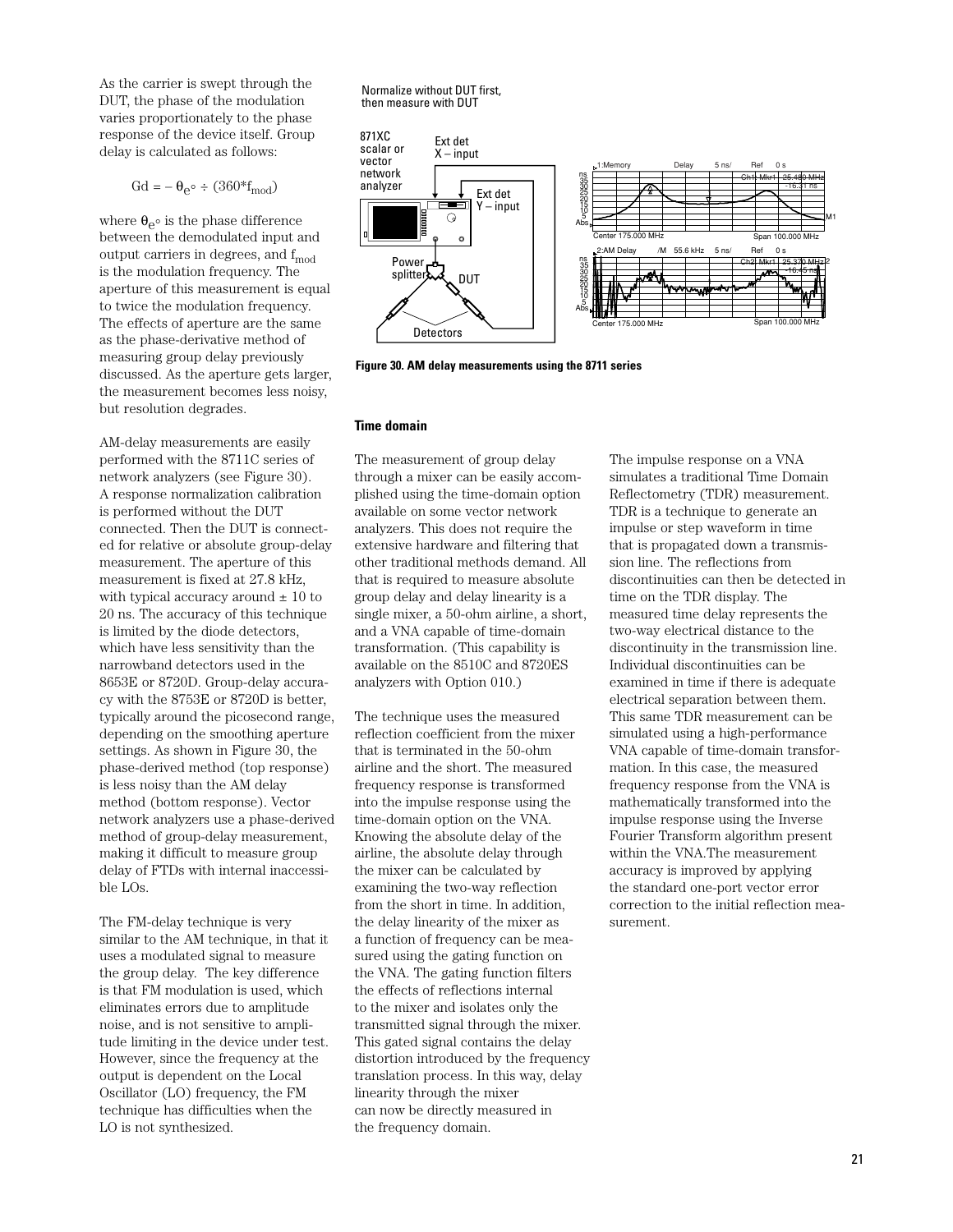As a measurement example, the return loss as a function of frequency of the IF port of a broadband mixer is measured on the VNA. The RF port of the mixer is terminated with an airline and a short. The proper LO drive is also applied to the mixer. The hardware configuration is shown in Figure 31. The VNA is used to measure and transform the frequency response of the mixer under test. The resolution of the time-domain transform on the VNA is directly related to the measured frequency span. In order to examine two closely spaced discontinuities in the time domain, a large frequency span must be measured. However, limitations in the operating frequency range of the device under test also limit the time-domain resolution. It may be necessary to electrically separate the discontinuities whenever possible. Because we wish to isolate the reflected signal from the short in the time domain, placing the short directly on the output of the mixer may not provide enough separation between the mixer's own internal reflections and the signal reflected from the short. Placing a 50-ohm airline between the mixer and the short can improve the measurement resolution by electrically separating the reflections from the mixer and the short, as shown in Figure 31.

For example, the VNA is calibrated for an S11 one-port cal over the IF frequency range of 50 MHz to 10.05 GHz. The LO was set to a fixed value of 20 GHz. This IF range is chosen for two reasons; it is within the operating range of the mixer's IF port, and it allows the VNA to be used in the lowpass mode of operation. The low-pass mode yields the highest resolution in the time domain.

The measured return loss of the IF port as a function of frequency is shown in Figure 32. The return loss shows the typical peaks and valleys that occur when multiple reflections are added and subtracted over the measured frequency range. This frequency response is then transformed into the impulse response using the time-domain option on the VNA. Figure 33 shows the impulse response of the mixer terminated in the airline/short.



**Figure 31. Hardware configuration for measuring the absolute delay and delay linearity of frequency translation devices**







**Figure 33. Low-pass impulse response of the mixer using a shorted airline placed on the RF port**

This figure represents the TDR response as a function of time. It shows the individual reflections from several discontinuities as the impulse waveform propagates along the transmission line. The position of each impulse shows the electrical distance in time from the calibration plane.

The amplitude of each impulse shows the average amount of reflected signal from each discontinuity. The three reflections to the left of the figure are caused by discontinuities present within the mixer: for example, the input and output connectors and transformers.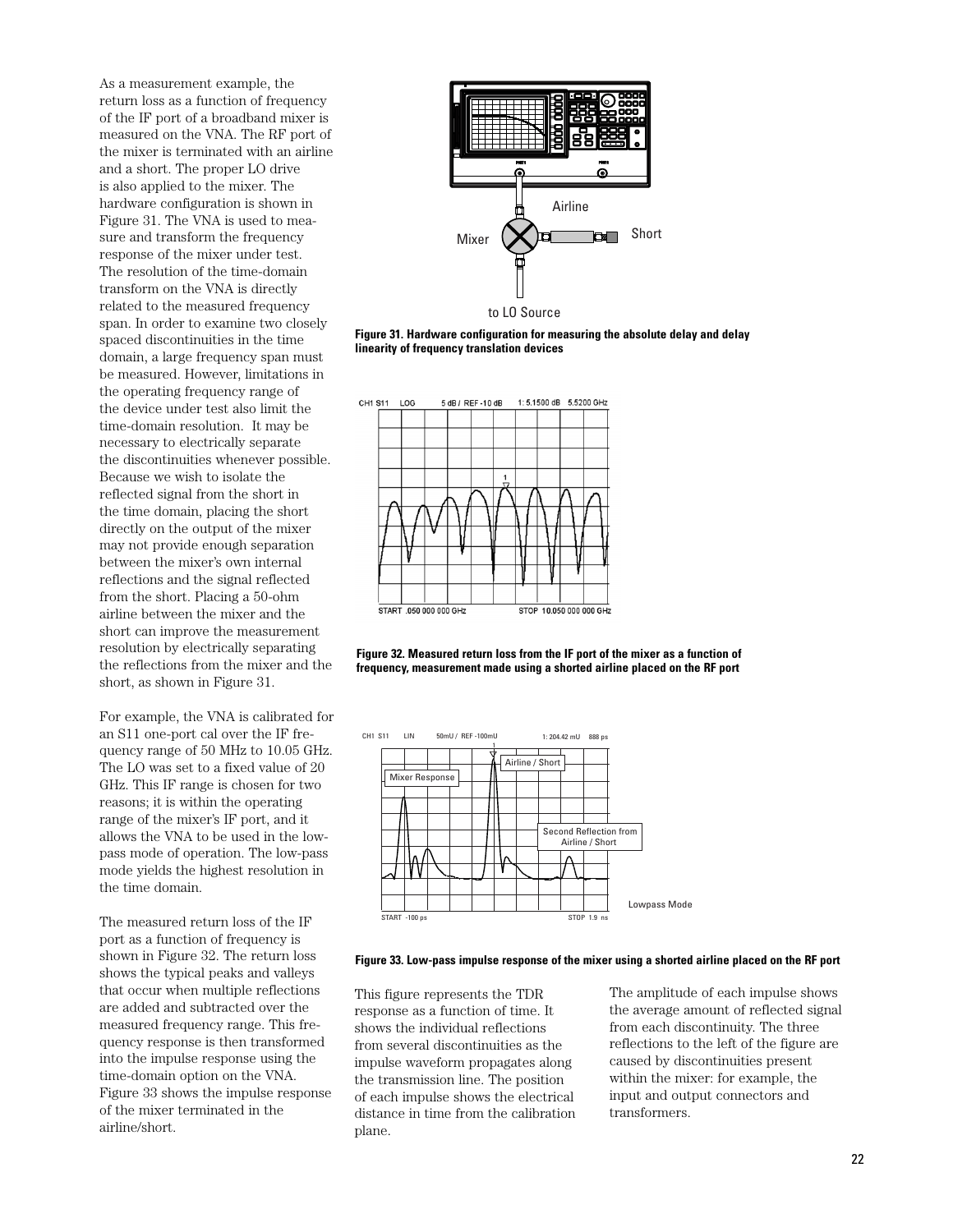The largest impulse on the figure is caused by the reflection from the short placed at the end of the airline. This is the discontinuity of interest, as it represents the signal that is transmitted through the mixer under test. A marker is used to measure the position of the short at the end of the airline in time. Because the discontinuities are electrically separated in time, each reflection can be individually examined. The measured marker value of 888 ps represents the twoway reflection from the short as the signal passes through the mixer and the airline. By knowing the electrical delay of the airline, we can subtract it from the measured delay, and then by dividing the result in half, we can obtain the mixer's absolute group delay of 168 ps. Here we are assuming that the delay characteristics of the mixer are the same as the signal passes through the mixer from the IF to RF and RF to IF ports.

#### **Measuring delay linearity**

Delay linearity is also an important characteristic of components used in broadband communication systems. In order to measure the delay linearity of the mixer using this technique, a time filter needs to be applied to the frequency domain data. The time filter is used to isolate the reflection from the shorted airline. The reflection from the short contains the delay distortion introduced by the frequency translation process as this signal is passed through the mixer. The time filter or gating function is positioned on the time-domain response around the reflection from the short, as shown in Figure 34. This gated measurement now represents only the response of the signal that passed through the mixer. Eliminated are all other reflections from the measurement: the mixer's own internal reflections and any secondary reflections between the mixer and the short. Only the reflection from the short is allowed to pass through the time filter.

Once the gate is properly centered, the time-domain function can then be turned off while leaving this gate activated. This will yield the frequency response of just the first reflection from the short, the signal that passed through the mixer.



**Figure 34. Low-pass impulse response using a time gate to isolate the reflection from the short** 





The delay of this gated frequency response is shown in Figure 35. This figure shows the mixer's delay linearity as a function of frequency. In this case, the measured delay linearity is less than 100 ps peak-to-peak over a 10 GHz span, and only 50 ps over the middle 8 GHz.

Note that the ends of the frequency range show a downturn in the measured delay response. This may be the result of the windowing function and data extrapolation that is applied to the measured frequency response data. Generally, this windowing process distorts the measurements at the very ends of the gated frequency response. The initial frequency span should be chosen larger than required to avoid possible errors in the frequency range of interest.

The measurement of group delay through the mixer can also be characterized using the reflection from the RF port of the mixer. In this case, the IF port of the mixer is terminated with the airline and short. Here, the time-domain transformation is typically operated in the band-pass mode, because the frequency range of the mixer's RF port does not typically operate down to DC. The band-pass mode allows arbitrary selection of the start and stop frequencies, which is very useful for band-limited devices. Keep in mind that the band-pass mode will reduce the time-domain resolution when compared to the low-pass mode covering the same frequency range. In this case, a larger frequency range or longer airline may be required in order to improve the time-domain resolution.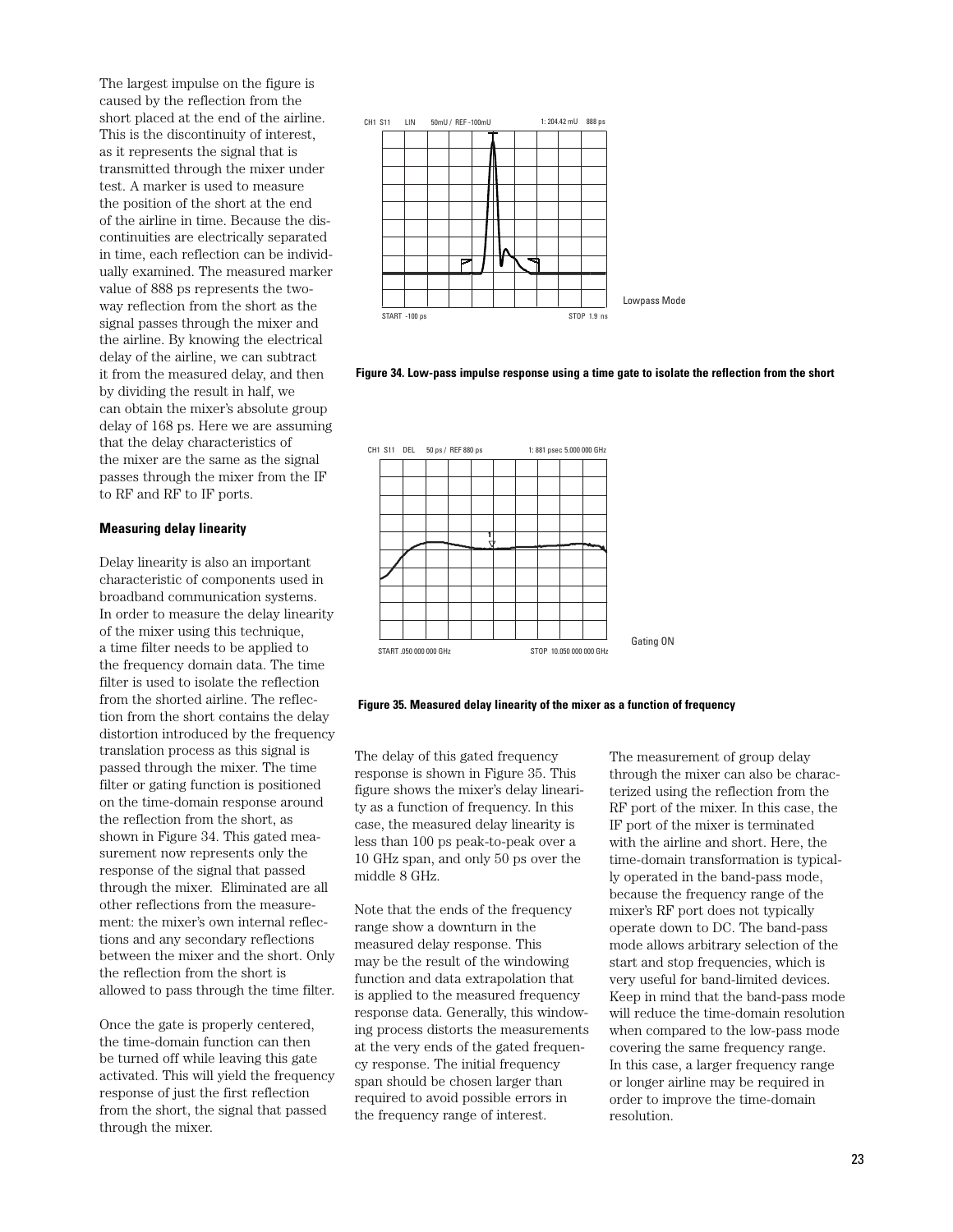## **Reflection measurements**

Now that transmission measurements have been covered, let's move on to reflection measurements. Reflection measurements are linear, even when testing frequency-translating devices since the reflected signal does not undergo a frequency shift. Therefore, these measurements are essentially the same as for filters and amplifiers, with a few minor variations. The systematic errors in the test system and the calibration techniques used to remove them are the same. Narrowband detection should be used if available.

Mixers are three-port devices, and the reflection from any one port depends on the conditions of the other two ports. When measuring reflection on a three-port device, it is important to terminate the ports that are not being tested with an impedance typical of actual operation. While this is often the characteristic impedance  $Z_0$ (usually 50 or 75 ohms), it could also be more complex. For example, if the IF port of the mixer is directly connected to a filter, then this filter should be used when testing RF- or LO-port reflection. In this case, it might be necessary to disconnect the IF port of the mixer from the test set and connect the appropriate load impedance.

When testing the RF or IF ports, the LO signal should be applied at the power level that will be used in actual operation. Since the bias point and impedance of the mixer diodes is a function of LO level, the reflection at the other ports will also be a function of LO level.

Figure 36 shows the different RF-port VSWR results obtained with a broadband load versus the IF termination that would be used in actual operation. The lower trace was measured with the IF port terminated with a 50-ohm load. The upper trace was terminated with a filter and then a 50-ohm load. The effect of mismatch between the mixer and filter is readily apparent. Usually, the mismatch is even worse in the stopband where the match is typically quite poor. This is a very common operating environment for a mixer.

This measurement was done using narrowband detection.The measurements of VSWR on the LO and IF ports are very similar. For IF-port SWR, the RF port should be terminated with a matched impedance and the LO signal should be applied at its normal operating level. For the LO port VSWR, the RF and IF ports should both be terminated in conditions similar to what will be present during normal operation.

Testing converters and tuners is easier since there are only two ports and the LO will already be at the correct power level. The same requirement for proper termination of either the RF or IF port also applies.



**Figure 36. Reflection measurement**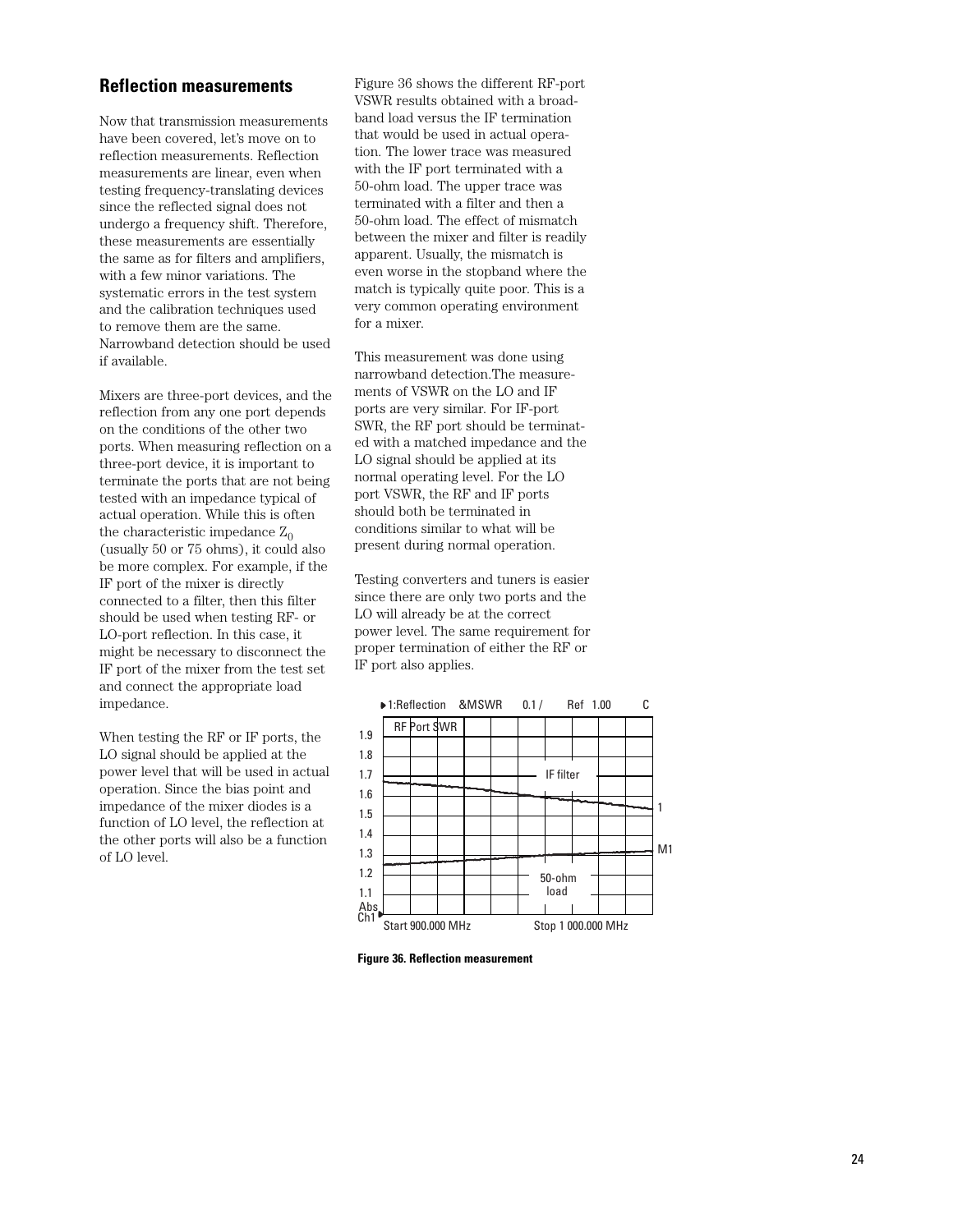## **Isolation measurements**

Isolation is a measure of the leakage or feedthrough from one port to another. The more isolation a mixer provides, the lower the feedthrough will be. Isolation is a transmission measurement since the stimulus is applied at one port and the response is measured at another. However, you are measuring a signal at the same frequency as the stimulus, and not the frequency-shifted signal. As is the case for reflection measurements, isolation/ feedthrough is dependent also on the termination and LO power on the ports not being tested.

Three main isolation terms are of interest: RF-to-IF feedthrough, LO-to-IF feedthrough and LO-to-RF feedthrough. The latter term is often important if the mixer is near the front end of the receiver or tuner that is connected to a cable or antenna. In this case, significant LO leakage could cause interference in other frequency bands. Both the LO isolation terms are small for single- and double-balanced mixers. RF to IF feedthrough is also low in double-balanced mixers. RF feedthrough is usually less of a problem than LO to IF feedthrough because in most cases, the LO power level is significantly higher than the RF power level.

RF-to-IF feedthrough is measured with the same instruments and setup used to measure conversion loss (except frequency-offset mode is not needed when using a vector network analyzer such as the 8753E). Because the source and receiver frequencies are the same, set up the network analyzer to use narrowband detection to make the measurement. The only difference in the hardware configuration is that the IF filter needs to be removed so the RF feedthrough will not be filtered out. Depending on which network analyzer is used, a frequency-response calibration or full two-port calibration should be performed to improve measurement accuracy.

The RF feedthrough level is very dependent on the level of applied LO signal. For this reason, the measurement should be made with the LO signal present at its normal operating level.

LO feedthrough measurements are made the same way as described above. Remember to terminate the unused port with the proper impedance. The LO power level used for the measurement should be the same level that is used during actual operation of the mixer.



#### **Figure 37. Isolation**



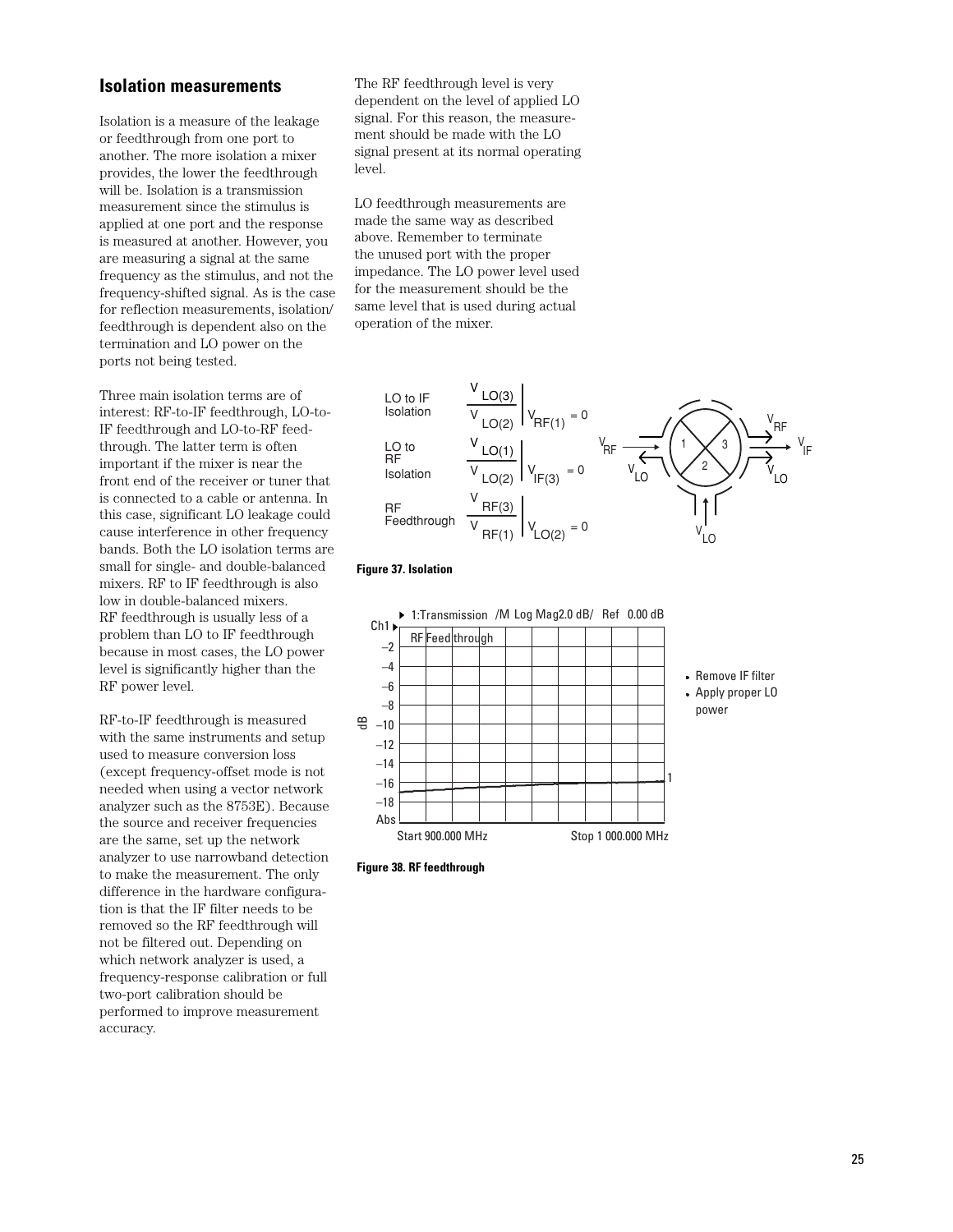#### **Feedthrough measurement of converters and tuners**

The procedure for measuring RF to IF feedthrough of a converter or tuner is identical to that of a mixer. Since an IF filter is often included in the DUT, the RF leakage is often very small. An instrument with high dynamic range should be used to make the measurement, and averaging and a reduced IF bandwidth can also be required to lower the noise floor of the test instrument.

Measuring LO leakage requires a different technique and test instrument. Since the LO port is typically inaccessible, a normal networkanalyzer transmission measurement cannot be used. The best instrument to use for measuring LO leakage is a spectrum analyzer. The spectrum analyzer is connected to either the RF or IF port and tuned to the frequency of the LO signal. Again, the unused port should be terminated. If the LO frequency of the converter or tuner is known to within a few kHz, then the tuned-receiver mode of a network analyzer such as the 8753E could also be used to make this measurement.

The plot in Figure 39 shows a fairly high level of LO leakage present at the output of a converter. If a scalar network analyzer were used to measure conversion gain of this device, this signal could cause some measurement inaccuracy because the analyzer's broadband detectors would include the LO as well as the desired IF signal. In cases such as this, additional filtering should be added to reduce the level of the LO feedthrough when measuring conversion gain.

Up to this point, the possible test equipment configurations have been discussed, along with linear measurements such as conversion loss, relative phase, reflection, and isolation. One configuration that has not been thoroughly discussed is the upconversion/ downconversion configuration. This configuration is useful for testing FTDs on vector network analyzers that do not have a frequency offset feature. Furthermore, this configuration along with external error-term manipulation via an external computer can yield very accurate, lower ripple magnitude and phase measurements.



**Figure 39. Feedthrough of tuners and converters**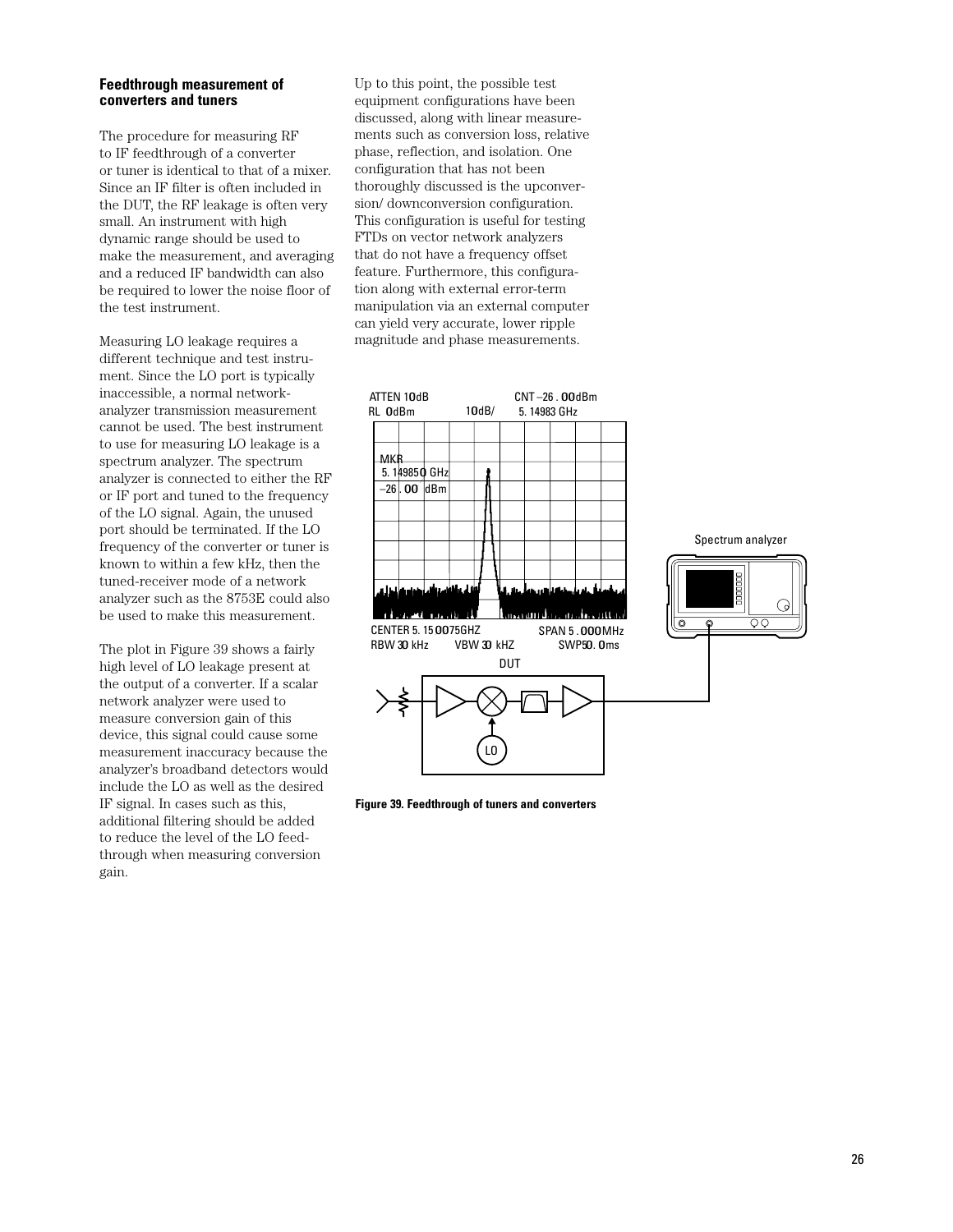## **Absolute group delay a more accurate, lower ripple technique**

Although this section describes a more accurate technique for measuring absolute group delay, the same principles can be applied for making more accurate, lower ripple phaserelated measurements such as relative phase and relative group delay, as well as very accurate conversion loss measurements.

This section provides more advanced techniques and the operator should understand network-analyzer data transfer and error-term manipulation. An external computer is required. Unlike the previous technique for absolute group delay in which a response-only calibration is performed through a characterized mixer, the accuracy of this technique depends upon using additional vector error correction to calibrate the test system in order to reduce measurement uncertainity created by mismatch interaction between the mixer and the system.

This technique uses an upconversion/ downconversion configuration. It consists of a two-step process.

First, a calibration standard needs to be characterized for both magnitude and delay or phase. The standard's delay response can be characterized using any one of the techniques described in the earlier section on group delay. As an example, a mixer pair is measured in which one mixer is used as an upconverter and the other as a downconverter. Use the simple approximation that a single mixer's group delay response is just half the measured response of the pair. The magnitude response of the cal standard can be determined using either the frequency offset mode on a vector network analyzer such as the 8753E or a scalar network analyzer such as the 8757D. Once the magnitude and delay response is determined, a common data file can be created using the measured responses as a function of frequency. This data file will be used to modify the error terms within a vector network analyzer during system calibration.

Second, the calibration mixer is used to calibrate the test system. During the calibration, the calibration mixer is the through standard. Since the calibration mixer has been characterized, its effects can be removed.

The effects of the through standard are removed by modifying error-terms extracted from the network analyzer. The calibration mixer data file along with additional measured data are used to modify the extracted errorterms. These modified error terms are imported back into the network analyzer where the calibration calculations are performed. Therefore, the network analyzer perform all the error-correction calculations, but the external computer is used to modify the error terms.

Three different levels of error correction can be achieved depending on how much accuracy is needed. The first level removes frequencyresponse error, the second level removes frequency response and source mismatch, and the third level removes frequency response, source mismatch, and receiver mismatch. The complexity and the steps required increase for each level of accuracy. Each will be discussed in detail.

Let's begin with a discussion of the first step.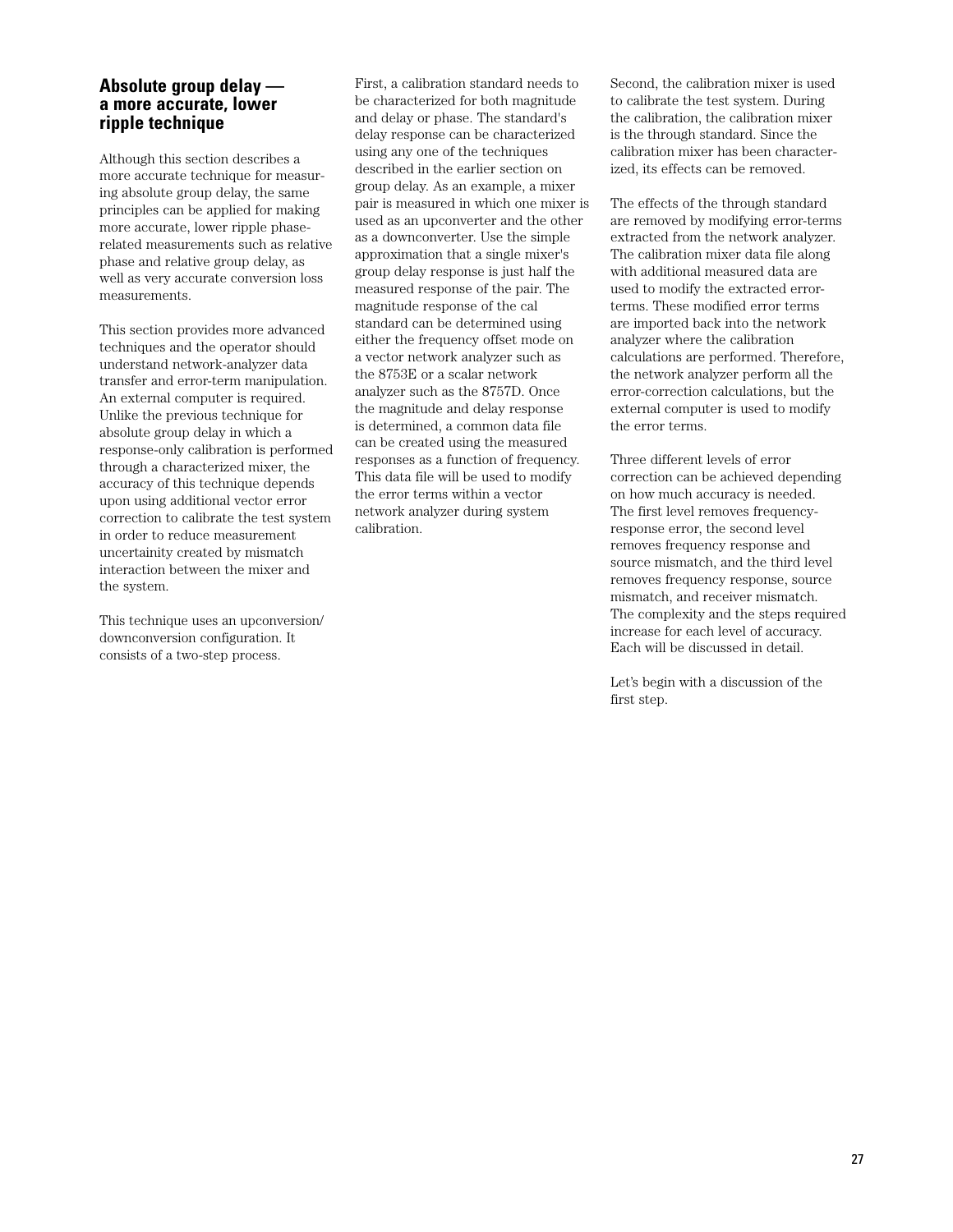#### **Measurement configuration using the mixer pair**

When making FTD measurements the measurement accuracy of a network analyzer depends upon knowing and correcting for the reference (or calibration mixer standard) used during the calibration process. The calibration mixer, along with additional standards, is used to correct for errors within the test system. The calibration mixer also provides the necessary frequency translation required during the system calibration process. In order to use the calibration mixer as a standard, it must have certain attributes. See *Appendix A* for a list of attributes required in the calibration mixer.

The typical measurement configuration consists of two mixers, placed as an upconverter and a downconverter in order to obtain the same RF input and output frequency at the network analyzer's test ports. The vector network analyzer supplies and measures these RF signals. A common LO source is shared between the two mixers. A typical configuration of a two-mixer pair including accessory hardware is shown in Figure 40.

Two key components are required when making upconverter and downconverter measurements on the mixer pair:

*IF filter*: The function of the IF filter is to separate the desired mixing product from the undesired product.

*Attenuators*: These are used to insure well-matched ports on the individual mixers and the test system. Using sufficient attenuation and vector error correction during the characterization process will reduce these effects. You should avoid excessive attenuation since this may introduce unwanted noise in the measurement system, and possibly making the errors larger than a system with less attenuation. The value of attenuation to use will depend on your selected configuration. To review the effects of attenuation, please refer back to the *Magnitude Measurements* section.

Another approach would be to replace the attenuation with an isolator between the first mixer and the filter. The isolator may be a good way to reduce mismatch effects while maintaining a low insertion-loss measurement path in the system.

#### **Labeling conventions**

The RF port of the mixer A (mixer A will later be used as the calibration standard for the test system) will be referred to as A*RF*, the IF port as A*IF*, and the LO port as A*LO*. The Sparameter for a reflected signal from the RF port will be referred to as S11A*RF*. All measured S-parameters will consist of a complex number with real and imaginary values. The measurement group delay of mixer A will be represented by  $GD_A$ . The group delay is specified by  $GD<sub>A</sub>$  with a value in the units of time. To simplify the equations throughout this paper, refer to Figure 41 as a guide.

The test configuration is as shown in Figure 42. A good measurement practice is to maintain short distances between the components and the VNA. Shorter cable lengths result in less ripple effects. If possible, connect test components directly to port 2 of the VNA and use a cable from port 1 to complete the measurement path. This configuration will minimize ripple in S21 measurements caused by the receiver mismatch of the analyzer. Mixer B, the two filters and any additional cables and attenuators connected to port 2 of the network analyzer will be referred to as the hardware interface chassis (see Figure 42). The function of this chassis is to provide the necessary frequency conversion and filtering for the vector network analyzer.



**Figure 40. Typical configuration for a mixer pair**



#### **Figure 41. Mixer labeling example**



**Figure 42. Diagram of the suggested component connections**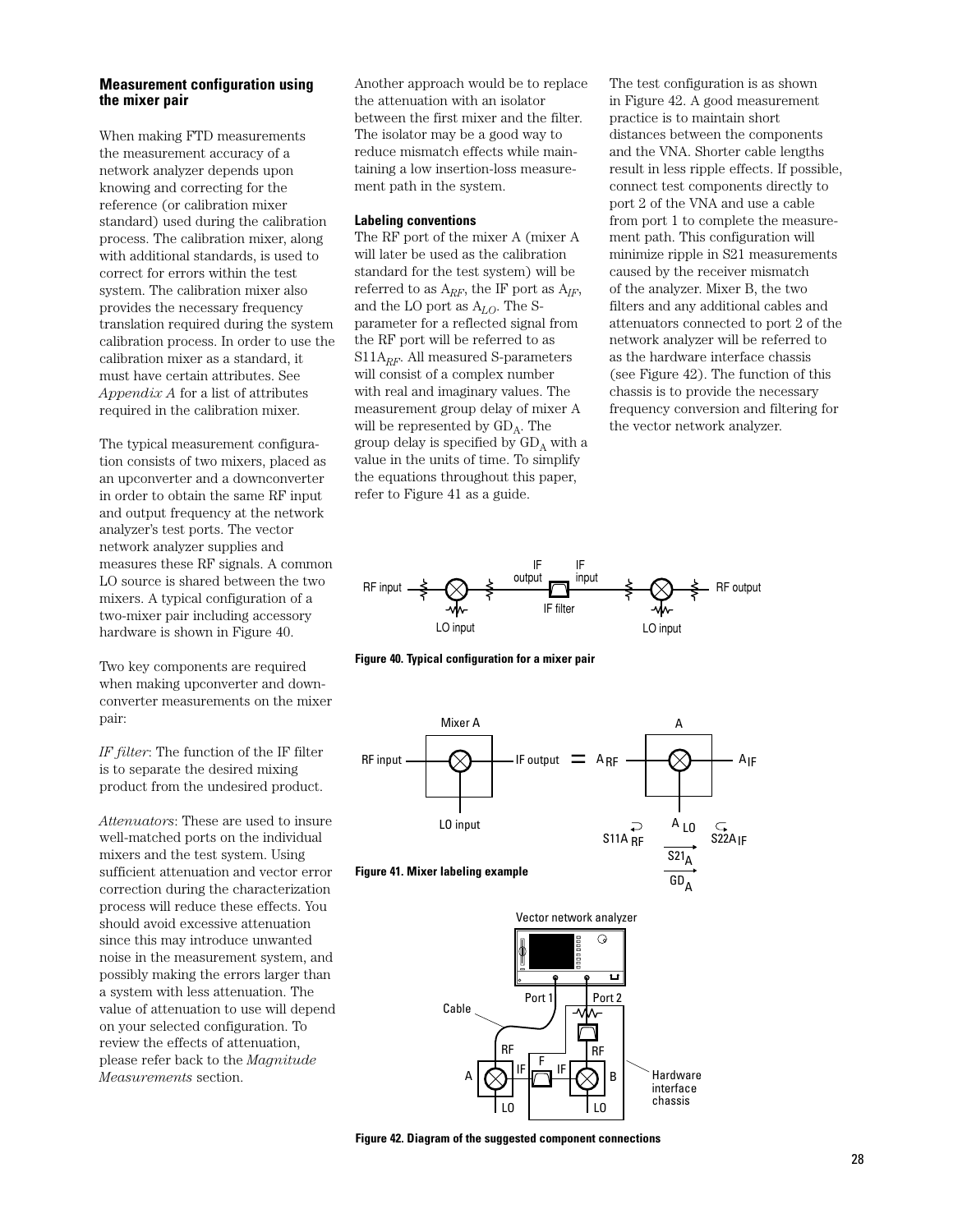#### **Proper filtering**

Depending on the level of filtering and isolation provided in the measurement system, some spurious signals may be measured by the network analyzer. It is beneficial to make an initial test on the VNA to verify the effects of "spurs" in the measured response. Performing measurements on a pair of mixers over the required RF and LO frequency ranges is required to determine if additional filtering or isolation is needed in the test system. This measurement will also be used to optimize the VNA settings for IF BW and IF averaging.

#### **LO effects**

If measurements at different LO frequencies are required, it is necessary to verify the frequency response of the system components across the LO range. It is assumed that the LO drive level to the mixer is constant as the LO frequency is stepped through its specified range. If the LO drive level changes sufficiently to alter the mixer performance then adjustments may be required to minimize these effects. Mismatch effects may also change the LO drive to the mixers, therefore the addition of padding and isolation might be required to maintain the accuracy of the measurements. The LO source might also require amplification to sufficiently drive the two mixers.

#### **System calibration and test**

During the calibration and measurement, it is best to use the step sweep mode. This sweep mode verifies phase lock at each measurement point and yields the highest accuracy. If the mixer pair is a noninsertable device, you should calibrate the VNA with the "swap-equal-adapter" technique. Please refer to the VNA user guide for the details of this calibration procedure.

#### **Calibrating the test system with the calibration mixer**

#### **Calibration configuration**

When making accurate measurements using a VNA, the analyzer must be calibrated to remove the effects of systematic errors from within the test system. In a traditional VNA calibration, a series of known standards is connected at the test ports and measured. Next, a set of error terms is created, based on the measurements and knowledge about the standards. These error terms are used to correct subsequent measurements from errors contained within the test system.

To provide absolute measurements of frequency-translation devices, such as mixers, upconverters and downconverters, it becomes necessary to calibrate the system with a known device that can also translate the frequency during the test system calibration. A calibration mixer is used to calibrate the system after its absolute S-parameters are known. The systematic error terms can then be calculated based on measurements and knowledge of the standard(s)used.



**Figure 43. Typical configuration of test system** 

A typical configuration of the test system, which includes the hardware interface chassis, is shown in Figure 43. The calibration mixer standard is connected between test ports 1 and 2 during the calibration stage. Once the system has been calibrated, and the effects of the calibration mixer accounted for, a DUT can be inserted between the test ports and measured. As a calibration verification check, the calibration mixer can be measured and compared to its stored data files. If the two sets of data files are not equal, then the test system has not been properly calibrated.

All connections to the test system will be performed at the system test port 1 and 2 as labeled in Figure 43. A coaxial calibration kit will be required when performing reflection calibrations of the test system at the system test port 1. If the calibration mixer or DUT is "noninsertable" into the test system at the system test ports 1 and 2, then use the swap-equal-adapter technique to compensate for the test-port connections.

As previously described in Figure 43, the hardware interface chassis contains the necessary filtering, padding and frequency translation required by the test system and the DUT. The chassis is to remain connected to the VNA for the duration of the calibration and test unless otherwise stated. If the chassis is disconnected from the test system after calibration is performed, a new calibration would then be required. Notice that since the chassis contains a mixer for frequency translation, this mixer requires a phase-locked LO, similar to the one provided to the calibration mixer or DUT. A signal generator set to the appropriate LO frequency can provide theses two signals. If the DUT contains an internal LO, then a portion of this signal can be supplied to the calibration mixer and hardware interface chassis during the calibration and test.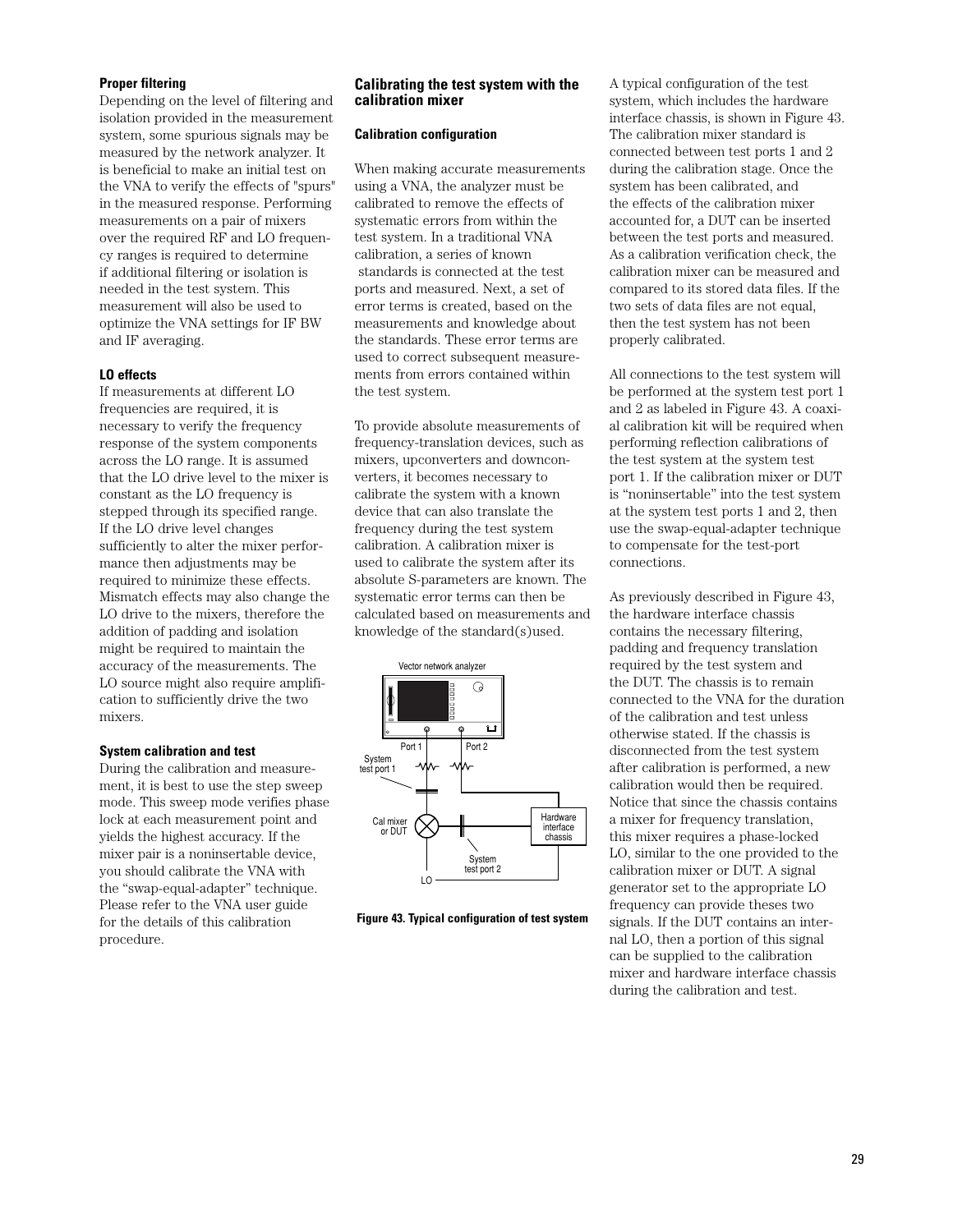#### **Calibration error terms and equations**

This section introduces you to the pertinent calibration error terms and equations. It serves as an overview. A more detailed, step-by-step procedure for the calibration is presented in the succeeding *Test Procedure for Calibrating the Test System section.*

The first step to measuring a DUT requires calibrating the test system using the calibration mixer standard. During the calibration, the S21 of the calibration mixer and test system is measured as a two-port device that yields (Equation A).

As shown, the measured transmission response, S21  $^{\boldsymbol{A}}_{MXR}$  is a function of the actual S21 of the mixer, S21 *A MXR*, and several error terms. Only the errors terms associated with the forward direction are considered because the hardware interface chassis prevents measurements to be made in the reverse direction, at the system test port 2.

 $S21\frac{A}{MXR}$  is the actual S21of the mixer. This information should be contained in the stored data files of the calibration mixer or it can be measured.

E*SF*, is the source match at the system test port 1. It can be determined using a standard one-port calibration techniques over the RF frequency range.

 $E_{LF}$  is the input match of the hardware interface chassis,  $S11^A_{CH}$ , which is the system test port 2. The  $\text{S11}_{CH}^{A}$ can be measured directly by measuring the return loss of this port after the VNA is calibrated over the IF range using a standard one-port coaxial calibration.

 $\mathop{\rm S11}\nolimits_{MXR}^{\mathbf{\mathbf{\mathit{A}}}}$  and  $\mathop{\rm S22}\nolimits_{MXR}^{\mathbf{\mathit{A}}}$  are the actual input and output match of the calibration mixer. These are measured at the RF and IF frequencies,respectively. This information should be contained in the stored data files of the calibration mixer or it can be measured.

$$
S21^{M}_{MXR} = \left[\frac{1}{1 - S11^{A}_{MXR} \times E_{SF}}\right] \times S21^{A}_{MXR} \times \left[\frac{1}{1 - S22^{A}_{MXR} \times E_{LF}}\right] \times E_{TF}
$$
  
Equation A

$$
E_{TF} = \frac{S21_{MXR}^M}{S21_{MXR}^A} \times \left[1 - S11_{MXR}^A \times E_{SF}\right] \times \left[1 - S22_{MXR}^A \times E_{LF}\right]
$$

**Equation B**

$$
S21_{DUT}^M = \left[ \frac{1}{1-S11_{DUT}^A \times E_{SF}} \right] \times S21_{DUT}^A \times \left[ \frac{1}{1-S22_{DUT}^A \times E_{LF}} \right] \times E_{TF}
$$

**Equation C**

$$
S21_{DUT}^{A} = \frac{S21_{DUT}^{M}}{E_{TF}} \left[ 1 - S11_{DUT}^{A} \times E_{SF} \right] \times \left[ 1 - S22_{DUT}^{A} \times E_{LF} \right]
$$

**Equation D**

Using the test system's error terms and the characterization data file of the calibration mixer, the forward tracking error term,  $E_{TF}$ , of the system can be obtained (Equation B).

This adjusted error term,  $E_{TF}$ , is later substituted into the VNA when making measurements on the DUT. As shown above,  $E_{TF}$  can be corrected for the forward mismatch effects in the system. If the source and receiver mismatch is low then it may not be necessary to correct for all the error terms in the equation. This will be covered in the test-system calibration section to follow.

Now that all the forward error terms of the test system have been obtained, a measurement on a DUT can be performed. The DUT measurement can be represented with a similar equation replacing the calibration mixer terms with the DUT (Equation C).

The actual match of the DUT, namely  $\mathrm{S11}_{DUT}^{\boldsymbol{A}}$  and  $\mathrm{S22}_{DUT}^{\boldsymbol{A}},$  can be measured using a standard one-port calibration over the RF and IF frequency ranges, respectively. Using the error terms and the measured value of the DUT, the actual S21of the DUT can be calculated. As mentioned previously, not all error terms may be required to obtain an accurate estimate of the actual DUT response,  $S21_{DUT}^{\mathbf{\mathbf{\mathbf{A}}}}$  If the mismatch of the test system or the DUT is low, then correcting for the source and load match effects may not be necessary. Equation D shows the calculation for  $\mathrm{S21}_{DUT}^{\pmb{A}}$  including source and load match correction.

It is now time to apply these equations to a system calibration and test. The following procedures outline the steps used to calibrate the system using various levels of error correction. Each level of error correction increases the accuracy in the system calibration by including additional error terms as described above. Once the system is calibrated, the same techniques can be applied to measurements of the DUT.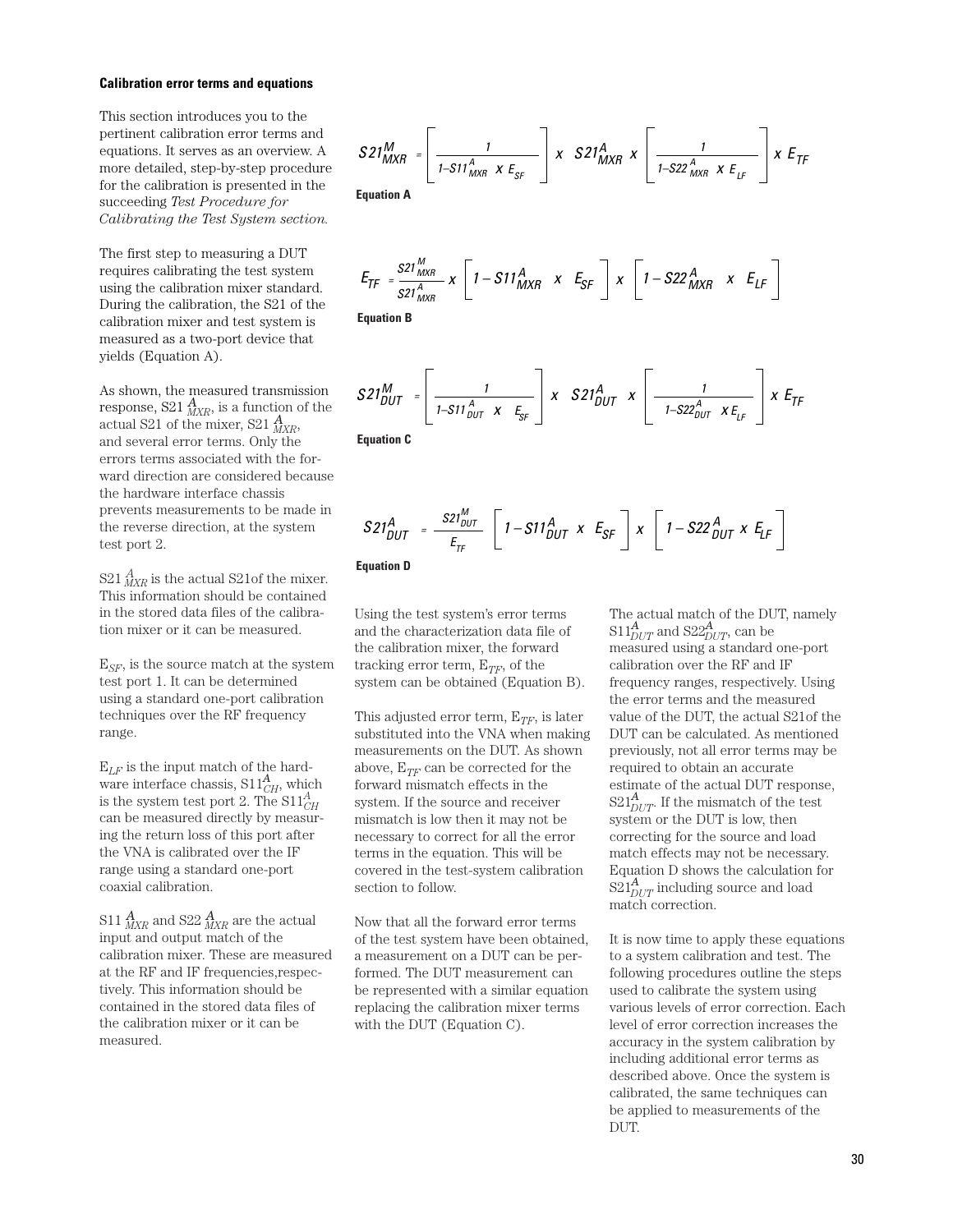#### **Test procedures for calibrating the test system**

The basic concept for calibration of the test system involves inserting the calibration mixer into the measurement path between the system test ports 1 and 2. A measurement sweep is performed and the calibration error terms are calculated based on the measurement. Because the calibration mixer is removed from the system when performing a measurement on a DUT, the system's calibration error terms are adjusted to remove the contribution from the calibration mixer. The calibration mixer essentially provides the frequency translation required during the calibration of the test system.

There are several levels of error correction that can be performed when calibrating the test system. The simplest error correction technique characterizes the frequency response of the test system and does not include any source and receiver match effects. Here, the calibration mixer is placed in the test system and a S21 measurement is performed on the system and mixer. The measurement is adjusted for the calibration mixer response and the remaining response term is used to normalize subsequent measurements of the DUT. This technique does not remove the mismatch effects between the source and input to the calibration mixer. It also does not remove the effects of the receiver match interaction with the calibration mixer. Depending on the level of mismatch within the system and calibration mixer, an error or ripple in the calibration term might be introduced. This ripple will present itself when performing measurements on the DUT. If the ripple is too large, then additional error correction might be required.

Other levels of error correction include characterizing the source and receiver match effects during the calibration procedure. Taking these mismatches into account during calibration reduces the level of ripple in the DUT measurements. Additional calibration standards and measurements are required in order to characterize and remove these mismatch effects. To accurately characterize the effects from both the source and receiver mismatch, measurements are required at the RF and IF frequency ranges, respectively.

Below are the calibration procedures for the three types of error correction that can be implemented. Each procedure corrects an additional error term to increase the accuracy of the calibration.

#### **First-order error correction during system calibration: Frequency-response term only**

For the first level of error correction, the forward tracking term,  $E_{TF}$ , for the system components (network analyzer, hardware interface chassis, cables, etc.) is measured directly. This error term is adjusted for the calibration mixer response and used to normalize DUT measurements. For this level of error correction, there is no adjustment for source and receiver mismatch effects that might introduce ripple in the error term,  $E_{TF}$ .

•Place the calibration mixer into the test system at the system test ports 1 and 2 and supply the appropriate LO to the mixer and the hardware chassis. Perform a response through calibration and extract the error term,  $E_{TF}$ , from the VNA. Using the data supplied with the calibration mixer, recall the group delay and the magnitude of S21. The S21 phase of the calibration mixer will be reconstructed from the group delay using the expression below.

θ = *mod* 360 (–*Gd* x 360° x *Frequency*)

•Adjust  $E_{TF}$  by removing the contribution of the calibration mixer from the system's through response. Note: a different  $E_{TF}$  term should be created for each setting in LO frequency using the appropriate calibration mixer data from the file. Based on the calibration mixer's response, a new forward tracking error term,  $E_{TF}^{NEW}$ , will be created using the following calculation.

$$
E_{TF}^{NEW} = \frac{E_{TF}}{S21_{MXR}^A}
$$

•Insert the new tracking term in the VNA's memory. The response calibration has now been adjusted for the calibration mixer. In other words, the actual S21 of the calibration mixer has been removed from the forward tracking error term. The VNA will now apply the appropriate error correction to subsequent measurements.

The system is now ready to measure the frequency translation device under test. The absolute group delay and conversion loss will be displayed on the VNA. As mentioned, this level of error correction does not include mismatch effects from the source and receiver. As a system verification, the calibration mixer should now be measured. Compare the measured group delay and the magnitude of S21 to the data stored on the mixer's data file. The two data sets should be equivalent. Note any ripple in the displayed response. At this point, you should determine if any additional error correction is required to reduce the ripple in the frequency response.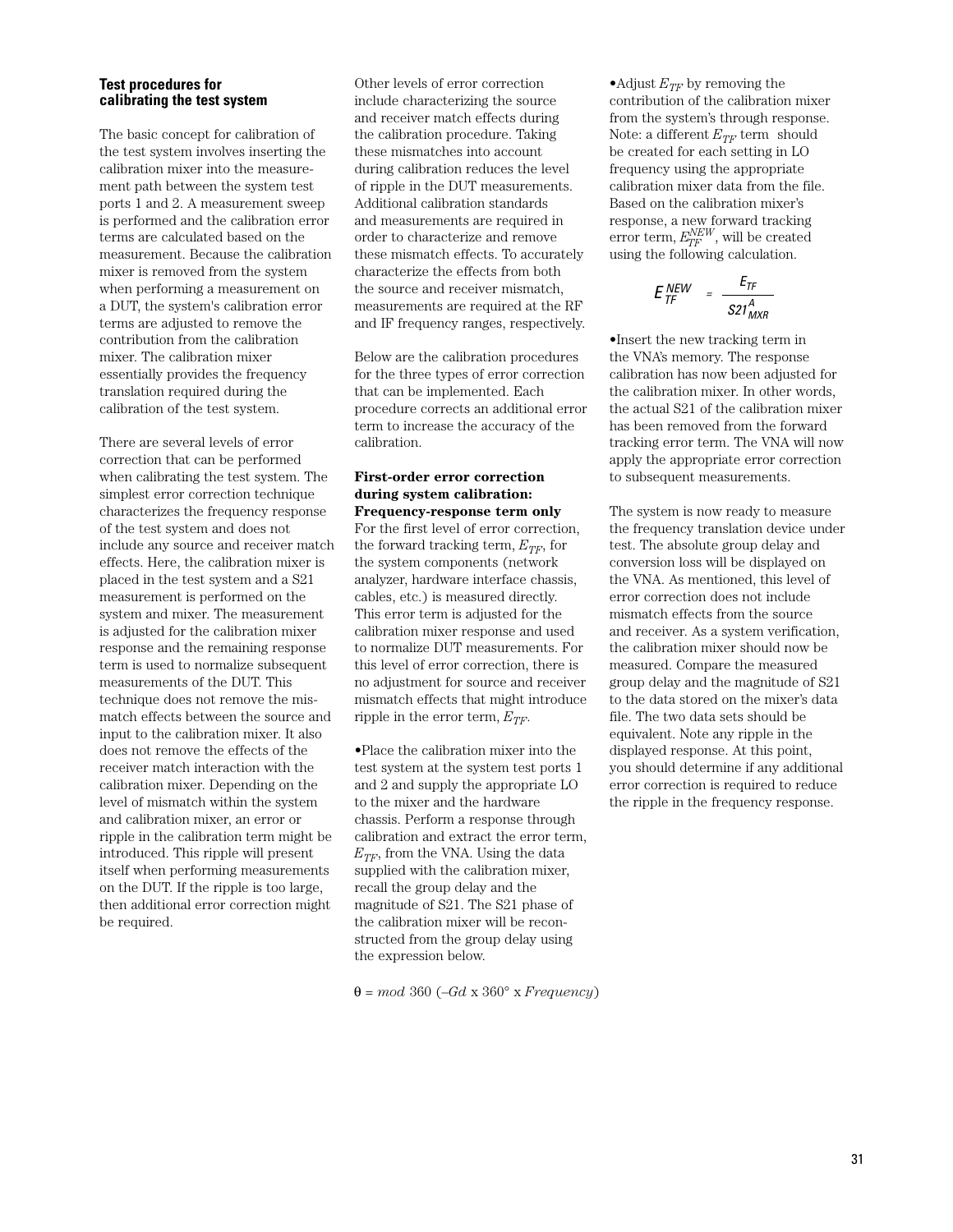#### **Second-order error correction during system calibration: response and input match terms**

In addition to the forward tracking error term used in the calibration, correction of errors resulting from mismatch between the source and calibration mixer RF input can be made. These mismatch effects can introduce error and ripple in the forward-transmission tracking term  $E_{TF}$ , which is used to normalize measurements of the DUT. By characterizing the source match of the VNA and measuring the input match of the calibration mixer, the forward-tracking term can be adjusted for input mismatch errors. A one-port calibration is used to characterize the input match terms and a response through calibration is used for the forwardtracking term. The one-port calibration yields three more error terms: the forward directivity, *EDF*, the source match, *ESF*, and the reflection tracking, *ERF*. A substitute full twoport calibration will be created but only the above errors terms will be used by the analyzer, the other error terms will be eliminated from the error correction. This allows the VNA to provide the required error correction calculations. The VNA will also display the corrected S11 and S21 of the device tested. Following the procedure below will create all the necessary calibration information required for a second level of error correction.

•Create a full two-port calibration place holder, which will be used to store the modified error terms. This can be accomplished by using a pre-existing full two-port calibration, which covers the desired RF frequency range. If one does not exist, you can emulate a full two-port calibration over the desired RF frequency range. To emulate a calibration, press all analyzer's keys as if you were performing a calibration, but do not connect any calibration standards. Save this instrument state to memory or disk file.

•The calibration configuration is shown in Figure 38. Perform a S11 one-port calibration over the specified RF range at the system test-port 1. Extract the three error terms  $E_{DF}$ , *ESF, ERF* associated with the system test-port 1 using a computer and HP VEE or similar software.

•Using the one-port calibration, measure the input match, S11 *A MXR*, to the calibration mixer's RF port. This measurement might have been previously stored during the mixer characterization.

•Perform a response through calibration with the calibration mixer connected between test port 1 and 2. Extract the transmission tracking term,  $E_{TF}$ , from the VNA.

•Using the data file associated with the calibration mixer, adjust  $E_{TF}$  by the calibration mixer's S21 and input match using the following equation.

$$
E_{TF}^{NEW} = \frac{E_{TF}}{S21_{MXR}^{A}} \left[ 1 - S11_{MXR}^{A} \times E_{SF} \right]
$$

•Recall the previously saved two-port calibration. Insert the following terms into the error terms of this two-port calibration.

$$
E_{DF}, E_{SF}, E_{RF}, E_{TF}^{NEW}
$$
  

$$
E_{LF} = 0
$$

The VNA can now be used to measure a DUT. The absolute group delay and conversion loss will be displayed on the VNA. Using this error correction, it is also possible to display the corrected input match,  $S11^A_{DUT}$ , of the DUT. The error correction implemented adjusts for systematic errors in the frequency response and source match of the system. If different LO settings are required, it might be necessary to create a new set of error terms for each LO frequency used. The calibration mixer should be measured to verify system performance. Compare the group delay and the magnitude of S21 to the data stored on the mixer's data file. The two data sets should be equivalent. Note any ripple in the displayed response. You will need to determine if additional error correction is required to further reduce the ripple in the frequency response.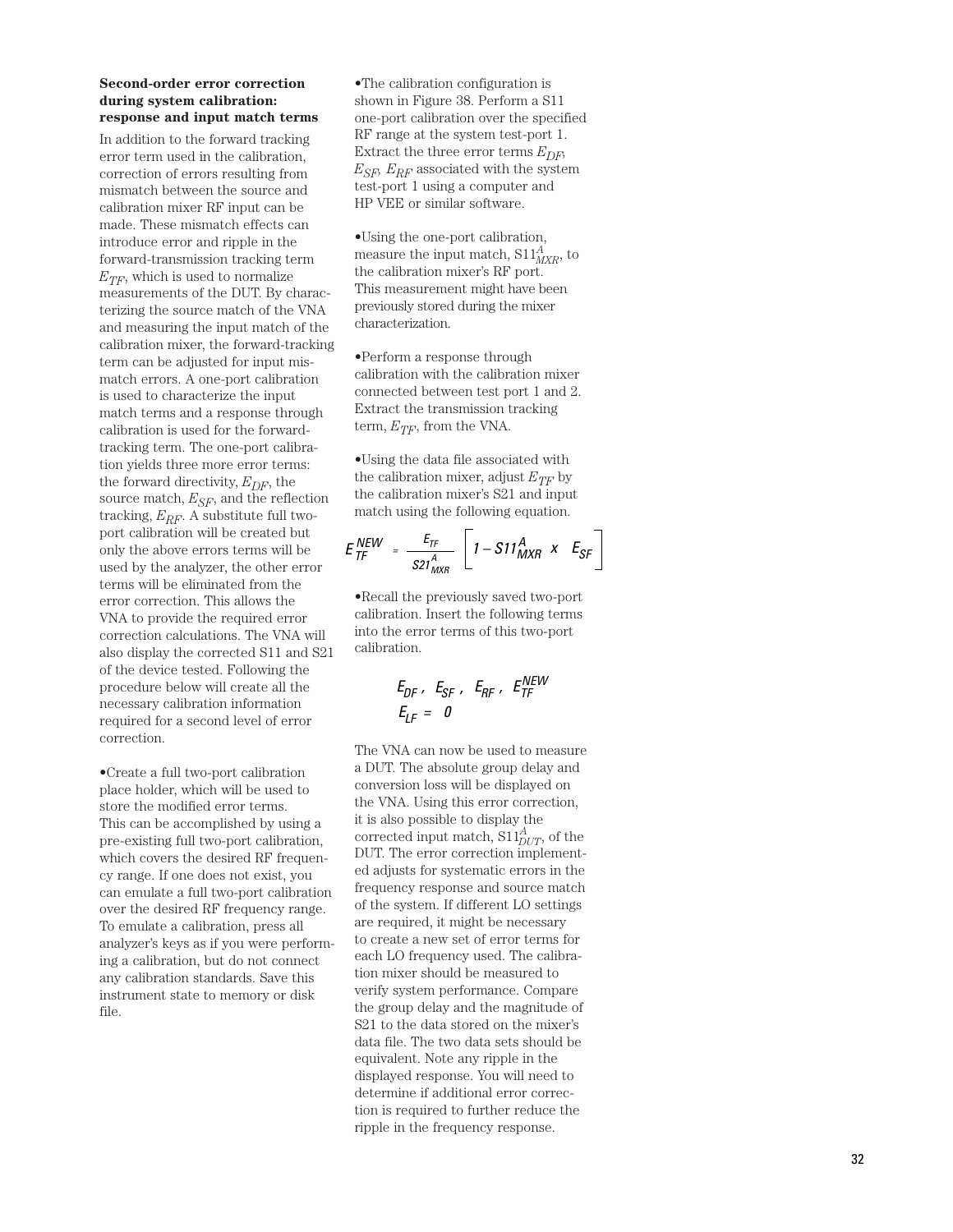#### **Third-order error correction during system calibration: response, input and output match terms**

This level of error correction includes all the above terms for transmission frequency response and source match, but also adds an additional correction for the receiver match of the test system. Only error terms in the forward direction can be implemented in this system. The resulting error terms consist of the frequency response term,  $E_{TF}$ , the system test-port 1 terms,  $E_{DF}$ ,  $E_{SF}$ ,  $E_{RF}$  and the system test-port 2 receiver match term,  $S11^{\overline{A}}_{CH}$ . The input and output match and the transmission characteristics of the calibration mixer are also required to implement this error correction scheme during system calibration.

•Create a full two-port calibration place holder, which will be used to store the modified error terms. This can be accomplished by using a pre-existing full two-port calibration that covers the desired RF frequency range. If one does not exist, you can emulate a full two-port calibration over the desired RF frequency range. To emulate a calibration, press all the analyzer's keys as if you were performing a calibration, but do not connect any calibration standards. Save this instrument state to memory or disk file.

•The calibration configuration is shown in Figure 38. Perform a S11 one-port calibration over the specified IF range at test port 1. Measure both the match of the hardware interface chassis,  $S11^A_{CH}$ , and the IF port of the calibration mixer, S22 *<sup>A</sup> MXR*. The calibration mixer data file may contain the IF port match of the mixer. Save this data to the computer.

•Perform a S11 one-port calibration over the specified RF range at the system test-port 1. Extract the three error terms *EDF, ESF* and *ERF* associated with the system test-port 1 using a computer and HP VEE or similar software.

•Using this one-port calibration, measure the input match, S11 *<sup>A</sup> MXR*, to the calibration mixer's RF port. This measurement may have been previously stored during the mixer characterization.

$$
E_{TF}^{NEW} = \frac{E_{TF}}{S21_{MXR}^A} \times \left[1 - S11_{MXR}^A \times E_{SF}\right] \times \left[1 - S22_{MXR}^A \times S11_{CH}^A\right]
$$

**Equation A**

$$
E_{DF}, E_{SF}, E_{RF}, E_{TF}^{NEW}
$$
  

$$
E_{LF} = 0
$$

**Equation B**

$$
S21_{DUT}^{NEW} = S21_{DUT}^{A} \times \left[1 - S22_{DUT}^{A} \times S11_{CH}^{A}\right]
$$

**Equation C**

•Perform a response through calibration over the RF range with the calibration mixer connected to the test ports. Extract the forwardtracking term,  $E_{TF}$ , from the VNA. Remove the contribution of the calibration mixer from the calibration by adjusting the forward-tracking term by the mixer's transmission response. Also include the effect of the input and output match terms at the RF and IF frequencies, respectively, using Equation A.

•Recall the full two-port calibration and insert the following error terms into the VNA's two-port calibration memory. Verify that the correct is used for each setting in LO frequency (see Equation B).

The VNA can now be used to measure the DUT. The absolute group delay and conversion loss will be displayed on the VNA. It is also possible to display the corrected input match,  $S1_{DUT}^A$ , of the DUT. The error correction implemented adjusts for systematic errors in S21 caused by the frequency response and source match of the system during both calibration and test. It only corrects for receiver match effects during system calibration. To include the effects of receiver match during measurement of the DUT, the output match of the DUT would be required. Using a one-port calibration over the IF range, the output match of the DUT,  $S22_{DUT}^A$ , can be measured. Additional calculations are required to remove the receiver match effects from the actual S21 of the DUT. The match of the hardware interface chassis,  $\text{S11}^A_{CH}$  , is also required over the specified IF range.

The corrected S21 for the DUT including receiver match effects as shown in Equation C.

This calculation can easily be performed on the computer. It is possible to change the error terms of the full two-port calibration to include this effect thereby using the VNA to perform all error correction in the instrument.

As previously discussed, the system calibration can be verified by leaving the calibration mixer connected to the test system and performing S11 and S21 measurements. After calibration is performed, the calibration mixer characteristics are removed from the calibration terms. At this point the calibration mixer can be measured as a DUT. These measured S-parameters can then be compared to those values saved in the characterization data file provided with the calibration mixer. If the system was calibrated correctly then the two sets of data should be equivalent. Depending on the level of error correction used during system calibration and test, there can be slight differences between the measured results and the stored characteristics.

At any time, if the system calibration needs to be re-verified, then placing the calibration mixer into the test system and measuring its S-parameters will provide the system check. As long as the calibration mixer's measured response agrees with the stored characteristics, then the system calibration is still valid.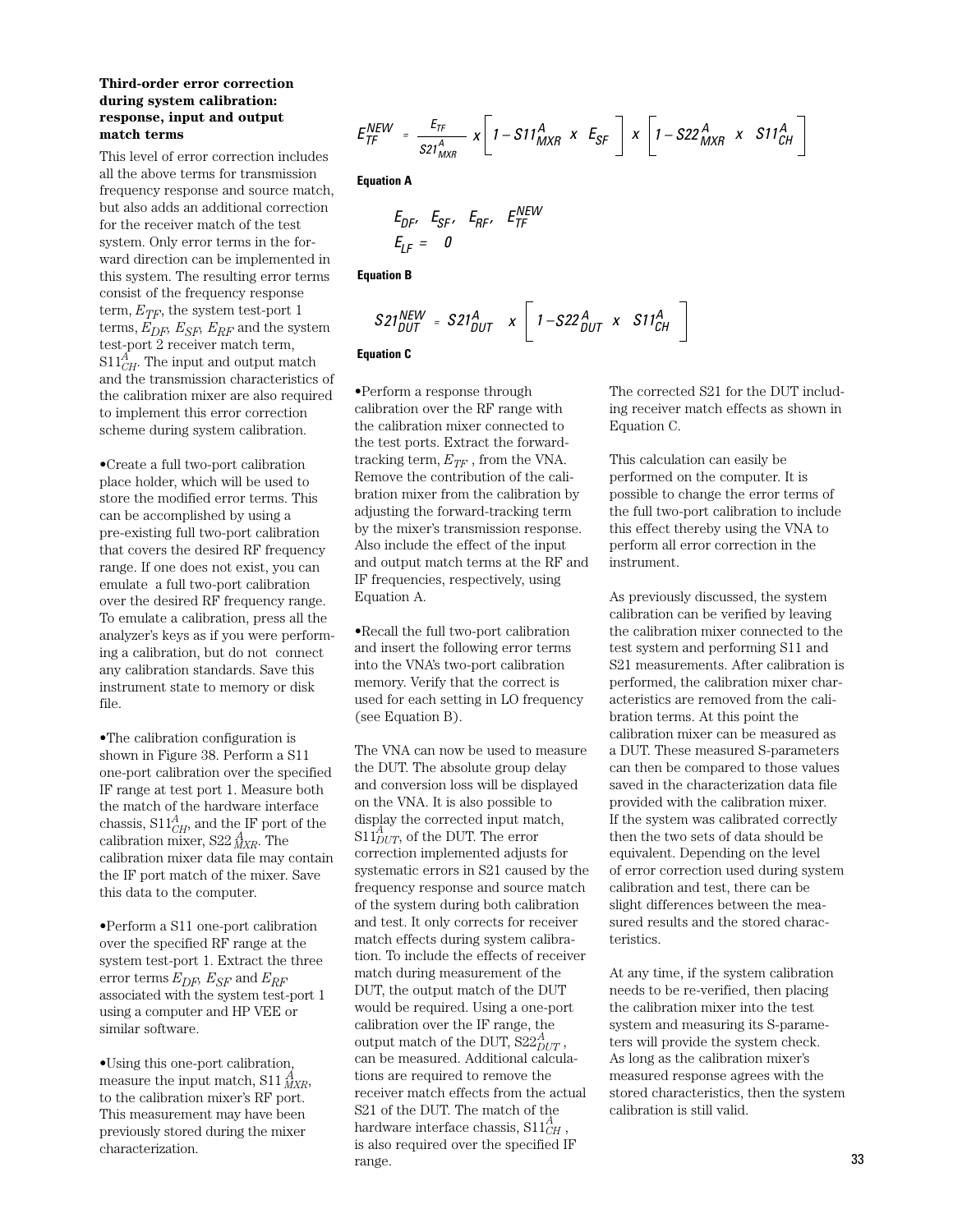# **Appendix A**

## **Calibration mixer attributes**

The quality of the response measurement of the calibration mixer depends somewhat on the characteristics of that mixer. These attributes are listed below:

#### **Frequency response**

The calibration mixer should have a broad frequency response for all the ports, RF, IF and LO ports. A low conversion loss for the mixer is not important in this mixer. It is especially important that there are no sharp discontinuities or variations in the frequency response of the calibration mixer, as these can indicate poor match conditions which can cause errors during calibrations. Finally, the mixer response should not be sensitive to the LO level, provided a sufficient LO level is present. A low level mixer may be desirable for calibration so that the LO may be padded with a wellmatched attenuator.

#### **Return loss**

The calibration mixer must have good match (low return loss) on the RF and IF ports. The mismatch between these ports and the test instrument is a major source of error in the measurement of the mixer response. In most cases, the mixer should have well matched attenuator pads added to the RF and IF ports as a composite component with good match. The return loss of the LO port is not so important, but if the LO drive is not well matched, the mismatch can cause variations in the LO drive level, which may affect the mixer response.

#### **Isolation**

The calibration mixer should have good isolation, so that the RF to IF and LO to IF leakage does not cause "spurs" in the response of the system after calibration. Using proper filtering in the test system will reduce the effect of spurs in the final test system, but the leakage signals may reflect back into the mixer from the LO and output ports of the mixer, re-mix, and cause ripple in the calibration response.

#### **Spurious generation**

The spurious generation of the calibration mixer should be low. Driving the mixer at relatively low levels, and padding the input of the mixer, will help reduce spurious generation. Spurs created in the mixer may cause spurs in the network analyzer measurement response of the calibration mixer.

#### **Size**

Surprisingly, the calibration mixer should typically be of a small physical size. A small mixer will have less phase response (and thus lower group delay) so any ripples caused by phase change through the mixer will be less and "smoother", with peaksfarther apart in frequency. This helps in measurements where small gain or phase peak-topeak variation over a small frequency aperture must be measured.

In practice, the calibration mixer should have a much broader bandwidth than the mixer under test, thus ensuring that any mismatch or conversion loss rolloff effects will "common mode" out of the calibration measurement. Broad bandwidth usually means smooth frequency response. The mixer should be double balanced, or even triple balanced to reduce leakage and image responses. The mixer should be mated with high quality attenuators that have good return loss over the entire range of LO, IF, RF and the sum products. The final calibration mixer may have these pads "permanently" attached (e.g., using shrink tubing over the connectors) so that the pad becomes part of the calibration mixer. The loss of the calibration mixer is not too important. The input and output pads should be at least 6 dB, provided the measuring instruments have sufficient dynamic range at these low signal levels.

The network analyzer should also have padding on its input and output ports, placed at the ends of the test cables. Keeping the lengths between the test-port pads and the calibration mixer short will reduce the rate at which mismatch ripples appear, thus making narrow band differential gain and phase measurements less prone to errors from mismatch. Finally an RF band pass or high pass filter should be added between the analyzer ports and the mixer under test, or better yet, between the analyzer coupled port at the sampler. This will reduce the number and size of any "spikes" in the mixer response caused by out of band signals which might be sampled into the measurement IF of the network analyzer.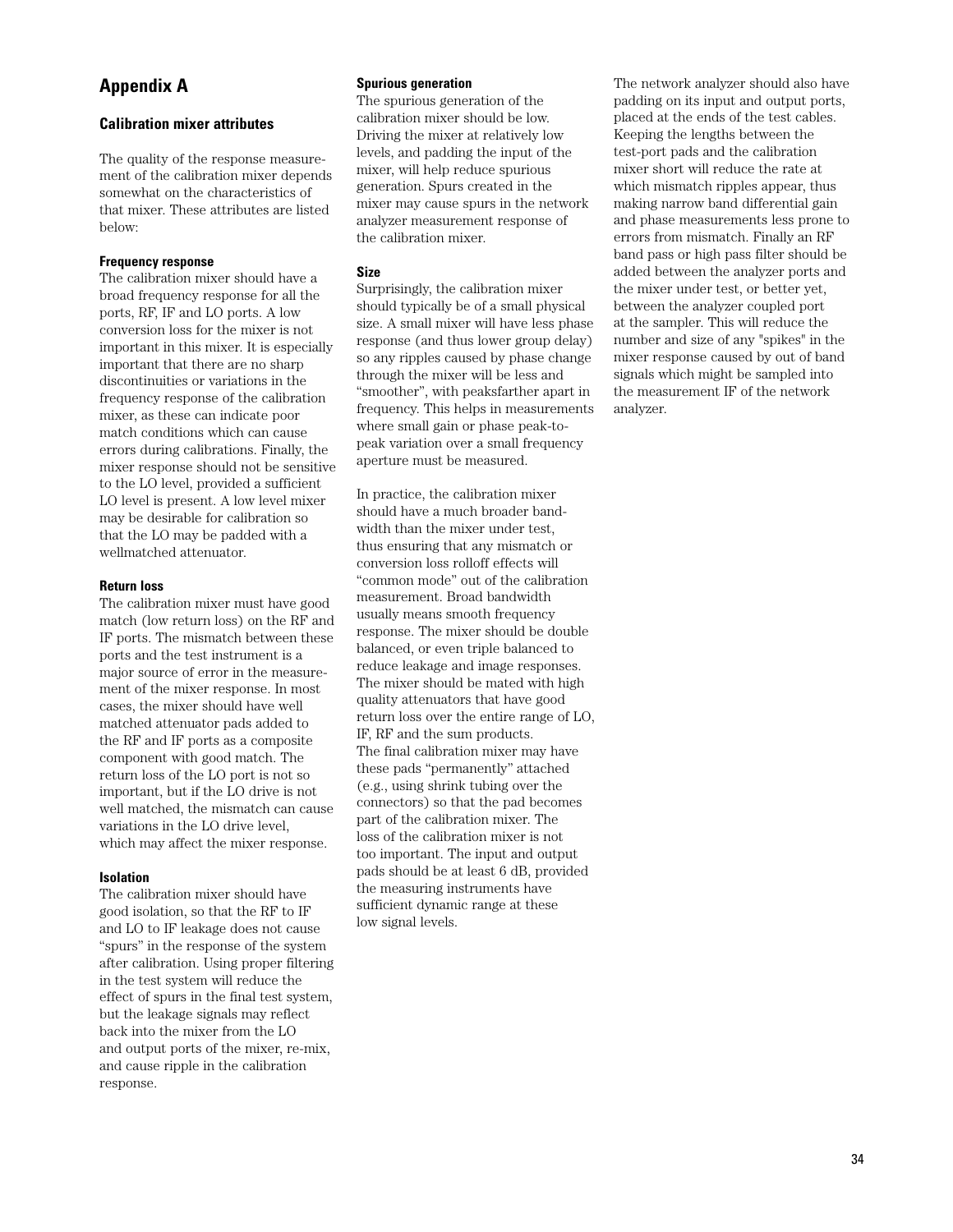

**Figure 44. Connection diagram for fixed IF measurements using an external computer** 

#### **Example program listing for fixed IF measurements using a single external source as an LO**

1 ! \*\*\* Fixed IF Downconverter Measurements using the 8753E Network Analyzer and ESG-D3000A Signal Generator \*\*\*\*10 ! RE-SAVE "FIXED\_IF"

- 20 PRINTER IS CRT
- 30 DIM Marker(51) !Create an array to hold the conversion loss values
- 40 ASSIGN @Ana TO 708 ! 8753E Vector Network Analyzer Address is 708
- 50 ASSIGN @Lo TO 719 ! ESG-D3000A Signal Generator Address is 719
- 60 OUTPUT @Ana;"Pres" ! Instrument Preset
- 70 OUTPUT @Lo;"\*RST" ! Instrument Preset using the SCPI command
- 80 OUTPUT @Ana;"FORM4" ! 8753E Data Transfer Format, ASCII with no header
- 90 !
- 100 ! Enter Frequencies and Power Levels for Mixer under Test
- 110 !
- 120 INPUT "Enter the Fixed IF Frequency (MHz)", If freq
- 130 INPUT "Enter the LO Start Frequency (MHZ)", Lo start freq
- 140 INPUT "Enter the LO Stop Frequency (MHZ)",Lo\_stop\_freq
- 150 INPUT "Enter the Number of Frequency Point to Measure(3,11,21,26,51)",Pts ! Can be increased
- 160 IF Pts<>3 AND Pts<>11 AND Pts<>21 AND Pts<>26 AND Pts<>51 THEN GOTO 150
- 170 INPUT "Is the RF>LO (1) or RF<LO (2) ? (1/2)",Rflo
- 180 IF Rflo<1 AND Rflo>2 THEN GOTO 170
- 190 Lo increment=(Lo stop freq-Lo start freq)/(Pts-1)
- 200 INPUT "Enter the RF Power to the Mixer Under Test (dBm) (RF>-30 and RF<0)",Rf\_power
- 210 IF Rf\_power<-30 OR Rf\_power>0 THEN GOTO 200 ! maintain adequate level for R-Channel
- 220 INPUT "Enter the LO Power to the Mixer Under Test (dBm)". Lo power
- 230 !
- 240 PRINT "FIXED IF DOWNCONVERTER MEASUREMENTS"<br>250 PRINT "IF Frequency = ";If freq;" MHz"
- 250 PRINT "IF Frequency
- 260 PRINT "LO Frequency  $=$  ";Lo\_start\_freq;" MHz to ";Lo\_stop\_freq;" MHz"
- 270 PRINT "LO Frequency Spacing = ";Lo increment;" MHz"
- 280 PRINT "RF Port Power  $=$  ";Rf\_power;" dBm"
- 290 PRINT "LO Port Power  $=$  ";Lo\_power;" dBm"
- 300 PRINT
- 310 OUTPUT @Ana;"POIN";Pts ! Set the Number of Points on the 8753E
- 320 ! \*\*\* Set the 8753E RF Attenuator for the proper range \*\*\*
- 330 IF Rf\_power<=0 AND Rf\_power>=-15 THEN Range\$="00"
- 340 IF Rf\_power<-15 AND Rf\_power>=-25 THEN Range\$="01"
- 
- 350 IF Rf\_power<-25 THEN Range\$="02"
- 370 Power range\$="POWR"&Range\$
	-
- 380 OUTPUT @Ana;Power\_range\$ 1991 Set Test Port Power Range<br>1990 OUTPUT @Ana:"POWE ":Rf power 1991 Set Test Port Power Value
- 390 OUTPUT @Ana;"POWE";Rf\_power 400 OUTPUT @Lo;"POW ";Lo\_power ! Set LO Power on the ESG-D3000
- 
- 410 ! \*\*\* Set the 8753E to measure absolute power at the R channel for the Fixed IF<br>420 OUTPUT @Ana;"MEASR" ! Measure and Display the R channel for absolute p ! Measure and Display the R channel for absolute power measurements

! Set Test Port Power Range Setting to Manual

- 430 OUTPUT @Ana;"CWFREQ ";If freq;"MHZ" ! Set the 8753E to CW at the fixed IF Freq.
- 440 OUTPUT @Ana;"LOFREQ 0HZ" ! Temporarily set the 8753E for an LO of 0 HZ
- 450 OUTPUT @Ana;"FREQOFFS ON" ! Set the 8753E to Freq Offset Mode
- 460 OUTPUT @Ana;"VIEM ON" ! Show the measured data (CW Freq) on the 8753E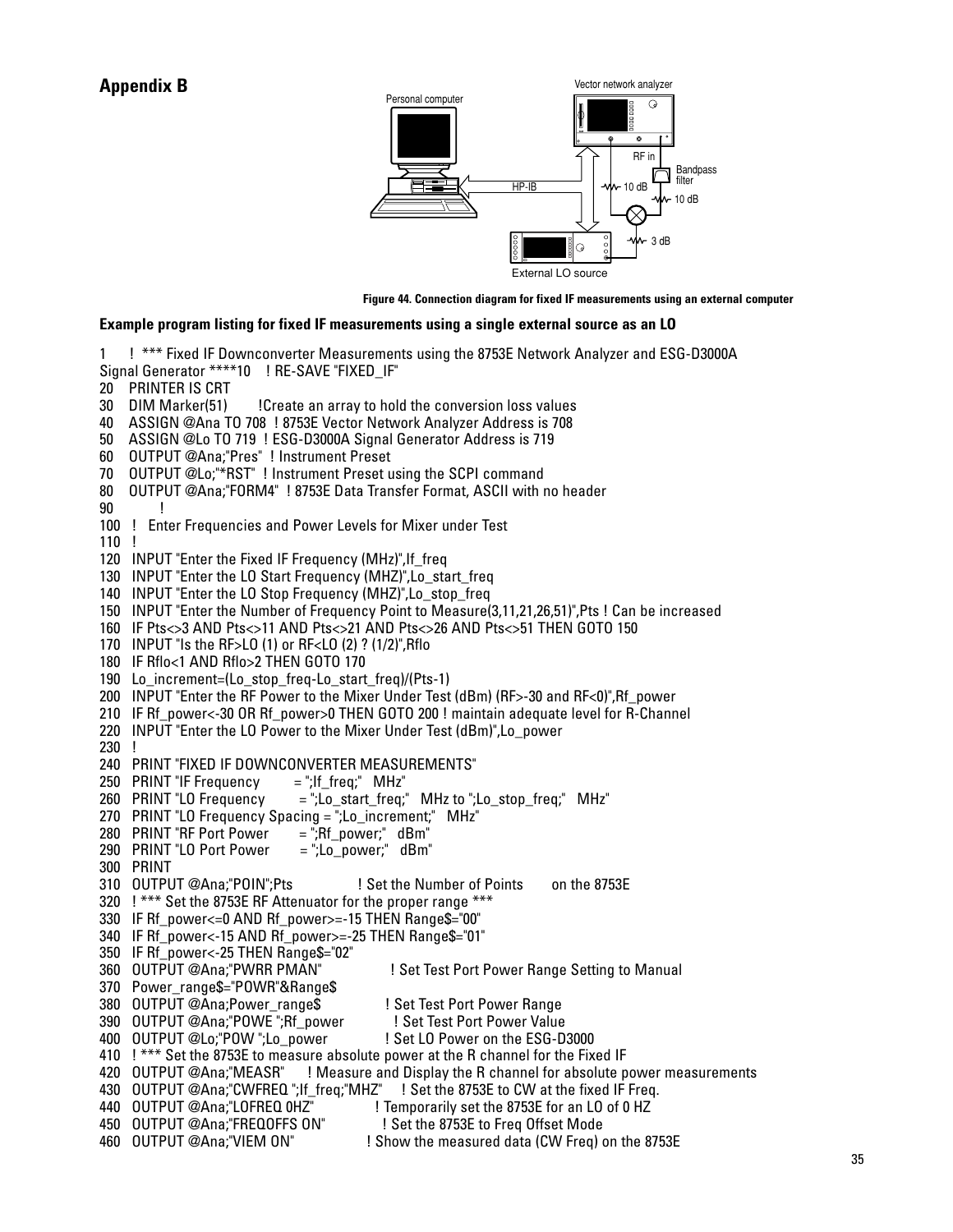470 ! \*\*\* Perform a Receiver Calibration on the 8753E at the Fixed IF Frequency \*\*\* 480 INPUT "Disconnect the R-CHANNEL jumper from the front panel, Press ENTER",A\$ 490 INPUT "Connect any IF Components (filter, pad) placed after the mixer to the R-CHANNEL IN, Press ENTER",A\$ 500 INPUT "Connect a cable from the TEST PORT 1 to the IF components on the R-CHANNEL IN, Press ENTER",A\$ 510 OUTPUT @Ana;'REIC";Rf\_power | Set the 8753E Power Level Reference for Rcvr Cal<br>520 OUTPUT @Ana;'TAKRS' | Calibrate the 8753E's Receiver for absolute power ! Calibrate the 8753E's Receiver for absolute power 530 ! \*\*\* Connect the Mixer to the 8753E and set initial Freq Offset conditions 540 INPUT "Insert the Mixer into the setup and Connect the LO, Press ENTER",A\$ 550 OUTPUT @Ana;"LOFREQ ";Lo\_start\_freq;"MHZ" ! Set LO Freq setting on the 8753E 560 OUTPUT @Lo;"FREQ:CW ";Lo\_start\_freq;"MHZ" ! Set the LO Freq on the ESG-D3000A 570 OUTPUT @Ana;"LOPOWER ";Lo\_power ! Set LO Power setting on the 8753E(reference only)<br>580 OUTPUT @Lo:"OUTP:STAT ON" ! Turn ON the LO Power on the ESG-D3000A 580 OUTPUT @Lo;"OUTP:STAT ON" ! Turn ON the LO Power on the ESG-D3000A<br>590 OUTPUT @Ana;"DCONV" ! Set the 8753E to measure a downconverter ! Set the 8753E to measure a downconverter 600 IF Rflo=1 THEN 610 OUTPUT @Ana;"RFGTLO" ! Set the 8753E RF>LO 620 ELSE 630 OUTPUT @Ana;"RFLTLO" ! Set the 8753E RF>LO 640 END IF 650 OUTPUT @Ana;"MARK1 0" ! Turn Marker ON for reading data, can be placed anywhere for CW meas 660 OUTPUT @Ana;"VIEM OFF" ! Turn on Freq Offset Block Diagram for Connection Verification 670 INPUT "Examine the 8753E/ESG Screens and Verify the Connections, Frequencies & Power for the Measurement",A\$ 680 OUTPUT @Ana;"VIEM ON" ! Turn on the measurement display 690 PRINT 700 PRINT "LO Freq (MHz) LOSS (dB)" 710 FOR I=1 TO Pts 720 Lo freq=Lo start freq+(I-1)\*Lo increment 730 OUTPUT @Ana;"LOFREQ ";Lo freq;"MHZ" ! Set LO Freq setting on the 8753E 740 OUTPUT @Lo;"FREQ:CW ";Lo\_freq;"MHZ" ! Set LO Freq on the ESG-D3000A 750 WAIT 2 ! Wait to allow 8753E to phase lock, this setting should be optimized 760 0UTPUT @Ana;"OUTPMARK" ! Command to output marker value 770 ENTER @Ana;Mark1,Mark2,Stim1 ! Enter the marker value 780 Marker(Pts)=Mark1-Rf\_power ! Calculation for conversion loss (dB): Meas-Input levels(dBm) 790 PRINT USING 800;Lo freq,Marker(Pts) 800 IMAGE 1X,4D.DD,10X,4D.D 810 NEXT I 820 PRINT 830 PRINT "Measurement Complete" 840 END

## **Example output: mixer is the HP Avantek TFX-18075L**

FIXED IF DOWNCONVERTER MEASUREMENTS IF Frequency  $= 170$  MHz<br>LO Frequency  $= 2400$  MHz  $= 2400$  MHz to 2600 MHz LO Frequency Spacing = 20 MHz RF Port Power =  $-20$  dBm<br>10 Port Power =  $10$  dBm LO Port Power

LO Freq (MHz) LOSS (dB) 2400 -8.5<br>2420 -6.9 2420 2440 -7.6<br>2460 -8.5 2460 -8.5<br>2480 -7.3 2480 2500 -7.2 2520 -8.5<br>2540 -7.1 2540 2560 -7.5 2580 -8.6<br>2600 -6.9 2600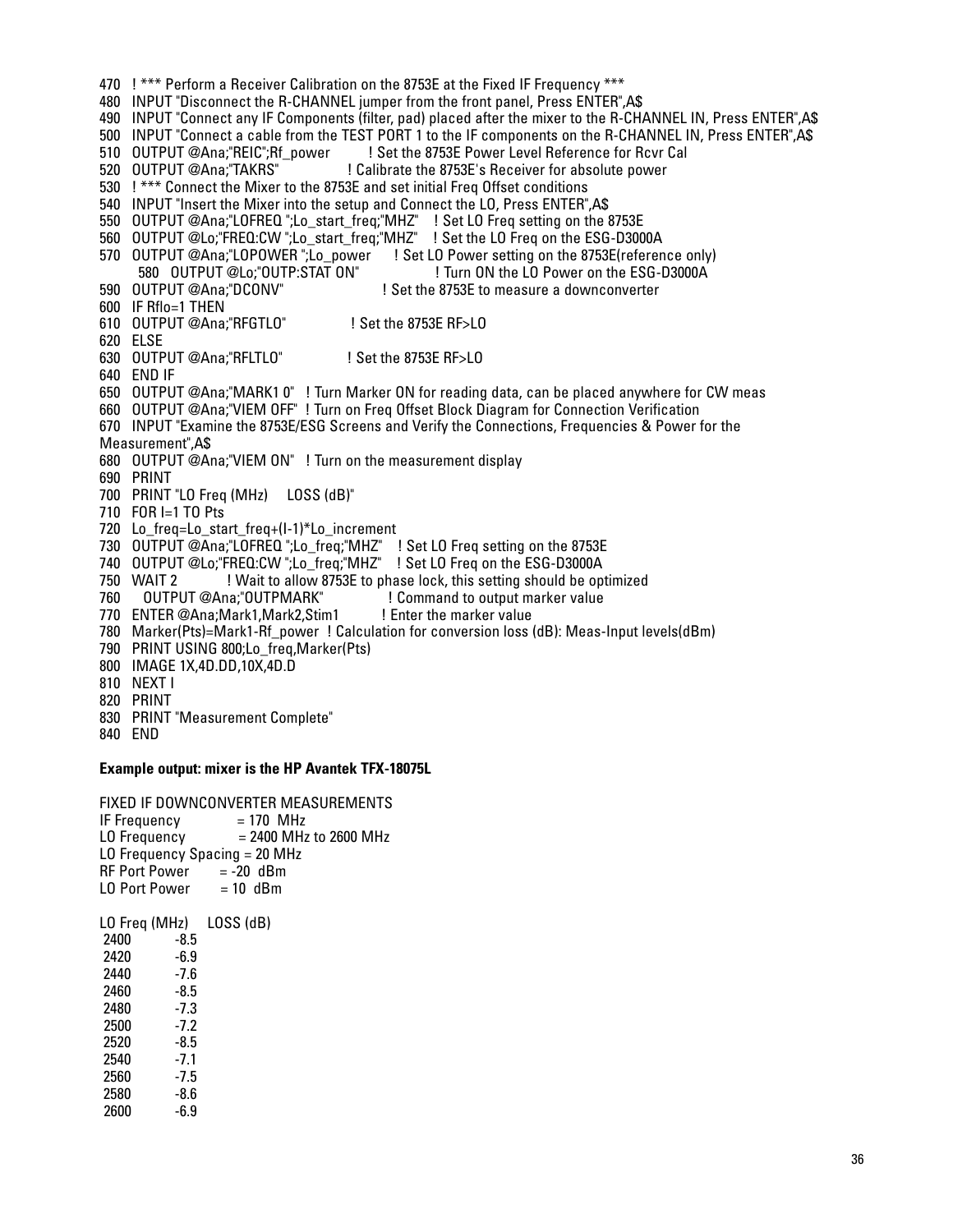# **Appendix C**

#### **Uncertainty in mixer group delay measurements**

#### **Limitations of equipment**

Vector network analyzers (VNA) are commonly used to measure gain, phase and group delay of linear devices. The accuracy of such measurements depends upon the stability of the test equipment, and the quality of the user calibration. For these calibrations to work, the VNA typically depends upon the fact that the input and output frequencies are the same. The user calibration consists of measuring several carefully controlled calibration standards, and using the results of these measurements to remove the effects of the test equipment response from the device measurement. Unfortunately, no such calibration devices exist for mixers. For mixer amplitude response, this does not create a great barrier. Other techniques can be used to measure the power applied to a mixer and the power delivered to a load from a mixer. The use of precision power meters and scalar network analyzers in this application is common. Further, a precision power meter can be used to calibrate a VNA which can make these measurements faster, and with more accuracy. But for phase response and group delay, there exists no reference-standards that may be employed to perform such a calibration.

For the case of group delay, there exists a further level of uncertainty. Since any measurement contains noise, which is roughly constant with frequency, as the frequency spacing gets smaller and smaller the groupdelay calculation gets increasingly noisy. Wider spacing leads to frequency uncertainty as well as errors if the group delay response is not flat with frequency, as in a filter. We'll see shortly that the aperture definition also limits delay measurement methods that don't depend of phase measurements.

#### **Uncertainties in methodologies**

Each methodology for measuring group delay, up/downconversion, modulation delay, and time domain, contains its own uncertainties.

#### **Up/down conversion**

The major uncertainty in the up/down conversion method is in determining the delay and the amplitude response of the calibration mixer. One early approach to remove the effects of the second mixer in the up/down conversion was to use two small calibration mixers in an up/down conversion configuration, with the total delay being measured. A filter is required between the mixers to remove the effect of the unwanted side band. The total delay consists of the delay of the first mixer and the delay of the second mixer and the delay of the filter, which may be measured independently. After subtracting off the delay of the filter, the remaining delay is divided by assigned to the each mixer. In this case, the uncertainty is on the order of the delay of the mixer. One can argue that since neither mixer has negative delay (this argument might break down if unwanted side bands are allowed to mix in) then even if one mixer has zero delay, the most delay in the other mixer is the delay measured. Thus, if half the measured delay is assigned to each mixer and the maximum error is also half the measured delay. By using very small mixers, which are available with delays less than 500 ps., this calibration mixer may be used to measure devices with greater delays.

This argument does not assume that the mixers are the same, only that they do not have negative delay. If the mixers are of the same type, one might argue that the delay in each should be approximately the same and thus the error much less than assumed above. One approach would be to measure the mixers in both directions, first forward then reverse. However, even if the result gave the same reading, it does not guarantee that the mixers' delays are the same. At most, it shows that the mixers are similar when both are used as up converters, or both used as down converters.

In fact, a single mixer may behave entirely differently in as an up-converter than as a down converter, but the up/down combination would still look the same. For example, suppose mixer A has 900 ps of delay as an up-converter, and 100 ps as a down converter, and mixer B is similar. Connect A as an up converter and B as a down converter gives 1000 ps of delay. Also, connecting B as an up converter and A as a down converter gives 1000 ps of delay. But clearly, the up conversion delay is not at all close to the down conversion delay.

In controlling the unwanted side bands, the filter used in between the mixers will have mismatch at the unwanted side band (as well as some mismatch of the desired side band) than can cause signals to re-mix and create further errors. In this approach, one can estimate the errors by knowing the match of the converters and the match of the filter. Since only one measurement is being made, only one accounting for these errors is needed.

#### **Modulation delay**

Uncertainty and errors in the AM delay occur in several main areas. The first is the frequency of modulation and the modulation waveform. If the device being measured does not have flat delay, higher frequencies can cause errors due to modulation side bands being delayed differently. If a square wave modulation is used, the modulation waveform consists of many, discrete modulation frequencies with the higher frequencies being delayed differently than the lower frequencies. A second area of concern is with the detector response to the modulation frequency. If a broad band detector is used, both side bands of the mixer will show up in the detector. If a filter is used, the filter response and mismatch must be accounted for. In most detectors, noise in the detection system limits the lowest frequency to the range of kilohertz to megahertz, thus setting the minimum aperture.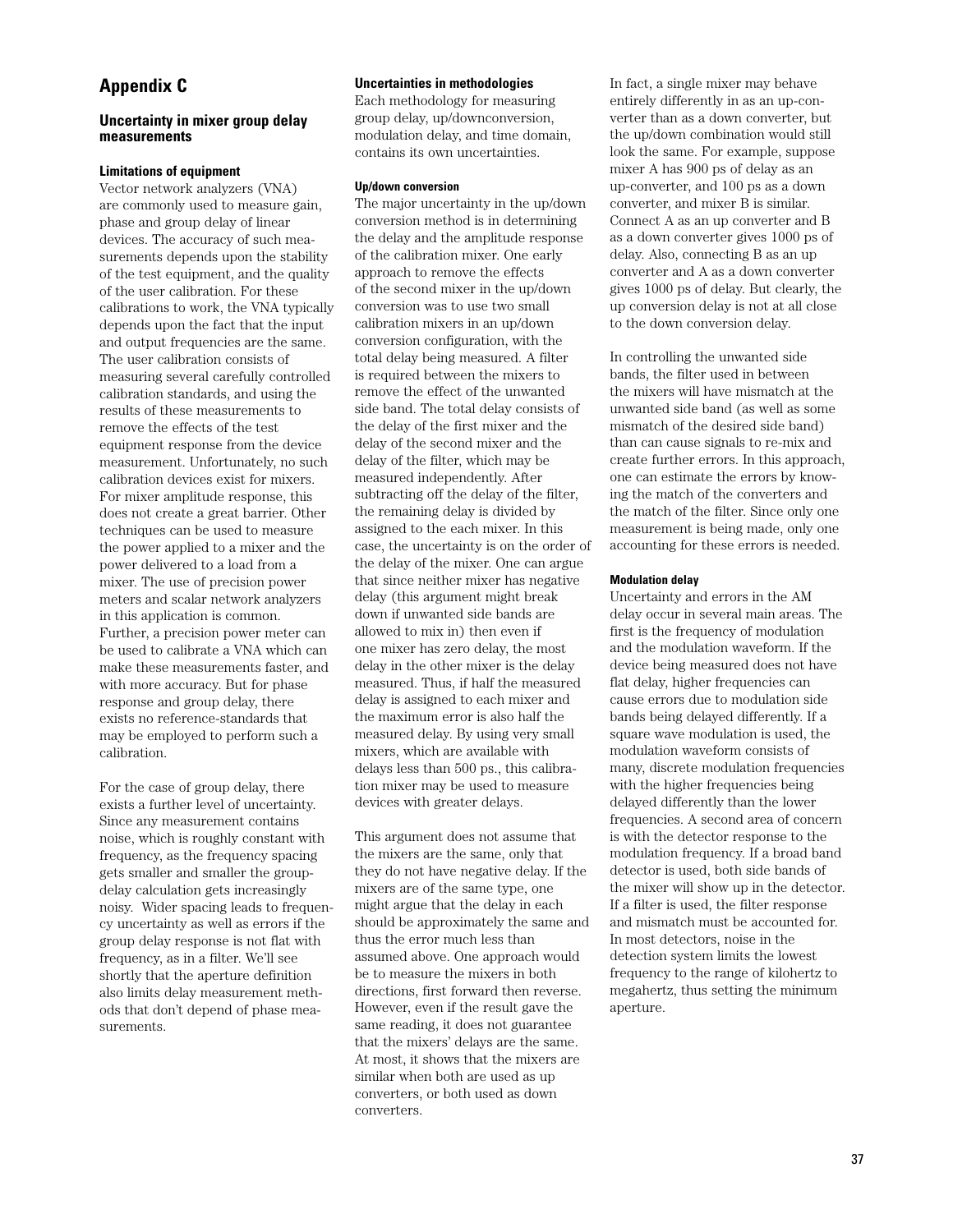An additional error may occur in the amplitude modulator. If there is delay in the modulating circuitry, this must be accounted for in determining uncertainty. Some systems allow calibrating for this delay by connecting the detector to the source and measuring the delay at the input frequency. However, if the detector is filtered, this is not practical, and if not, it depends upon the demodulation response of the detector to be flat across the input and output range of the mixer.

For AM delay, an additional uncertainty is limiting and AM noise in the measurement. Some devices have built in amplitude limiting, which strips off the amplitude modulation, so cannot be measured using the AM delay technique. Others have noisy LO's which limit the delay sensitivity.

In practice, the AM delay technique can give delay measurements in the low nanosecond range. With the advent of small, low delay mixers, the AM technique may not have the resolution of the up/down conversion technique.

Many of the difficulties in the AM technique can be overcome by using FM modulation. It is not sensitive to amplitude limiting in the device under test, and it eliminates errors due to amplitude noise. However, AM to PM conversion can cause some errors. Also, since the frequency at the output is dependent on the Local Oscillator (LO) frequency, if the LO used is not synthesized (as in some low cost converters) the FM technique cannot be used. A further difficulty is that the FM detector is quite complex, and may not have flat broad band response. Also the FM modulation may not have the same delay at all frequencies, particularly if the source used has different filtering for different bands, and the modulation occurs before the filtering, which is typical. The FM technique is primarily used to measure differential delay across a mixer-under-test that might have narrow filtering following. It is usually not practical to measure absolute delay with the FM technique.

#### **Time domain**

The first uncertainty to consider for the time-domain technique it due to the reflection from the short representing both the upper and lower side band products from the mixer. If the mixer has significantly different delay for the upper (sum) products and the lower (difference) products, then the reflection from the short can be "smeared" and it will not represent the desired delay. This is particularly true when looking at the gated response. In the extreme, there may be two separate responses from the short representing the upper and lower side band individually.

A second source of error occurs if the mixer is not broad band. In this case, the delay through the mixer may be significantly different at different frequencies. The delay measured by the short's reflection is the composite delay of the entire response. However, the gated response should show the differential delay from which the delay at any frequency may be calculated. These measurements are of course subject to the uncertainty mentioned above with respect to the unwanted side band response.

As noted in the chapter on relative phase measurements, the gated time-domain response can produce errors at the edges of the frequency response, mostly due to windowing, gating and re-normalization. In general the first and last 10 percent of the time-gated frequency response is suspect.

Finally, this method depends upon the mixer having identical response as an up- or down-converter, since the signal reflected from the short must be converted twice. Any nonsymmetry in these response will produce uncertainty in the measurement.

#### **Comments on traceability**

In specifying the performance of VNAs to measure linear devices, manufacturers depend upon traceability to fundamental measurements. This often leads back to such organizations as the National Institute for Standards and Technology (NIST). But there are no such traceable standards for converter delay. Traceability may not be a requirement for an R&D engineer working at his bench, where he understands the block diagram and interactions between components. But in the manufacturing arena, as well as in product acceptance, where there cannot be assumptions made about the internal design of a component, strict limits on the error bounds of measurements are important. The determination of these limits must be based on sound engineering practices and not on wishful thinking about the qualities of devices.

With the introduction of new measurement instruments, such as vector spectrum analyzers and vector signal generators, more techniques are becoming available to lessen the uncertainties in these measurements. Further, new investigations into measurement methodologies may provide the path to generate calibration techniques appropriate to these devices.

Finally, it is clear that new transfer standards are needed in this area. Similar problems have been addressed in other areas such as electro-optic converters, but we are still lacking fundamental standards and techniques for frequency converter measurement traceability.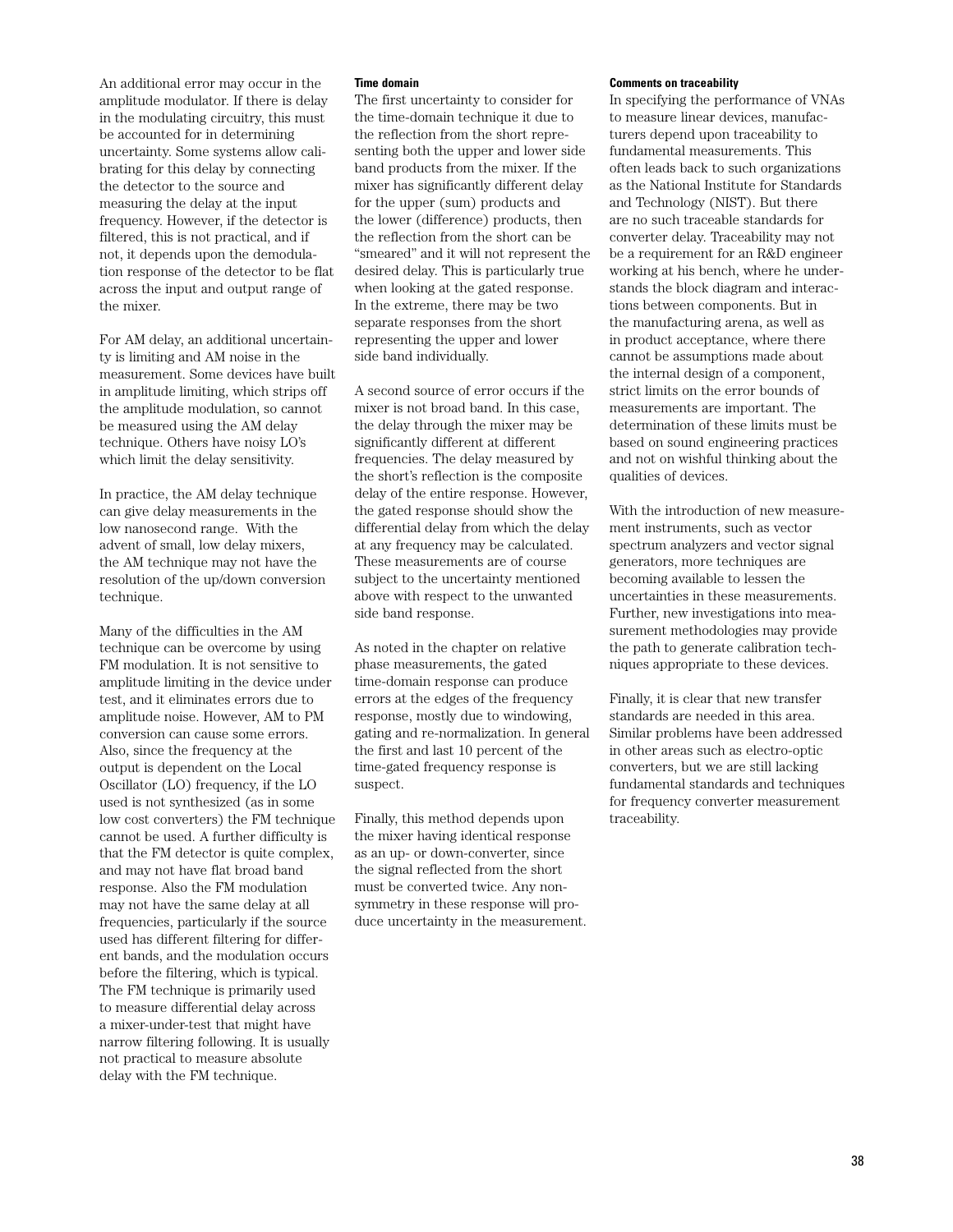# **Appendix D**

#### **Related application and product notes**

*Understanding the Fundamental Principles of Vector Network Analysis*, Application Note 1287-1, 5965-7707E

*Exploring the Architectures of Network Analyzers*, Application Note 1287-2, 5965-7708E

*Applying Error Correction to Network Analyzer Measurements*, Application Note 1287-3, 5965-7709E

*Network Analyzer Measurements: Filter and Amplifier Examples*, Application Note 1287-4, 5965-7710E

*In-fixture Microstrip Device Measurements Using TRL\*Calibration*, Product Note 8720-2, 5091-1943E

*Specifying Calibration Standards for the 8510 Network Analyzer*, Product Note 8510-5A, 5956-4352E

*Applying the 8510 TRL Calibration for Non-Coaxial Measurements*, Product Note 8510-8A, 5091-3645E

*Measuring Noninsertable Devices*, Product Note 8510-13, 5956-4373E

*Improving throughput in Network Analyzer Applications*, Application Note 1287-5, 5966-3317E

*Using a Network Analyzer to Characterize High-Power Components,* Application Note 1287-6, 5966-3319E

#### **Other suggested reading**

"Design of an Enhanced Vector Network Analyzer," Frank David et al., Hewlett-Packard Journal, April 1997.

"Calibration for PC Board Fixtures and Probes," Joel Dunsmore, 45th ARFTG Conference Digest, Spring 1995.

"Techniques Optimize Calibration of PCB Fixtures and Probes," Joel Dunsmore, Microwaves & RF, October 1995, pp. 96-108,November 1995, pp. 93-98.

"Improving TRL\* Calibrations of Vector Network Analyzers," Don Metzger, Microwave Journal, May 1995, pp. 56-68.

"The Effect of Adapters on Vector Network Analyzer Calibrations," Doug Olney, Microwave Journal, November 1994.

"A Novel Technique for Characterizing the Absolute Group Delay and Delay Linearity of Frequency Translation Devices," Michael Knox, 53rd ARFTG Conference Digest, Spring 1999, pp 50-56.